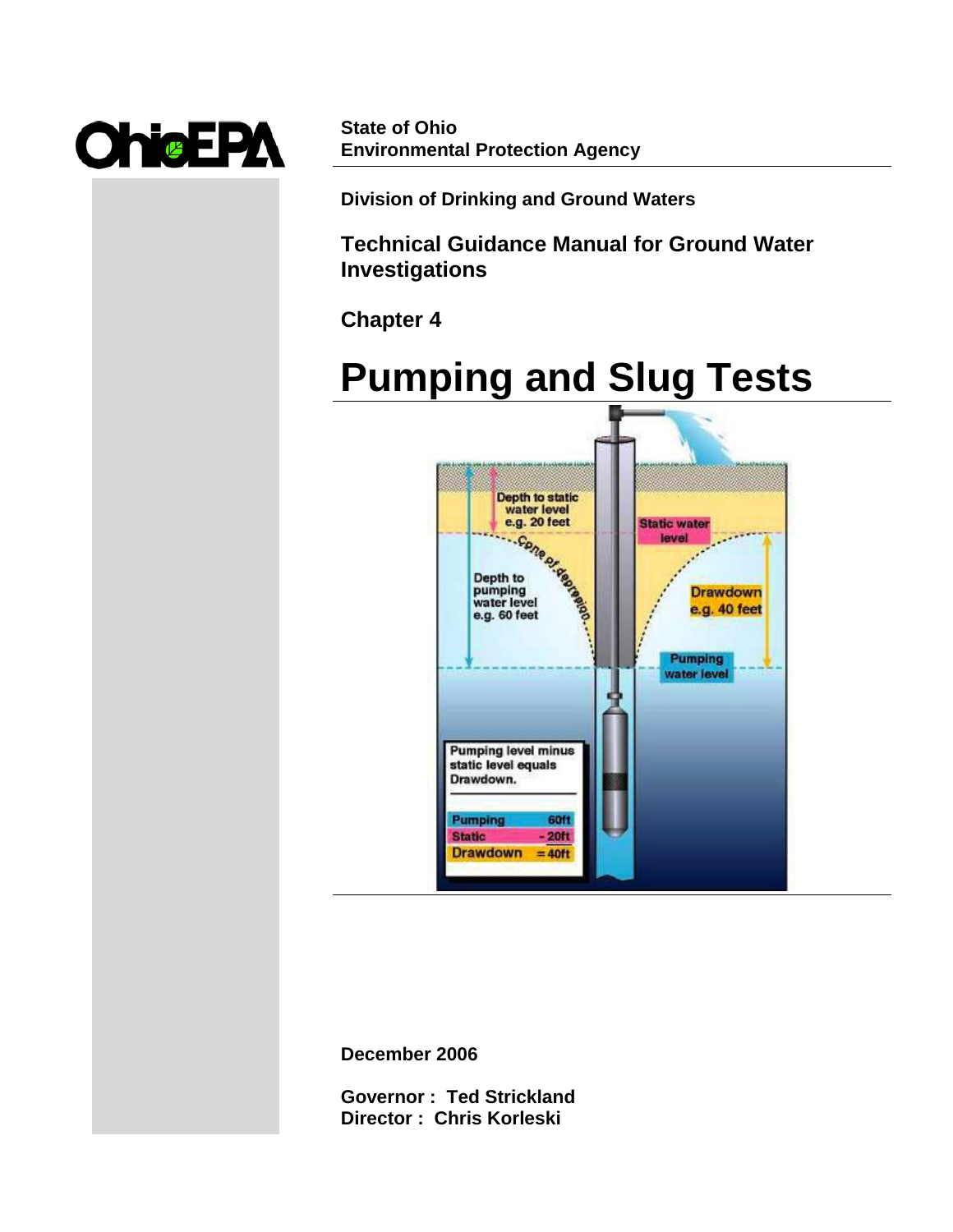

# **TECHNICAL GUIDANCE MANUAL FOR GROUND WATER INVESTIGATIONS**

# **CHAPTER 4**

# **Pumping and Slug Tests**

**December 2006 Revision 1**

**Ohio Environmental Protection Agency Division of Drinking and Ground Waters P.O. Box 1049 50 West Town Street Columbus, Ohio 43216-1049 Phone: 614-644-2752 <http://www.epa.state.oh.us/ddagw/>**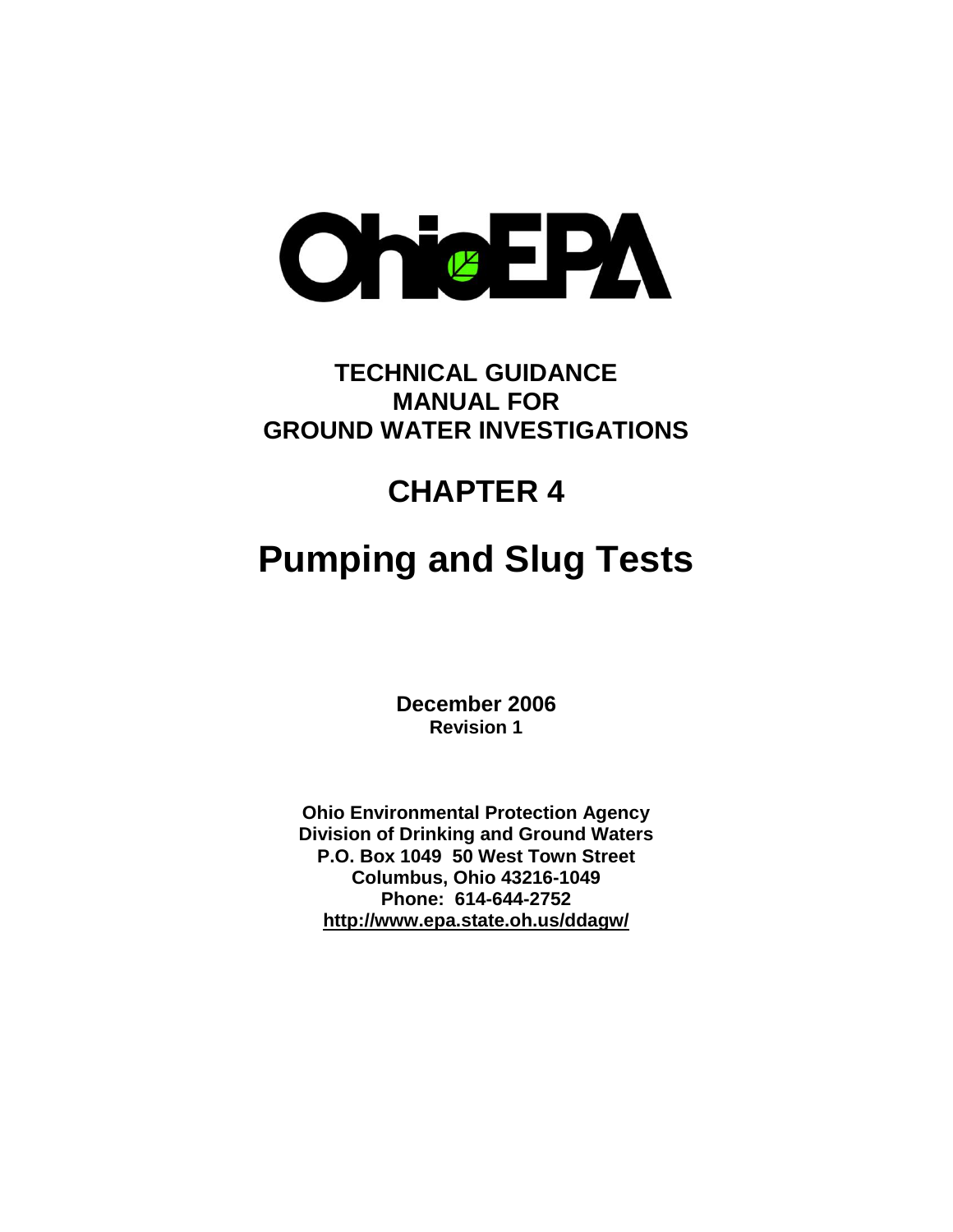# **PREFACE**

This chapter contains guidance for conducting and reporting on pumping and slug tests at sites that are being characterized because of suspected or known contamination, or are being evaluated for waste disposal. This chapter does not cover pumping tests for determining whether a ground water zone is capable of producing a sufficient yield for supply purposes.

This document is part of a series of chapters incorporated in Ohio EPA's *Technical Guidance Manual for Hydrogeologic Investigations and Ground Water Monitoring* (TGM), which was originally published in 1995. DDAGW now maintains this technical guidance as a series of chapters rather than as an individual manual. The chapters can be obtained at [http://www.epa.state.oh.us/ddagw/tgmweb.aspx.](http://www.epa.state.oh.us/ddagw/tgmweb.aspx)

The TGM identifies technical considerations for performing hydrogeologic investigations and ground water monitoring at potential or known ground water pollution sources. The purpose is to enhance consistency within the Agency and inform the regulated community of the Agency's technical recommendations and the basis for them. In Ohio, the authority over pollution sources is shared among various Ohio EPA divisions, including the Emergency and Remedial Response (DERR), Hazardous Waste Management (DHWM), Solid and Infectious Waste (DSIWM), and Surface Water (DSW), as well as other state and local agencies. DDAGW provides technical support to these divisions.

Ohio EPA utilizes *guidance* to aid regulators and the regulated community in meeting laws, rules, regulations and policy. Guidance outlines recommended practices and explains their rationale. The Agency may not require an entity to follow methods recommended by this or any other guidance document. It may, however, require an entity to demonstrate that an alternate method produces data and information that meet the pertinent requirements. The procedures used to meet requirements usually should be tailored to the specific needs and circumstances of the individual site, project, and applicable regulatory program, and should not comprise a rigid step-by-step approach that is utilized in all situations.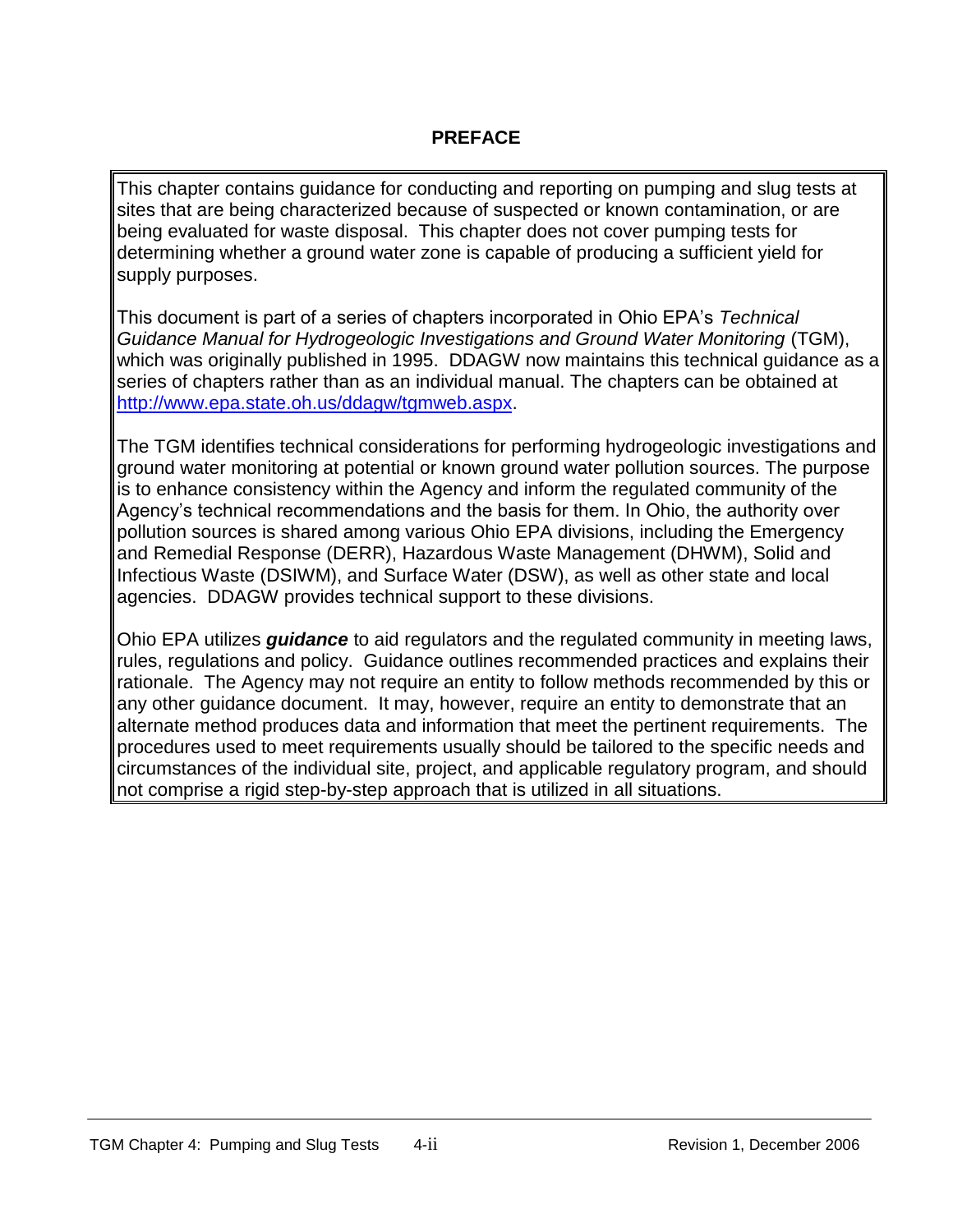# **Major Changes from the February 1995 TGM**

The Ohio EPA Technical Guidance Manual for Hydrogeologic Investigations and Ground Water Monitoring (TGM) was finalized in 1995. This guidance document represents an update to Chapter 4 (Pumping and Slug Tests). Listed below are the major changes from the 1995 version.

- 1. Simplified the tables summarizing the various test analysis methods by removing detailed information that a reader could only understand if they were familiar with the details of the method.
- 2. Removed figures. Problems were encountered with obtaining permission to use figures from sources other than government documents.
- 3. Updated references.
- 4. Placed less focus on workplans and more on what and how pump and slug test data should be submitted.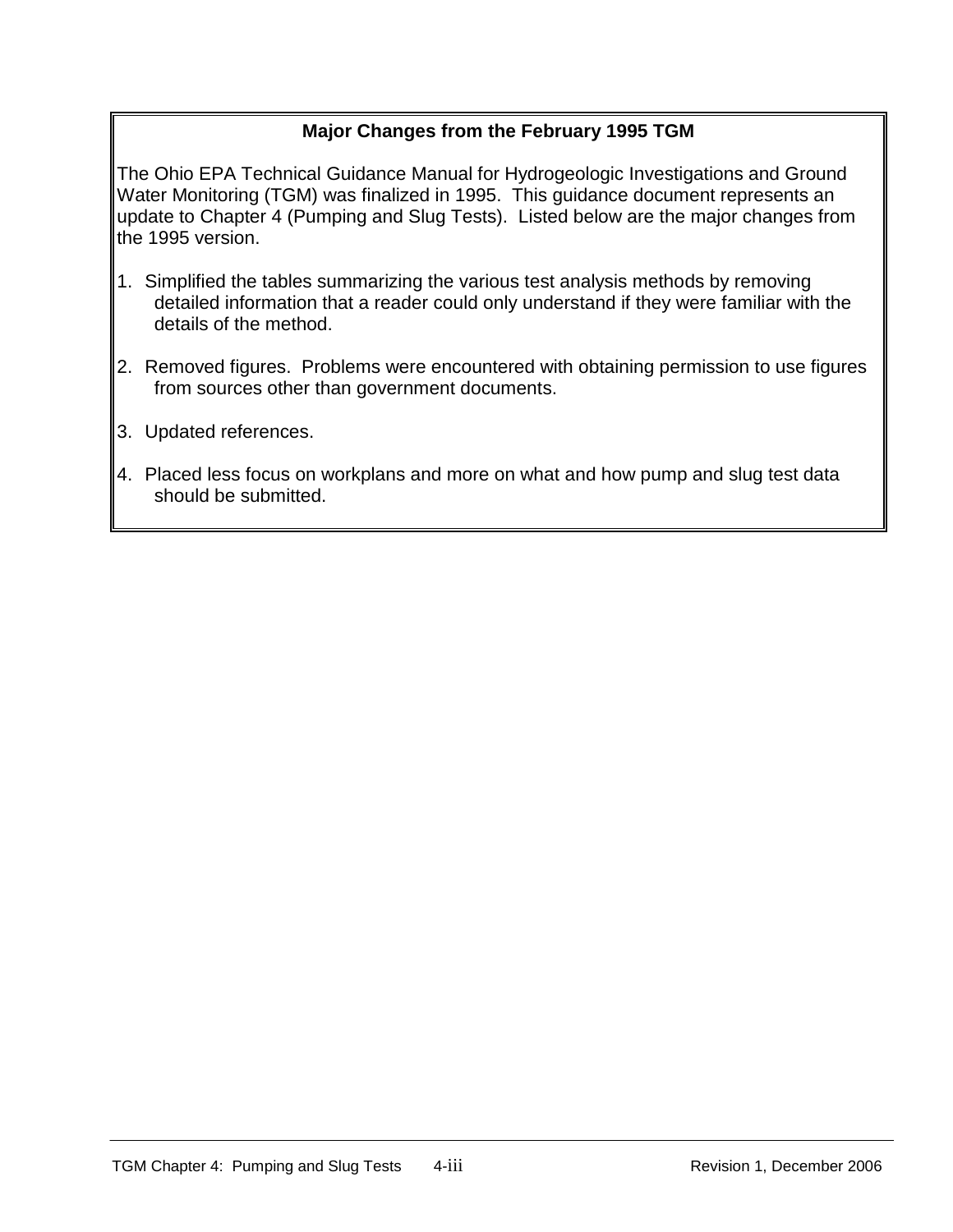# **TABLE OF CONTENTS**

| ANALYSIS AND PRESENTATION OF SINGLE PUMPING TEST  4-9 |  |
|-------------------------------------------------------|--|
|                                                       |  |
|                                                       |  |
|                                                       |  |
|                                                       |  |
|                                                       |  |
|                                                       |  |
|                                                       |  |
|                                                       |  |
|                                                       |  |
|                                                       |  |
|                                                       |  |
|                                                       |  |
|                                                       |  |
|                                                       |  |
|                                                       |  |
|                                                       |  |
|                                                       |  |
|                                                       |  |
|                                                       |  |
|                                                       |  |
|                                                       |  |
|                                                       |  |
|                                                       |  |
|                                                       |  |
|                                                       |  |
|                                                       |  |
|                                                       |  |
|                                                       |  |
|                                                       |  |
|                                                       |  |
|                                                       |  |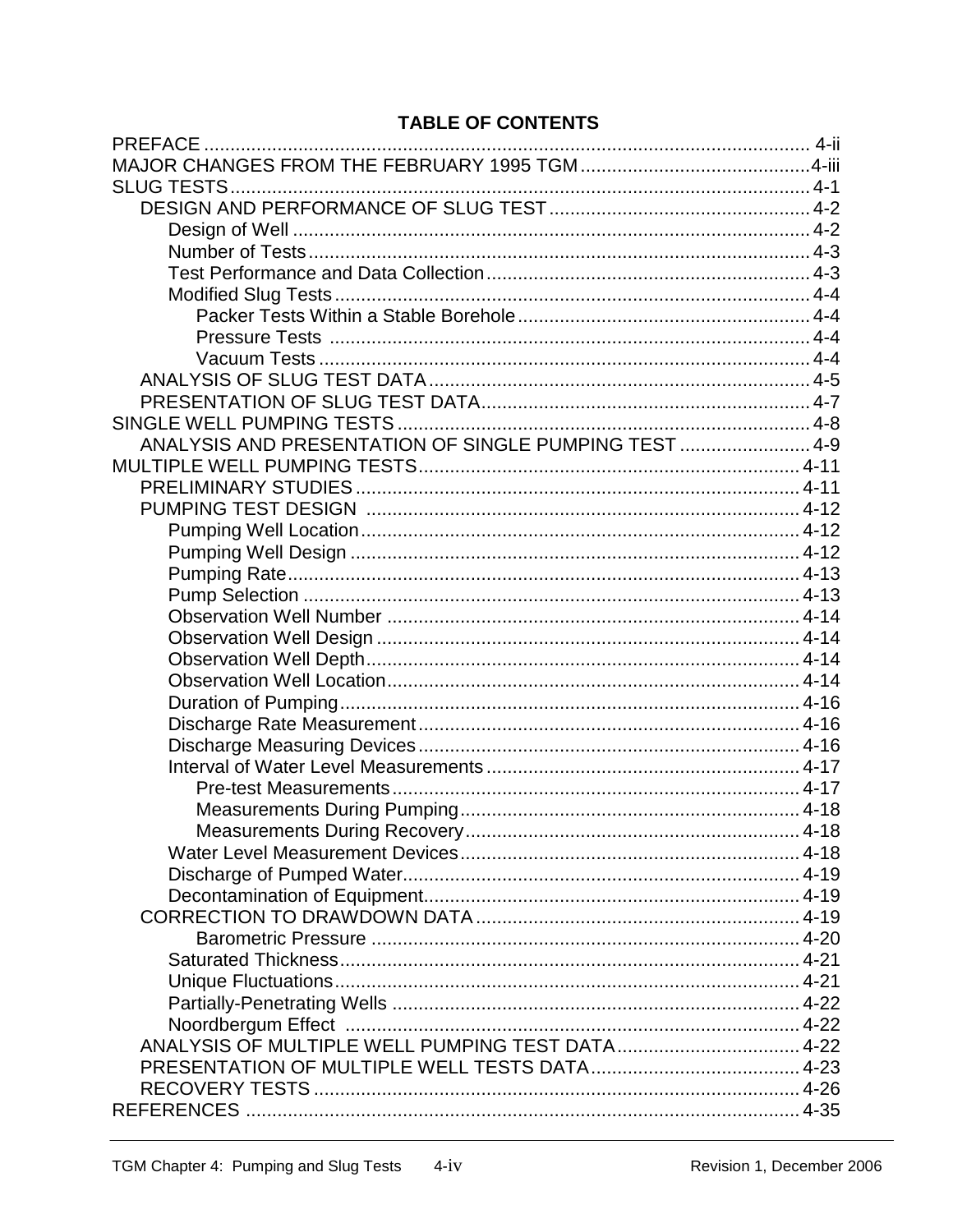# **CHAPTER 4**

# **PUMPING AND SLUG TESTS**

Slug and pumping tests are used to determine in-situ properties of water-bearing formations and define the overall hydrogeologic regime. Such tests can determine transmissivity (T), hydraulic conductivity (K), storativity (S), yield, connection between saturated zones, identification of boundary conditions, and the cone of influence of a pumping well in a extraction system. The hydraulic properties that can be determined are particular to the specific test method, instrumentation, knowledge of the ground water system, and conformance of site hydraulic conditions to the assumptions of the test method (ASTM 4043-96(2004). The selection of test method(s) depends primarily on the hydrogeology of the area being tested. Secondarily, the method is selected based on the testing conditions specified by a particular method, such as the method of stressing or causing water level changes in the ground water zone being evaluated and the requirements to observe water level responses.

To ensure proper test design, it is important to define objectives and understand site hydrogeology as much as possible. Methods, instruments, and operating procedures should be specified in a workplan. The results of tests, methods, and any departures from the workplan that were necessary during implementation should be documented in a report.

The purpose of this document is to aid in the design and performance of slug and pumping tests, provide recommended quality assurance and quality control (QA/QC) procedures, and present a standardized approach to the presentation of the resulting data. This chapter covers various types of tests, including single well and multiple well. Their advantages and disadvantages and the minimum criteria that should be considered prior to, during, and after implementation are summarized. The recommendations presented here are a subset of the larger hydrogeologic characterization process that is implemented when characterizing a site. The additional investigative tools necessary to adequately characterize a site, as well as recommendations for their use, are contained in other chapters of the Technical Guidance for Manual for Hydrogeologic Investigations and Ground Water Monitoring (TGM). This chapter does not cover pumping tests conducted for the purpose of determining whether a ground water zone is capable of producing a sufficient amount of yield for water supply purposes.

### **SLUG TESTS**

Slug tests are generally conducted to determine the horizontal K of a ground water zone. A slug test involves the abrupt removal, addition, or displacement of a known volume of water and the subsequent monitoring of changes in water level as equilibrium conditions return. The measurements are recorded and analyzed by one or more methods. The rate of water level change is a function of the K of the formation and the geometry of the well or screened interval.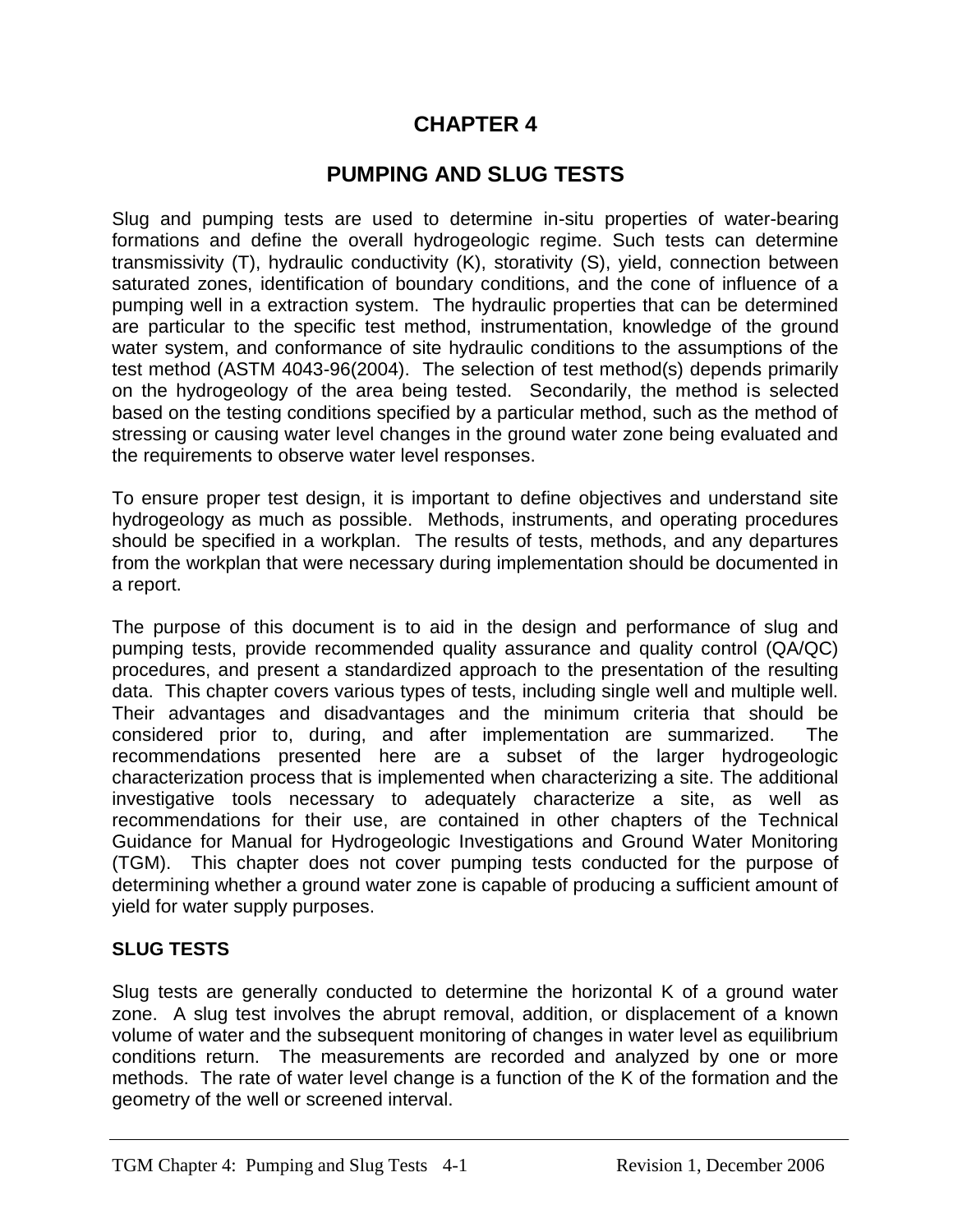Slug tests generally are conducted in formations that exhibit low K. They may not be appropriate in fractured rock or formations with T greater than 250  $\text{m}^2/\text{day}$  (2,690 ft<sup>2</sup>/day) (Kruseman and de Ridder, 1990). However, in some instances, a vacuum or slug test conducted with a pressure transducer or an electronic data logger may be warranted.

Hydraulic properties determined by slug tests are representative only of the material in the immediate vicinity of the well. However, by performing a series of slug test at discrete vertical intervals and tests in closely spaced wells, important information can be obtained about the vertical and horizontal variations of hydraulic properties for the site (Butler, 1998). It should be noted that due to the localized nature of hydraulic response, the test might be affected by the properties of the well filter pack. Therefore, the results should be compared to known values for similar geologic media to determine if they are reasonable.

If slug tests are used, the designer should consider the amount of displaced water, design of the well, number of tests, method and frequency of water level measurements, and the method used to analyze the data. Slug tests should be conducted in properly designed and developed wells or piezometers. If development is inadequate, the smearing of fine-grained material along the borehole wall may result in data that indicate an artificially low K. This may lead to an underestimation of contaminant migration potential. Drilling methods, well design and installation, and well development are covered in Chapters 6, 7 and 8, respectively. The design, analytical methods, and information that should be reported to document that the tests were conducted properly are discussed briefly below. Detailed practical guidelines for the design, performance, and analysis of slug tests are provided by Butler (1998). Additional information can also be found in Black (1978), Chirlin (1990), Dawson and Istok (1991), Ferris et al. (1962), Kruseman and de Ridder (1990), and Lohman (1972), Batu (1988), and ASTM standards.

For some programs, workplans may need to be submitted prior to conducting tests to ensure that results will be relevant to regulatory and program goals. If needed, the workplan should discuss the components listed below for the design and performance of the slug tests and the method of analysis.

# **DESIGN AND PERFORMANCE OF SLUG TEST**

# **Design of Well**

Well depth, length of screen, screen slot size and length, and distribution of the filter pack should be known and based on site-specific boring information for a well to be used as a valid observation point. For example, equations used in data analysis incorporate the radii of the well and borehole. The nature of the materials comprising the screened interval (i.e., thickness, grain size, and porosity of the filter pack) also must be known. Monitoring well construction recommendations are provided in TGM Chapter 7.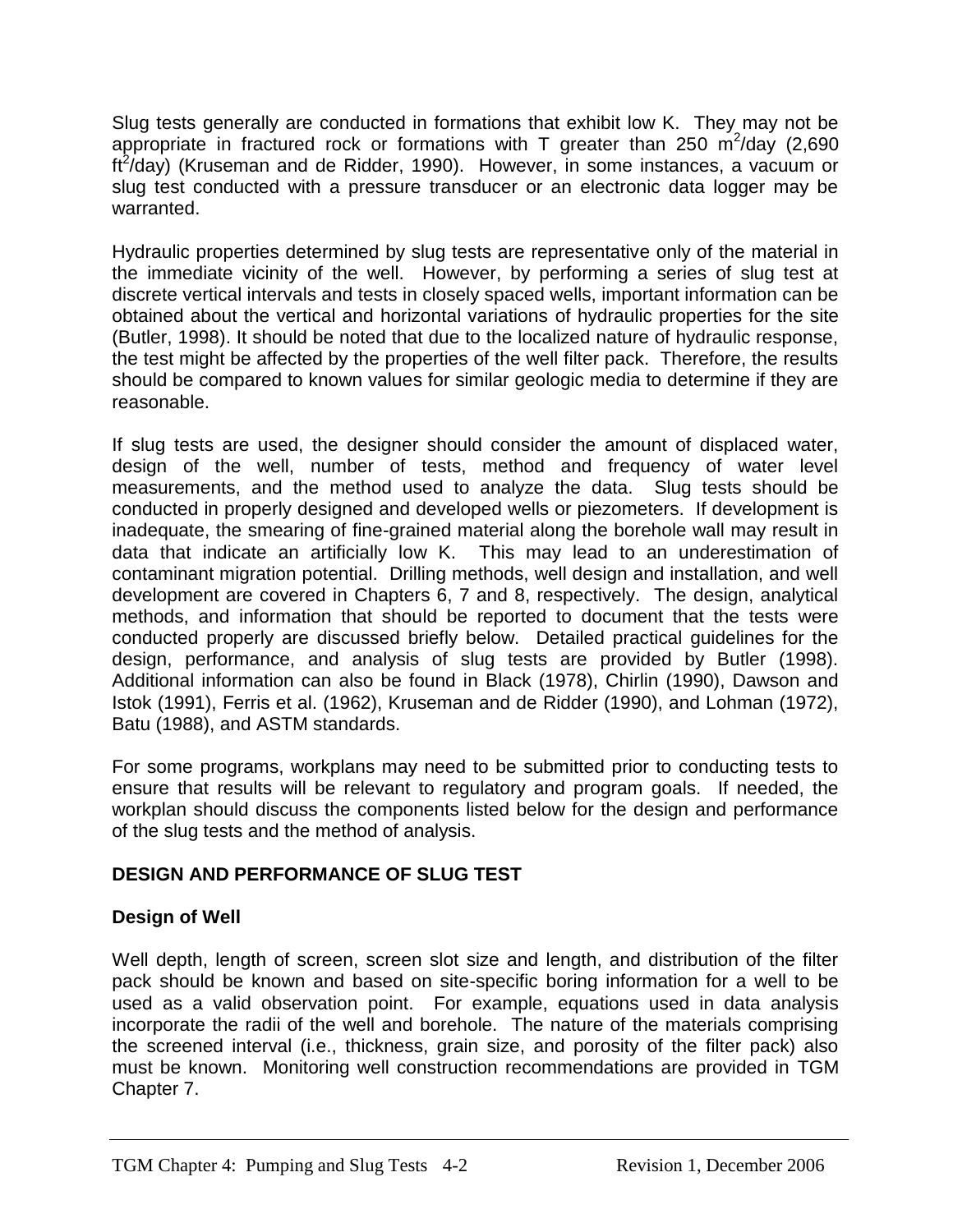#### **Number of Tests**

Properties determined from slug tests at a single location are not very useful for site characterization unless they are compared with data from tests in other wells installed in the same zone. When conducted in large number, slug tests are valuable for determining subsurface heterogeneity and isotropy. The appropriate number depends on site hydrogeologic complexity.

#### **Test Performance and Data Collection**

Data collection should include establishment of water level trends prior to and following the application of the slug. Pre-test measurements should be made until any changes have stabilized and should be taken for a period of time, at least as long as the expected recovery period. Water level measurements in low-permeability zones may be taken with manual devices. Automatic data loggers should be used for tests of high permeability zones. Slug tests should be continued until at least 85-90 percent of the initial pretest measurement is obtained (U.S. EPA, 1986).

Whenever possible, water should be removed by either bailing or it should be displaced by submerging a solid body. According to Black (1978), an addition of water invariably arrives as an initial direct pulse followed by a subsequent charge that runs down the sides of a well. This may result in a response that is not instantaneous, which may subsequently influence the data (Figure 4.1). An advantage of displacement is that it allows for collection and analysis of both slug injection and slug withdrawal data. However, slug injection tests should not be conducted in wells where the screened interval intercepts the water table.



**Figure 4.1 Results of a slug test with addition of water. Water arrives as an initial direct pulse followed by a subsequent charge that runs down the sides of the well (Source: Adapted from** Black, 1978).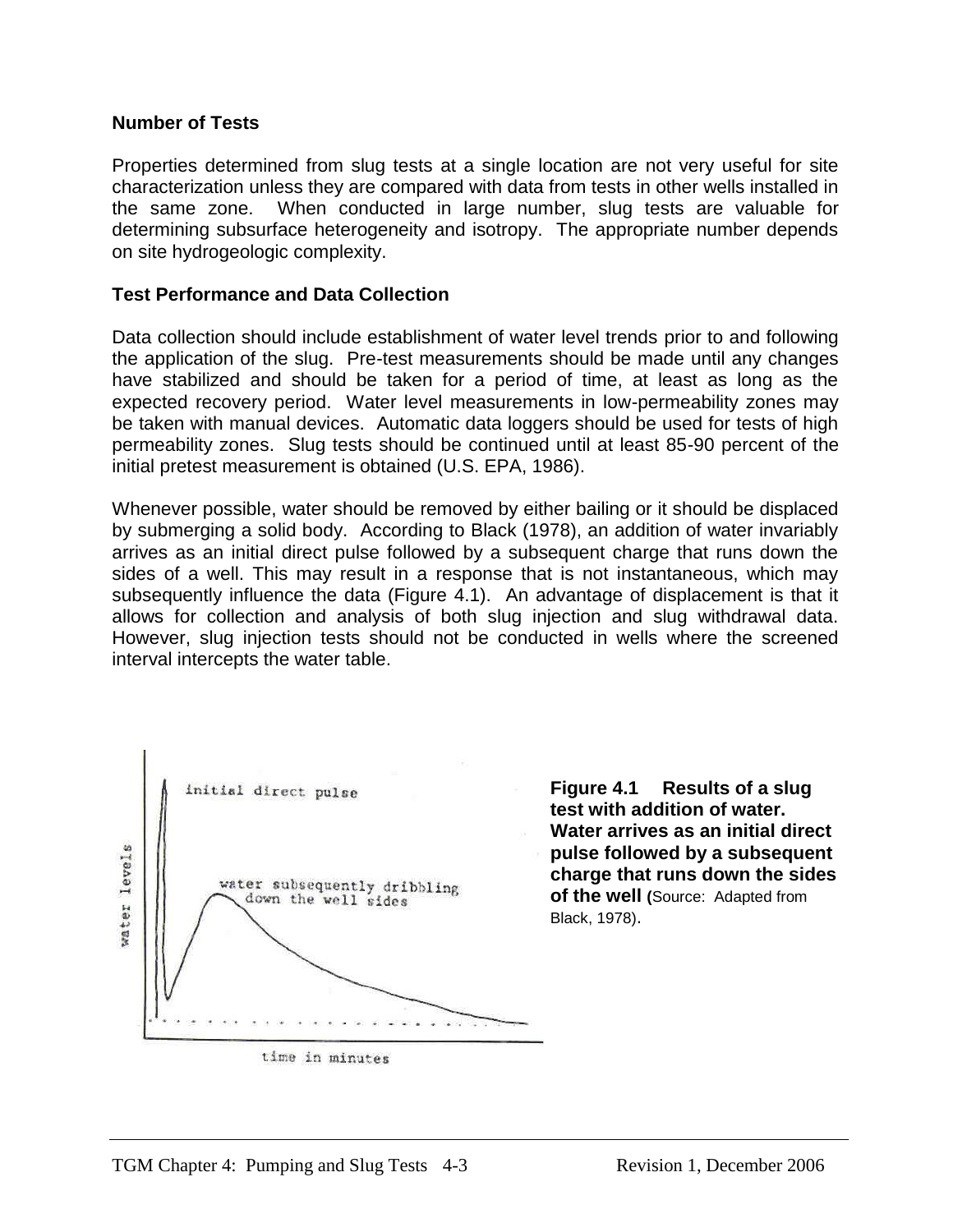The volume of water removed or displaced should be large enough to insure that buildup or drawdown can be measured adequately, but it should not result in significant changes in saturated zone thickness (Dawson and Istok, 1991). It should be large enough to change water level by 10 to 50 centimeters (Kruseman and de Ridder, 1990). Field procedures for slug tests are also described in ASTM D 4044-96(2002).

# **Modified Slug Tests**

In addition to removal or displacement of water, a change in static water level can be accomplished by pressurizing a well with air or water or by creating a vacuum. Packers are often used to seal the zone to be tested.

### *Packer Tests within a Stable Borehole*

Horizontal K for consolidated rock can be determined by a packer test conducted in a stable borehole (Sevee, 2006). A single packer system can be used when testing between a packer and the bottom of the borehole. Two packer systems can be utilized in a completed borehole at any position or interval. A packer is inflated using water or gas. Water should be injected for a given length of time to test the packed-off zone.

# *Pressure Tests*

A pulse or a pressure test may be appropriate in formations where K can be assumed to be lower than 10<sup>-7</sup> cm/sec. In a pulse test, an increment of pressure is applied into a packed zone. The decay of pressure is monitored over a period of time using pressure transducers with electronic data loggers or strip-chart recorders. The rate of decay is related to the K and S of the formation being tested. This test generally is applied in rock formations characterized by low K. Compensation must be made for skin effects<sup>1</sup> and packer adjustments during the test. An understanding of the presence and orientation of fractures is necessary to select an appropriate type curve to analyze test data (Sevee, 2006 and Sara, 2003). ASTM D4631-95 (2002) describes the pressurepulse technique applied to low hydraulic conductivity bedrock.

### *Vacuum Tests*

 $\overline{a}$ 

According to Orient et al. (1987), vacuum tests can be used to evaluate the K of glacial deposits and compare favorably to more conventional methods. In general, water level is raised by inducing vacuum conditions. Once it reaches the desired height and sufficient time has been allowed for the formation to return to its previous hydrostatic equilibrium, the vacuum is broken and the recovery is monitored. The data is evaluated using the same techniques that are used to evaluate conventional slug test data.

<sup>1</sup>Skin effects result from locally increasing the K near the w ell by opening fractures (positive skin) or decreasing the K (negative skin) by filling voids or coating borehole walls w ith drilling cuttings (Sevee, 2006).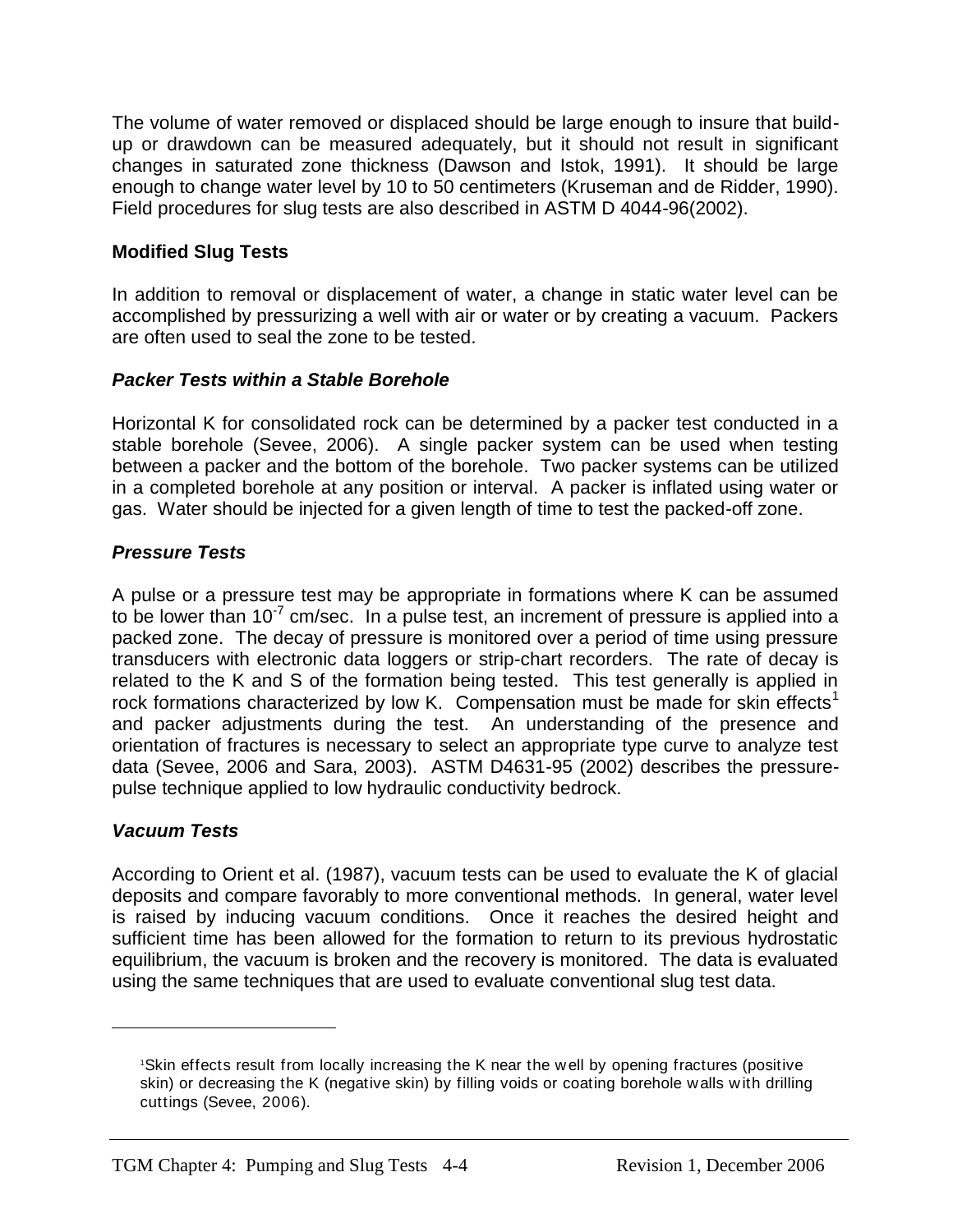# **ANALYSIS OF SLUG TEST DATA**

Mathematical methods/models for slug test data analysis are summarized in Table 4.1. Methods have been developed to deal with confined, unconfined, partial penetration, and skin effects. Calculation of K for a fully screened zone is achieved by dividing T by the entire thickness of the zone. A test of a partially penetrating well yields a T value that is only indicative of that portion of the zone that is penetrated by the well screen. Results should not be "over-interpreted". The values obtained are for the geologic material immediately surrounding the well intake, which invariably has been altered to some degree by the installation process.

Computer programs are available to evaluate slug test data. Only those programs that provide analysis of the data based on graphical curve matching, rather than simply least-squares analysis, and allow for the generation of data plots should be used.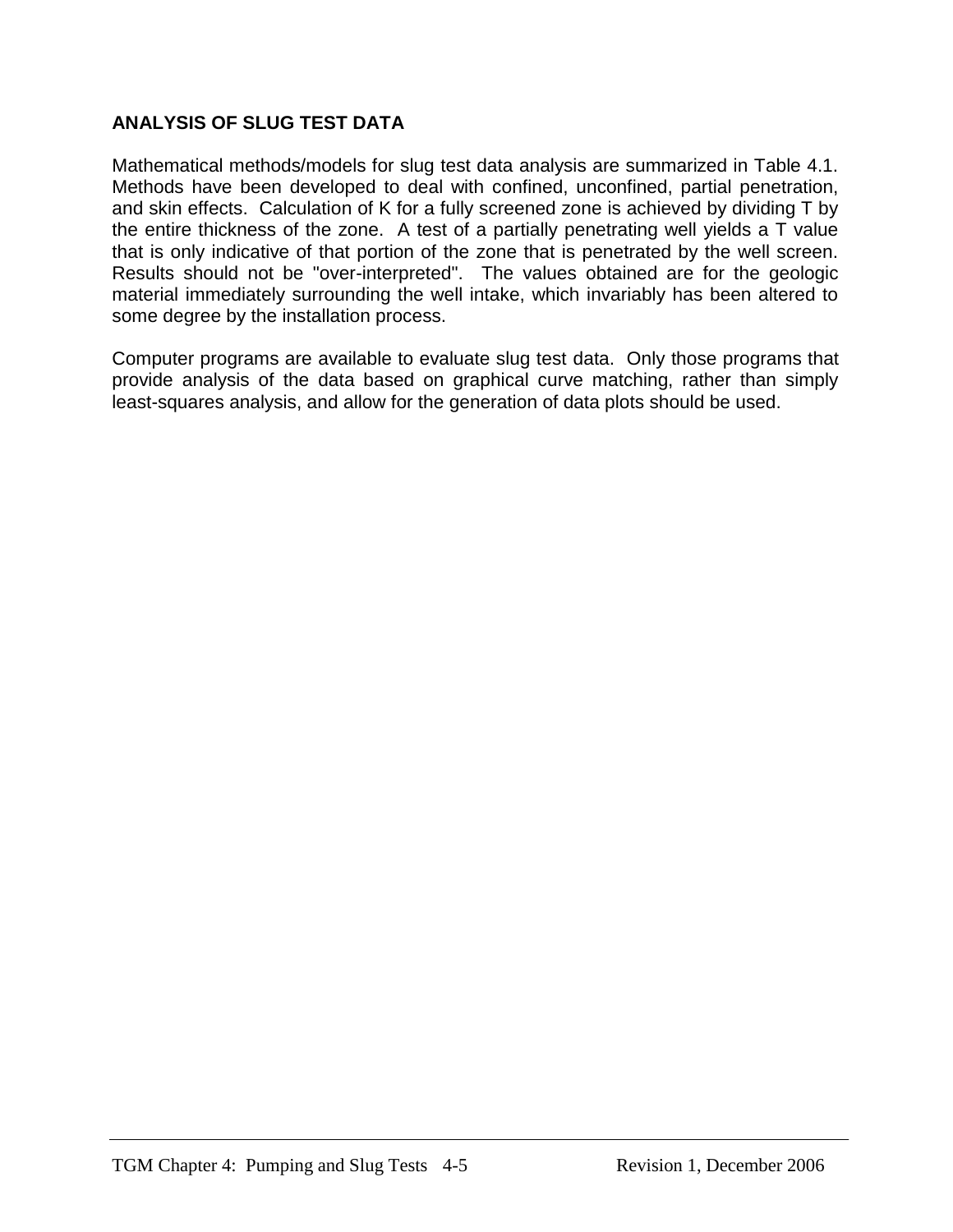# **Table 4.1 Analysis Methods for Slug Tests**.

#### **GENERAL ASSUMPTIONS**

- 1. The ground water zone has an apparently infinite areal extent.
- 2. The zone is homogeneous and of uniform thickness over the area influenced by the test (except when noted in application column).
- 3. Prior to the test, the water table or piezometric surface is (nearly) horizontal over the area influenced and extends infinitely in the radial direction.
- 4. The head in the well is changed instantaneously at time  $t_0 = 0$ .
- 5. The inertia of the water column in the well and the linear and non-linear well losses are negligible (i.e., well installation and development process are assumed to have not changed the hydraulic characteristics of the formation).
- 6. The well diameter is finite; hence storage in the well cannot be neglected.
- 7. Ground water density and viscosity are constant.
- 8 No phases other than water (such as gasoline) are assumed to be present in the well or ground water.
- 9. Ground water flow can be described by Darcy's Law.
- 10. Water is assumed to flow horizontally.

|                                                                               |                             | <b>APPLICATION</b> |                        |             |                                                                                                                                                                                            |
|-------------------------------------------------------------------------------|-----------------------------|--------------------|------------------------|-------------|--------------------------------------------------------------------------------------------------------------------------------------------------------------------------------------------|
| <b>METHOD</b>                                                                 | Ground<br><b>Water Zone</b> | <b>Flow</b>        | <b>Can account for</b> |             | <b>REMARKS</b>                                                                                                                                                                             |
|                                                                               | <b>Type</b>                 | <b>Condition</b>   | Partial<br>Penetration | Anisotropic |                                                                                                                                                                                            |
| Cooper et al.<br>(1967) (a,b,c)                                               | Confined                    | Transient          | <b>No</b>              | No          | Also described in ASTM D4104-91<br>(1992)                                                                                                                                                  |
| <b>Bouwer</b><br>and<br>(1976)<br>Rice<br><b>Bouwer</b><br>$(1989)$ $(a,b,c)$ | Unconfined<br>or leaky      | Steady<br>state    | Yes                    | <b>No</b>   | Can be used to estimate the K of<br>leaky ground water zones that<br>receive water from the upper-semi<br>confining layer through recharge<br>or compression                               |
| Hvorslev<br>$(1951)$ (a, c)                                                   | Confined or<br>Unconfined   | Transient          | Yes                    | Yes         | Differences of 0.3X to 0.5X can<br>be observed when comparing the<br>K calculated from other methods<br>In some cases can be applied to<br>unconfined ground water zones,<br>Fetter (2001) |
| <b>Bredehoeft</b><br>and<br>Papadopulos<br>(1980)                             | Confined                    | Transient          |                        | Yes         | Low to extremely low K (i.e. silts,<br>clays, shales)                                                                                                                                      |
| Uffink (1984)<br>(Oscillation<br>Test) (b)                                    | Confined                    | Transient          |                        | <b>No</b>   |                                                                                                                                                                                            |

Described in : a-Dawson and Istok (1991). b- Kruseman and de Ridder (1990); c-Butler (1998)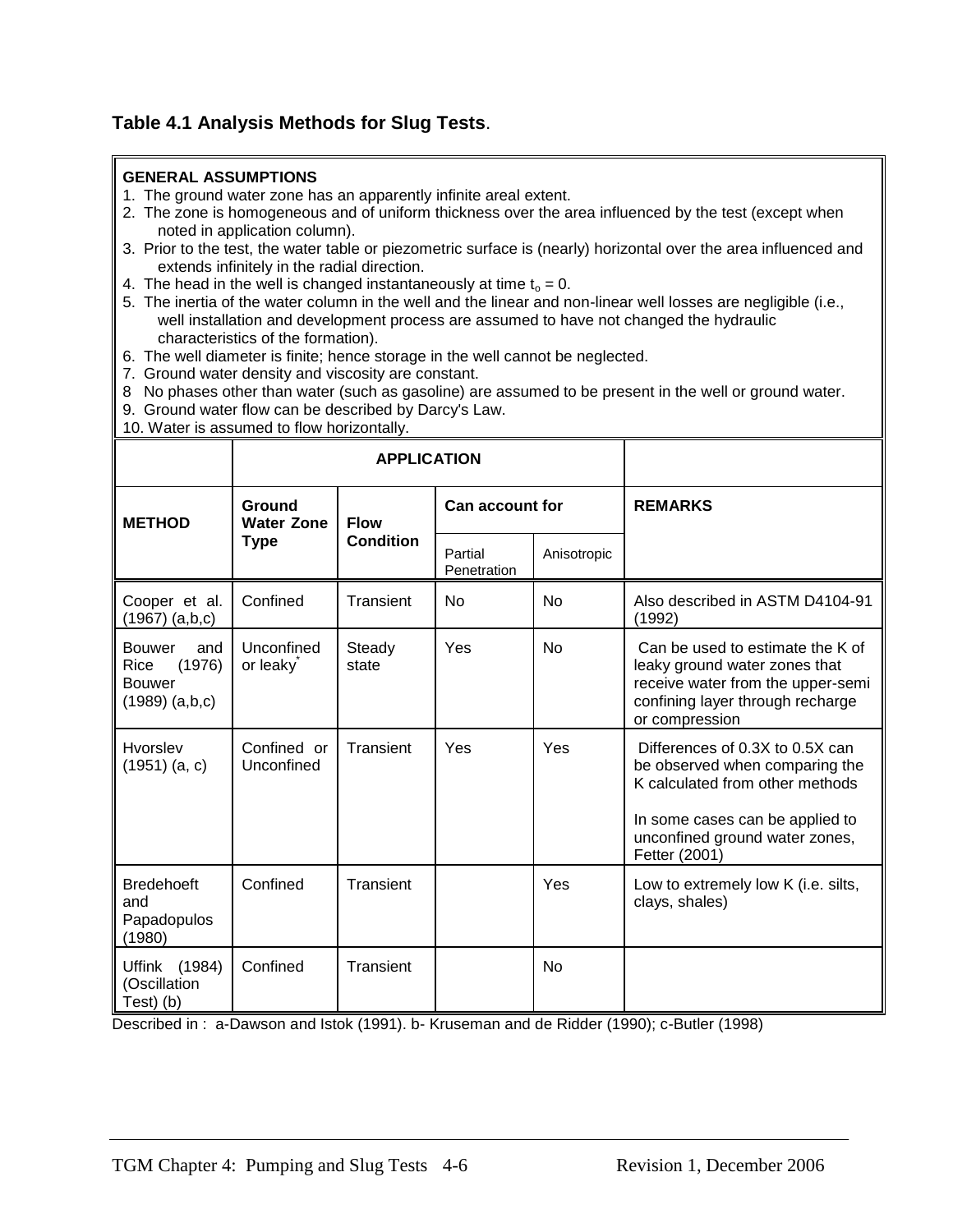# **PRESENTATION OF SLUG TEST DATA**

The specifics of slug tests should be documented to demonstrate that the tests were conducted properly and that the data and interpretations are representative of site conditions. At a minimum, the following, should be specified:

- The design and implementation of the test including:
- Well construction (e.g., depth and length of screen and filter pack).
- Method to displace the water, such as:
	- o Dimension and weight of slug.
	- o Composition of slug.
	- o Manner in which the slug will be lowered and raised from the well.
	- o Use of packers, and manner in which pressure will be delivered
	- o Chemical quality of water to be added.
- Frequency and method of water level measurements.
- Number and location of tests.
- All raw data.
	- o Method. Programs used for analysis should be referenced and all assumptions and limitations should be noted. For methods that employ type curves curve matching, the following should be provided.
	- $\circ$  The portion of data to which type curves are fit should be indicated on the plot.
	- $\circ$  If an analysis method employing a family of type curves is used, all curves selected to fit the data should be described.
- All data plots. Plots of change in hydraulic head versus time should be presented for all slug-tested wells. Plots should be on an arithmetic scale, and either double-logarithmic or semi-logarithmic scale, depending on the analysis technique. Time data should be depicted along the horizontal axis, and change in head along the vertical axis. All data points should be clearly labeled and identified in a legend. If multiple tests are presented on the same plot, the labeling should be distinct to differentiate between data sets.
- Sample calculations. Equations used for calculating hydraulic properties should also be included. While calculations of the values (e.g. hydraulic conductivity, estimated transmissivity) can be presented on the data plots, the values themselves should be presented in tabular format in the report for all slug tested wells, all zones tested, and each data analysis method used: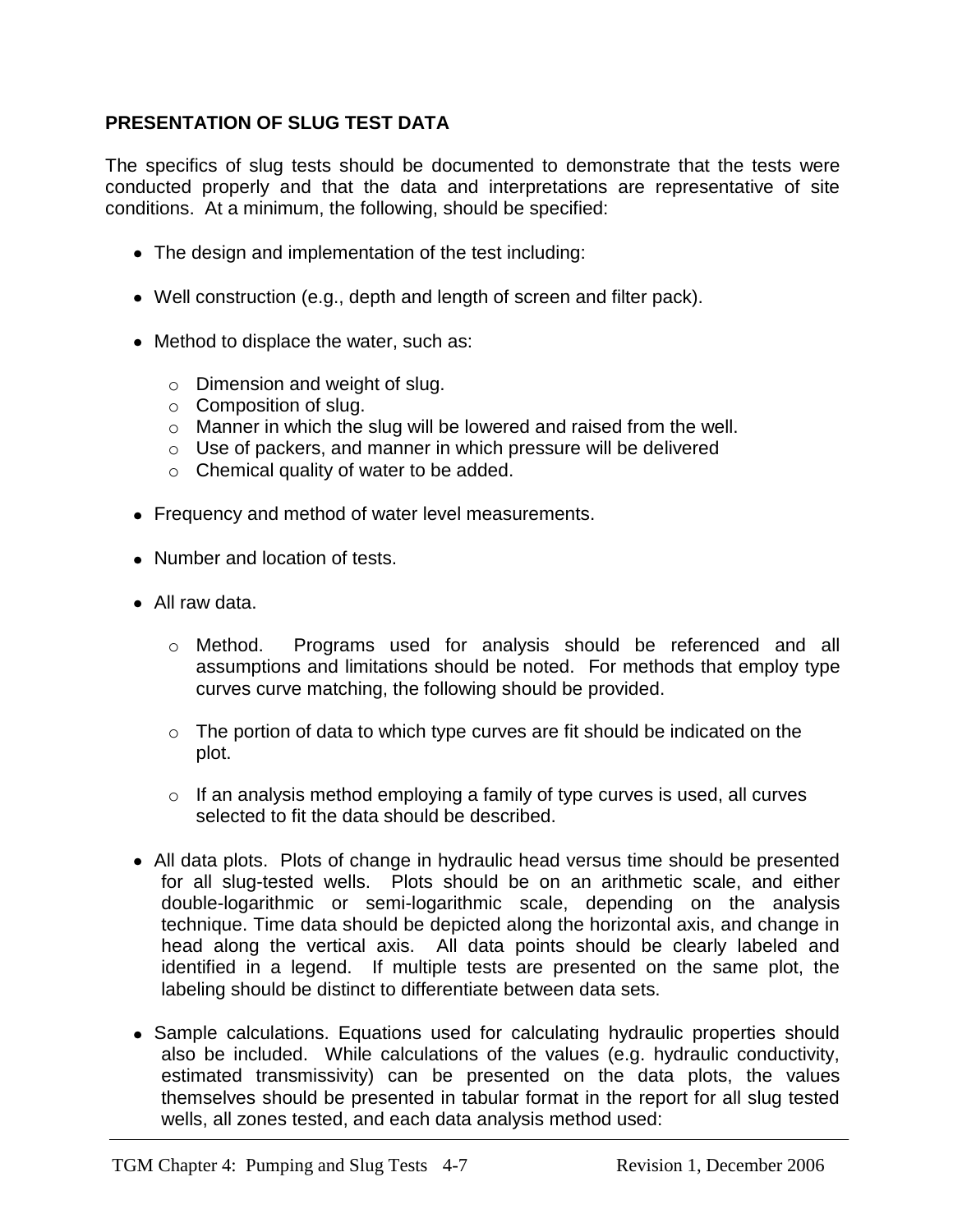- Any field conditions or problems that may influence the results.
- An evaluation and interpretation of the data (relating it to overall site conditions). In the event that calculations are available from other multiple-or single-well tests, the report should contain a discussion addressing how the most recent calculations compare with previously obtained values.

# **SINGLE WELL PUMPING TESTS**

A single well test involves pumping at a constant or variable rate and measuring changes in water levels in the pumped well during pumping and recovery. Single well pumping tests can be used to determine transmissivity, hydraulic conductivity, and yield of a ground water zone. They are also conducted to determine well loss, and optimizing rate and pump setting for a multiple well test. Single well tests are often used when water level recovery is too rapid for slug tests and no observation wells or piezometers are available. Single well tests generally will not identify impermeable boundaries, recharge boundaries, or interconnection between other ground water or surface water unless these conditions exist in very close proximity to the well being tested.

A step drawdown test is a type of single well test that is often used to optimize appropriate pumping rate and depth of pump setting used in a multiple well test (Domenico and Schwartz, 1998). This test involves pumping at a constant rate for a period of time, the rate is then increased. This process generally is repeated through a minimum of three steps. The duration of each step generally should be a minimum of 60 minutes and should be long enough such that drawdown data plotted on a semilog plot fall on a straight line. References detailing the mechanics of a step test include Kruseman and de Ridder (1990), Driscoll (1986), Dawson and Istok (1991), and Batu (1998), and Walton (1996).

The drawdown in a pumped well is influenced by well loss and well-bore storage. Well loss is responsible for drawdown being greater than expected from theoretical calculations and can be classified as linear or non-linear. Linear loss is caused by compaction and/or plugging of subsurface material during well construction and installation and head loss in the filter pack and screen. Non-linear loss includes head loss from friction within the screen and suction pipe.

Since well-bore storage is large when compared to an equal volume of formation material, it must be considered when analyzing drawdown data from single well tests (Kruseman and de Ridder, 1990). The effects of well-bore storage on early-time drawdown data can be recognized by a log-log plot of drawdown  $(s_w)$  verses time (t). Borehole storage effects exist if the early-time drawdown data plots as a unit-slope straight line (Kruseman and de Ridder, 1990). Papadopulos and Cooper (1967) observed that the influence of well-bore storage on drawdown decreases with time (t) and becomes negligible at

$$
t = 25r_c^2 / KD
$$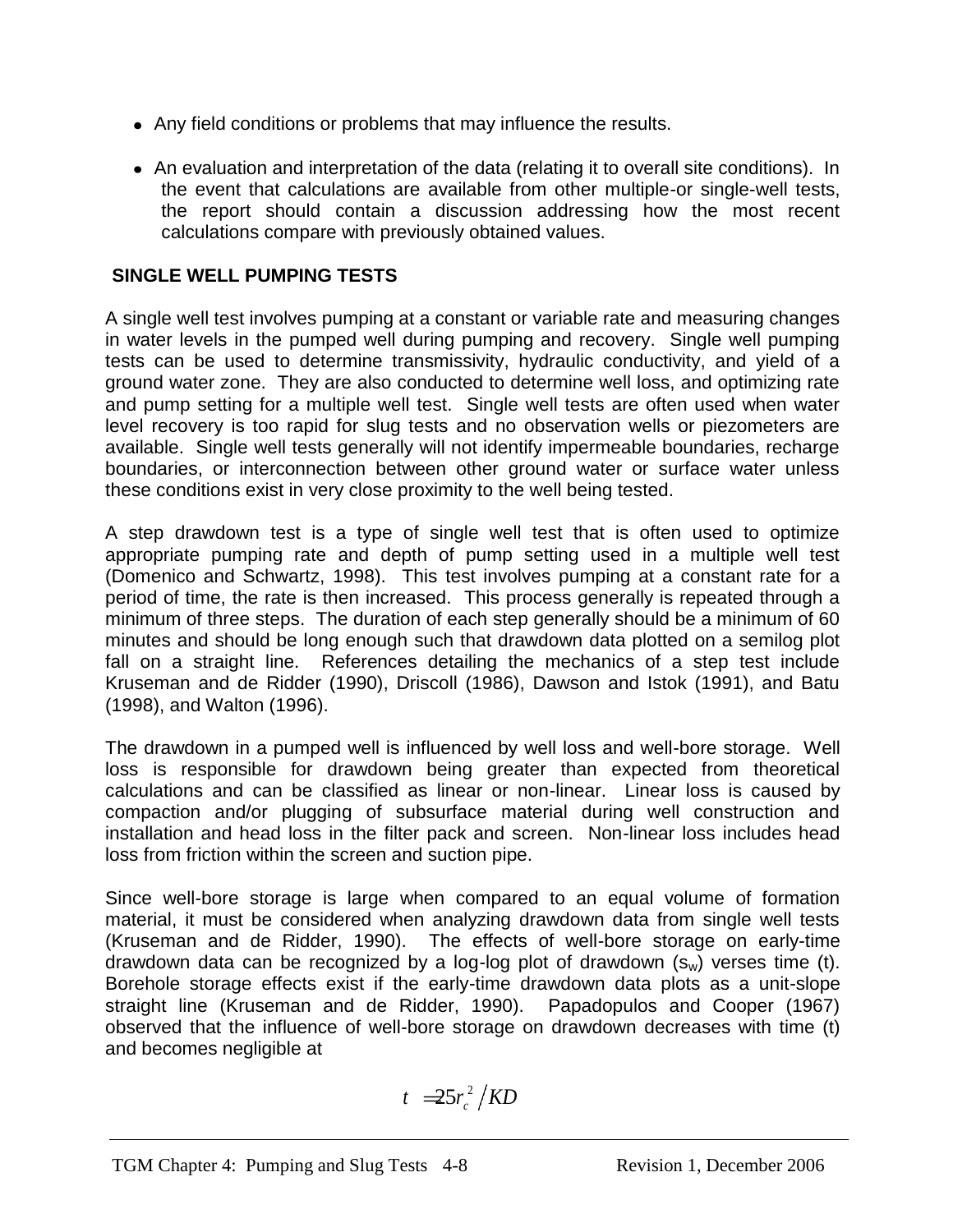where:

- $r_c$  = is the radius of the unscreened part of the well
- $K =$  hydraulic conductivity
- $D =$  thickness of saturated zone.

# **ANALYSIS AND PRESENTATION OF SINGLE WELL PUMPING TESTS**

Table 4.2 presents several methods for analyzing drawdown data for constant discharge, variable discharge, and step-discharge single well tests. Analysis of recovery test data (residual drawdown) is valuable with a single well pumping test. Methods for analysis are straight line methods, which are the same as for conventional pumping tests. However, with single well tests, one must account for the effects of wellbore storage when evaluating recovery (Kruseman and de Ridder, 1990). Recovery data may be more reliable then data collected during the pumping phase because pumping does not influence recovery. Available methods to analyze recovery are discussed in the Multiple Well Pumping Tests section of this chapter.

Information to document that single well tests have been appropriately performed and analyzed may be similar to documentation for either slug or multiple well pumping tests.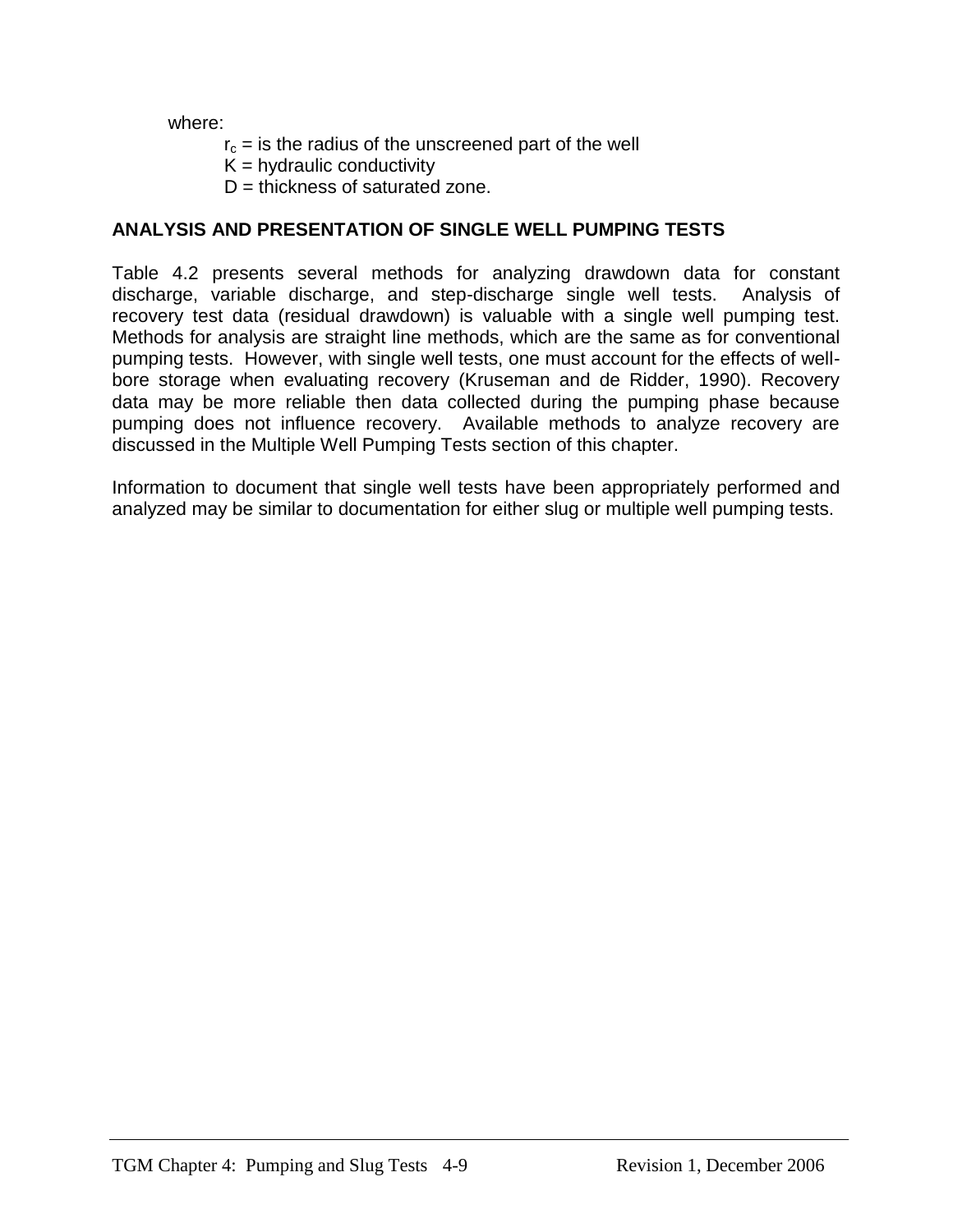#### **Table 4.2 Single well pumping tests.**

#### **GENERAL ASSUMPTIONS**

1. The ground water zone is infinite in aerial extent.

2. The zone is homogeneous, isotropic, and of uniform thickness over the area influenced by the test.

3.Prior to pumping, the piezometric surface is horizontal, or nearly so, over the area to be influenced.

4. The well penetrates the entire ground water zone and, thus, receives water by horizontal flow.

5. The water removed from storage is discharged instantaneously with decline of head.

6. Non-linear well losses are negligible.

#### **The following assumptions/conditions apply to leaky confined ground water zones.**

1. The aquitard is infinite in aerial extent.

2. The aquitard is homogeneous, isotropic and of uniform thickness.

3. The water supplied by leakage from the aquitard is discharged instantaneously with decline in head.

|                                                | <b>APPLICATION</b>                         |                                 |                                                                                                                                                                                                                                                                 |  |
|------------------------------------------------|--------------------------------------------|---------------------------------|-----------------------------------------------------------------------------------------------------------------------------------------------------------------------------------------------------------------------------------------------------------------|--|
| <b>METHOD</b>                                  | Ground<br><b>Water Zone</b><br><b>Type</b> | <b>Flow</b><br><b>Condition</b> | <b>REMARKS</b>                                                                                                                                                                                                                                                  |  |
| Papadopulos and<br>Cooper (1967)<br>(a & b)    | Confined                                   | Transient                       | Early time data does not adequately reflect zone<br>characteristics<br>May be difficult to match the data curve with appropriate<br>type curves because of similarities of curves<br>Constant discharge<br>Equations take storage capacity of well into account |  |
| Rushton and Singh<br>$(1983)$ (b)              | Confined                                   | Transient                       | More sensitive curve fitting than Papadopulos and<br>Cooper method<br>Constant discharge                                                                                                                                                                        |  |
| Birsoy and<br>Summers(1980) (b)                | Confined                                   | Transient                       | Variable discharge (zone is pumped stepwise or is<br>intermittently pumped at constant discharge)                                                                                                                                                               |  |
| Hurr-Worthington<br>(Worthington, 1981)<br>(b) | Confined or<br>leaky<br>confined           | Transient                       | Constant discharge<br><b>Modified Theis Equation</b>                                                                                                                                                                                                            |  |
| Jacob's Straight<br>Line Method (b)            | Confined or<br>leaky<br>confined           | Transient                       | Sensitive to minor variations in discharge rate<br>May be able to account for partial penetration if late-time<br>data is used<br>Constant discharge                                                                                                            |  |
| Hantush (1959b) (b)                            | Leaky<br>confined/<br>artesian             | Transient                       | Flow through aquitard is vertical<br>Variable discharge                                                                                                                                                                                                         |  |
| Jacob and Lohman<br>(1952)(b)                  | Confined/<br>artesian                      | Transient                       | If value of the effective radius is not known then<br>storativity cannot be determined                                                                                                                                                                          |  |
| a-Described in Dawson and Istok (1991),        |                                            |                                 | Variable discharge (drawdown is constant)<br>b-Described in Kruseman and de Ridder (1990)                                                                                                                                                                       |  |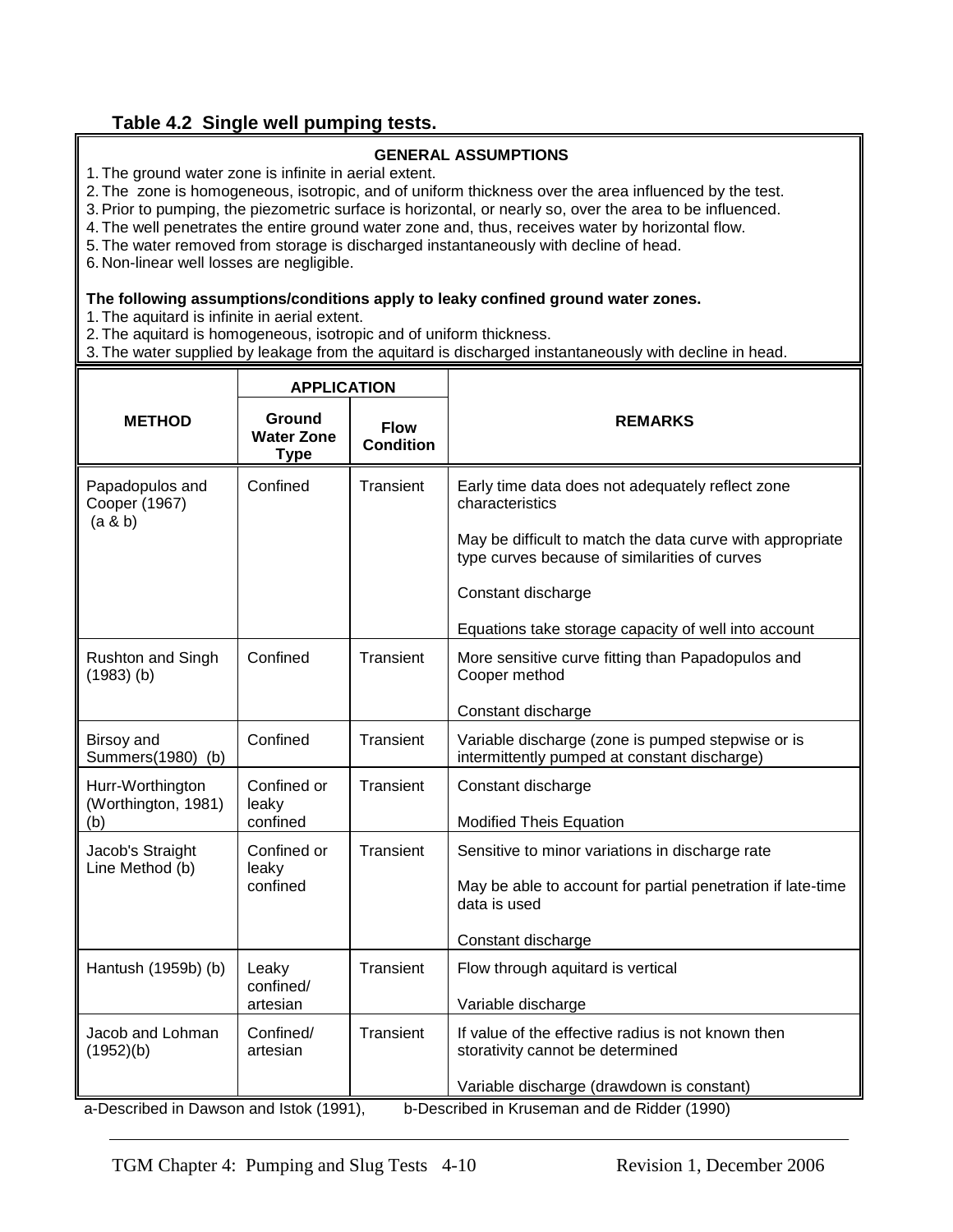#### **MULTIPLE WELL PUMPING TESTS**

A multiple well test is implemented by pumping a well continuously and measuring water level changes in both the pumped and observation wells during pumping or subsequent recovery. Properly designed and conducted multiple well tests can be used to define the overall hydrogeologic regime of the area being investigated, including T, S and/or specific yield of a zone. They also can help design municipal well fields, predict rates of ground water flow, determine interconnectivity between ground water zones, and design a remediation system.

Two basic types of multiple well pumping tests are constant discharge and variable discharge. The former is performed by pumping at a constant rate for the duration of the test, while the latter is distinguished by changes in rate. Measurements obtained from the pumping well generally are less desirable for calculating hydraulic properties because of the irregularities induced from the operation of the pump and well bore storage. Obtaining data from observation well(s) allows for characterization of the pumped zone over a larger area.

Test design and data analysis depends on the characteristics of the zone tested, the desired/required information to be evaluated, and available funds. Design and analysis are summarized below. More detailed information can be found in Lohman (1972), Walton (1987), Dawson and Istok (1991), and Kruseman and de Ridder (1990).

### **PRELIMINARY STUDIES**

Pumping test methods are specific to the hydrogeology of the area being evaluated and the specific assumptions of the analytical solution of the chosen test method. Therefore, a prerequisite for selecting the most appropriate method is gathering as much information about the site as possible. Prior to testing, the following should be gathered:

- Geologic characteristics of the subsurface that may influence ground water flow.
- Type of water-bearing zone and its lateral and vertical extent.
- Depth, thickness, and lateral extent of any confining beds.
- Location of recharge and discharge boundaries.
- Horizontal and vertical flow components (e.g., direction, gradient).
- Location, construction, and zone of completion of any existing wells in the area.
- Location and effects of any pumping wells.
- Approximate values and spatial variation of formation K, T and S.
- Seasonal ground water fluctuations and any regional trends.

This preliminary information can assist in the proper design of the test and the choice of a conceptual model. Test design also can be facilitated by preliminary conceptual modeling to predict the outcome of the test beforehand (Walton, 1987). This serves two purposes. First, it describes the ground water zone so that an appropriate data analysis method is evident. Second, it suggests deficiencies in observation well locations.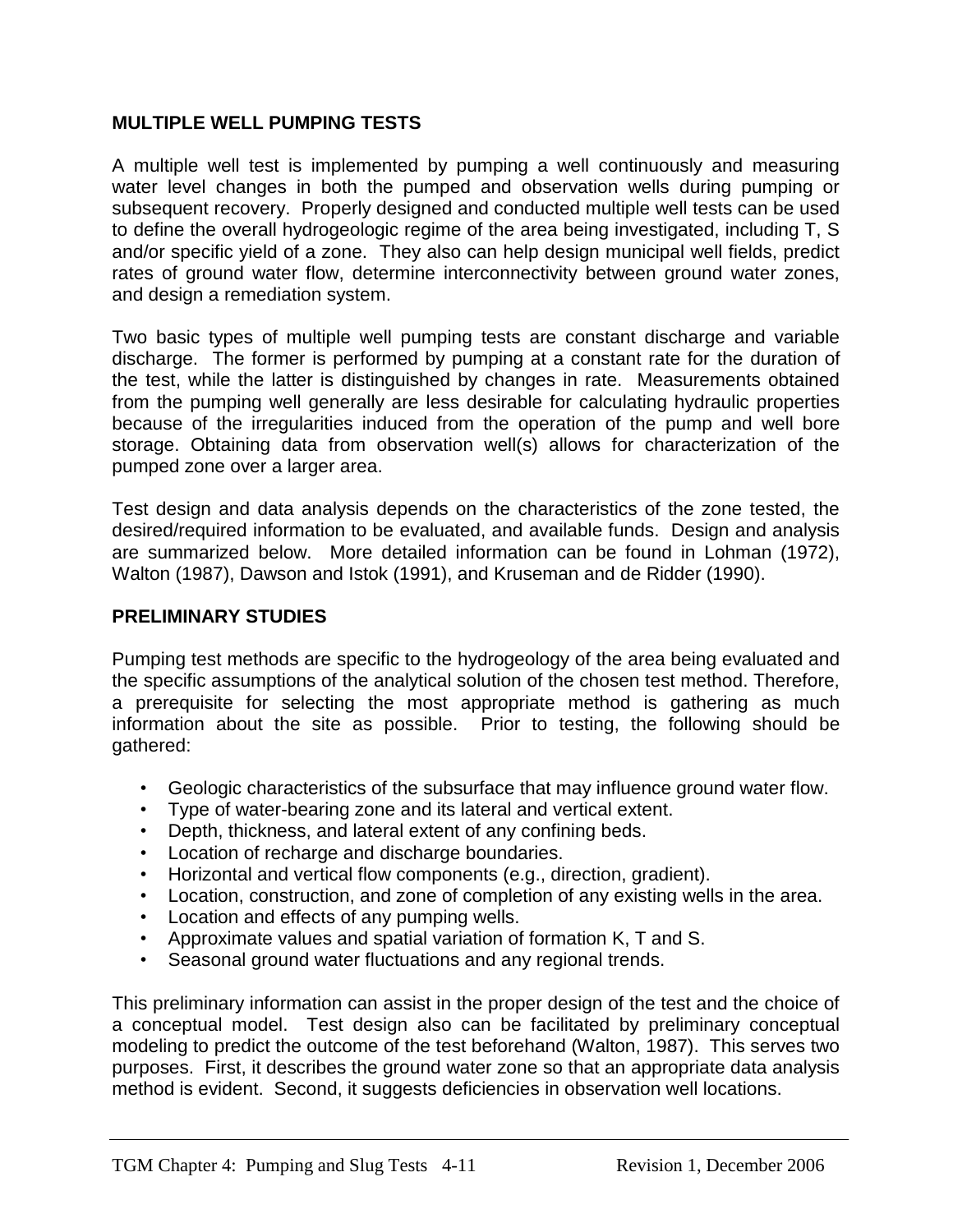Costs frequently are reduced by using existing wells (production, drinking, monitoring) rather than installing new ones. However, they need to be evaluated to determine whether they are properly constructed, located and equipped to be used for pumping and/or observation points. Single well tests should be conducted on the existing wells to determine whether they will respond to water level changes.

### **PUMPING TEST DESIGN**

As indicated, the design of a pumping test depends on the hydrogeologic environment and the purpose of the test. The designer should determine pumping well location (areal and depth) and design, pumping rate, pump selection, location and depth of observation wells, test duration, discharge rate measurements and devices, interval and method of water level measurements, and method of analyzing data.

#### **Pumping Well Location**

A pumping well should be located far enough away from hydraulic boundaries to permit recognition of drawdown trends before boundary conditions influence the data (Sevee, 2006). To minimize the effect of stream, river or lake bed infiltration, it should be located at a distance equal to or exceeding the ground water zone thickness from the possible boundary (Walton, 1987). However, if the intent is to induce recharge, then the pumping well should be located as close to the boundary as possible (Sevee, 2006). The appropriate depth should be determined from exploratory boreholes or logs from nearby wells.

### **Pumping Well Design**

The design of a pumping well depends on the hydrogeologic environment, the choice of conceptual model, and economics. Components to consider include diameter, length and depth of the screened interval, and screen slot configuration.

A general rule is to screen the well over at least 80 percent of the ground water zone thickness. This makes it possible to obtain about 90 percent or more of the maximum yield that could be obtained if the entire zone were screened, and also allows horizontal flow toward the well to be assumed, which is an assumption that underlies almost all well-flow equations. Pumping wells completed in thick zones often have intake lengths less than 80 percent of the thickness. These wells are considered partially penetrating (Kruseman and de Ridder, 1990), and pumping would be expected to induce vertical flow components. As a result, corrections to the drawdown data may be necessary. Corrections are discussed later in this chapter.

The diameter of a pumping well depends on the method chosen to analyze the data and the estimated hydraulic properties. It must accommodate the pump, assure hydraulic efficiency, and allow measurement of depth to water before, during and after pumping. Table 4.3 recommends casing diameters based on pumping rates; however, the final selection should be based on consultation with the pump manufacturer.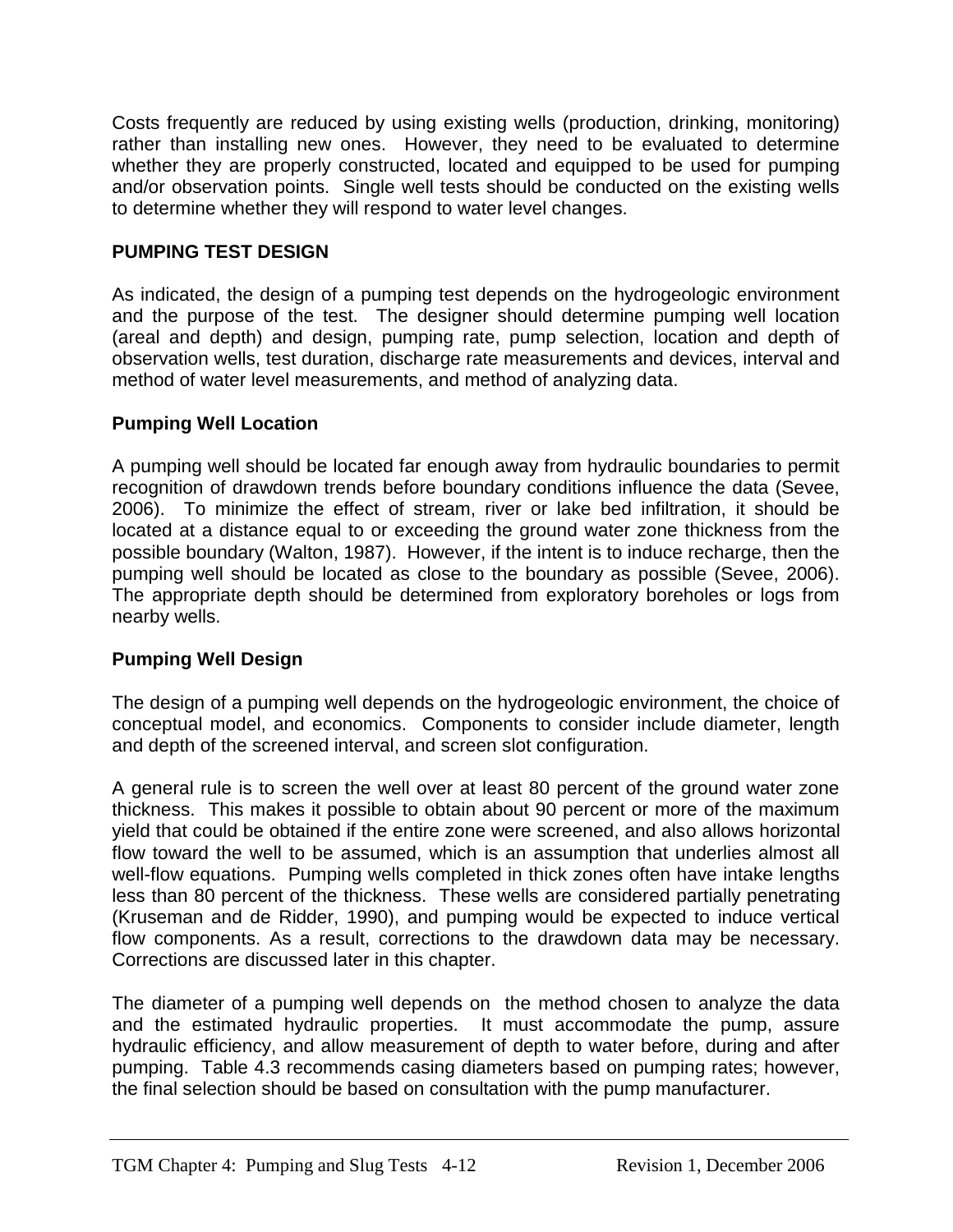The screen slot size and filter pack material should be based on the grain size distribution of the zone being pumped (Kruseman and de Ridder, 1990). The screen should be factory slotted or perforated over no more than 30 to 40% of its circumference. Slots should be long and narrow or continuous. Slots produced manually are not appropriate under any circumstances.

|                                            | <b>PUMPING RATE</b> |      | <i><b>DIAMETER</b></i> |     |
|--------------------------------------------|---------------------|------|------------------------|-----|
| $\mathbf{m}^3$<br><u>gal</u><br>day<br>min |                     | (in) | (mm)                   |     |
| 100                                        | $545$               |      | 6                      | 152 |
| 75-175                                     | 409-954             |      | 8                      | 203 |
| 150-350                                    | 818-1910            |      | 10                     | 254 |
| 300-700                                    | 1640-3820           |      | 12                     | 305 |
| 500-1000                                   | 2730-5450           |      | 14                     | 365 |
| 800-1800                                   | 4360-9810           |      | 16                     | 406 |
| 1200-3000                                  | 6540-16400          |      | 20                     | 508 |

Table 4.3 Recommended pumping well diameter for various pumping rates. **(Dawson and Istok, 1991, after Driscoll, 1986).**

# **Pumping Rate**

The rate(s) should be sufficient to ensure that the ground water zone is stressed and that drawdown can be measured accurately. The water table in an unconfined zone should not be lowered by more than 25 percent. This is the largest drawdown that can be corrected and analyzed with an analytical solution of the ground water flow equation (Dawson and Istok, 1991). The pumping rate for tests conducted in confined zones should not readily dewater the pumping well. Well efficiency and an appropriate pumping rate for a constant discharge test can be determined by conducting a stepdrawdown test (See Single Well Tests)

Other methods that may be useful to estimate an appropriate pumping rate include: 1) using an empirical formula to predict well specific capacity, and 2) predicting drawdown using analytical solutions. These methods are described by Dawson and Istok (1991). It should be noted that these techniques predict discharge rates that can be utilized to determine hydraulic parameters and should not be utilized to estimate an appropriate rate for capturing a contaminant plume.

### **Pump Selection**

The pump and power supply must be capable of operating continuously at an appropriate constant discharge rate for at least the expected duration of the test. Pumps powered by electric motors produce the most constant discharge (Stallman, 1983).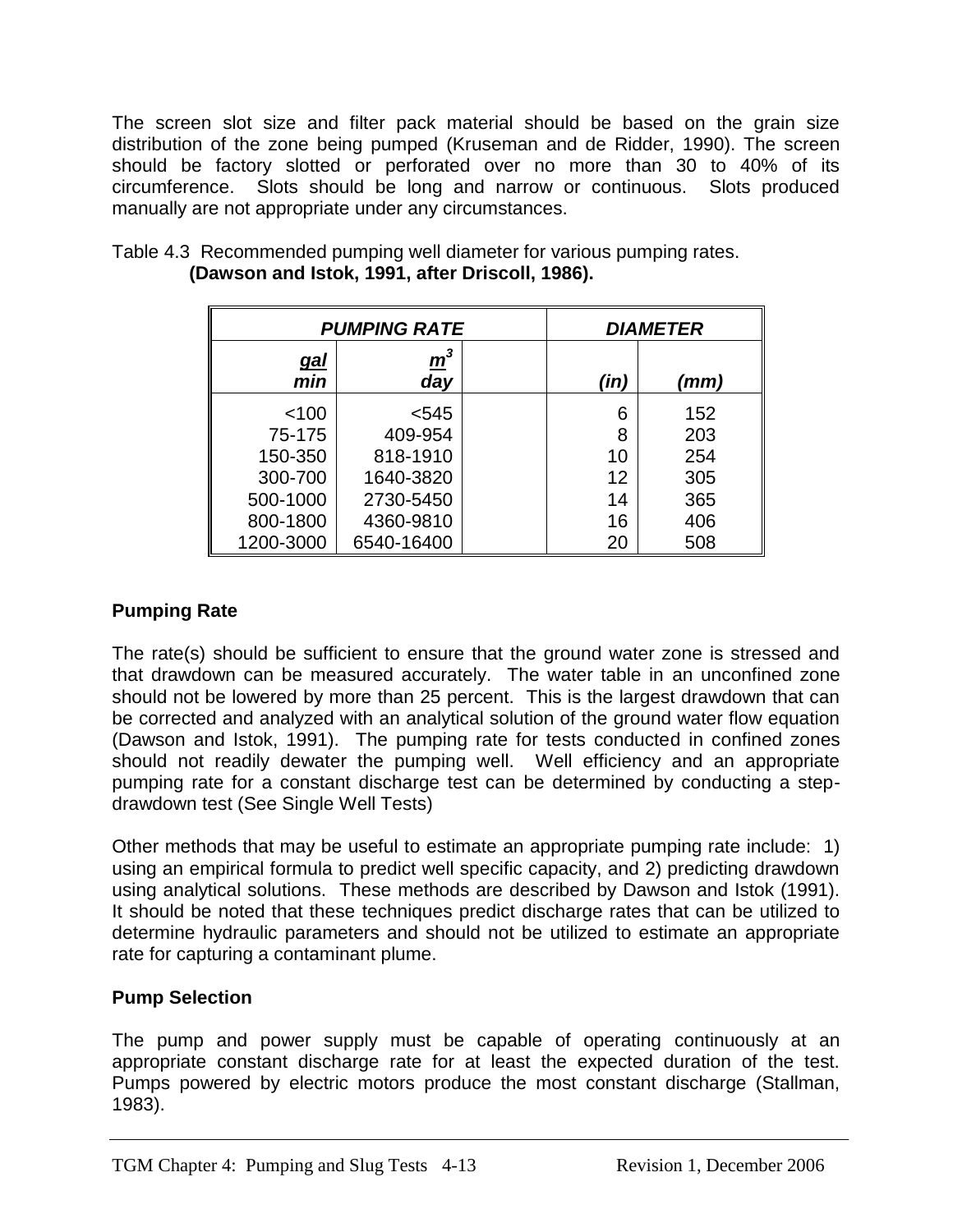#### **Observation Well Number**

The appropriate number of observation wells depends on the goals of the test, hydrogeologic complexity, the degree of accuracy needed, and the method employed to analyze the data. In general, at least three are recommended (Kruseman and de Ridder, 1990). If two or more are available, data can be analyzed by both time (x-axis) versus drawdown (y-axis) and distance (x-axis) versus drawdown (y-axis) relationships. Using both and observing how wells respond in various locations provides greater assurance that: 1) the calculated hydraulic properties are representative of the zone being pumped over a large area, and 2) any heterogeneities that may affect the flow of ground water and contaminants have been identified. In areas in where several complex boundaries exist, additional wells may be needed to allow proper interpretation of the test data (Sevee, 2006).

#### **Observation Well Design**

In general, observation wells need to be constructed with an appropriate filter pack, screen slot size, and annular seal, and must be developed properly. Practices for design and development of observation wells can be similar to those for monitoring wells (see TGM Chapters 7 & 8). The observation wells/piezometers should be of sufficient diameter to accommodate the measuring device, but should not be so large that the drawdown cannot be measured.

#### **Observation Well Depth**

Fully-penetrating wells are desirable. The open portion of an observation well generally should be placed the same horizon as the intake of the pumping well. When testing heterogeneous zones, it is recommended that an observation well be installed in each permeable layer. Additional wells should be placed in aquitards to determine leakage and interconnectivity (Kruseman and de Ridder, 1990).

#### **Observation Well Location**

Observation well location depends on the type of ground water zone, estimated transmissivity, duration of the test, discharge rate, length of the pumping well screen, whether the zone is stratified or fractured, and anticipated boundary conditions. Placing observation wells 10 to 100 meters (33 to 328 feet) from the pumping well is generally adequate for determining hydraulic parameters. For thick or stratified, confined zones, the distance should be greater (Kruseman and de Ridder, 1990). Also, additional observation wells should be located outside the zone of influence of the pumping well to monitor possible natural changes in head.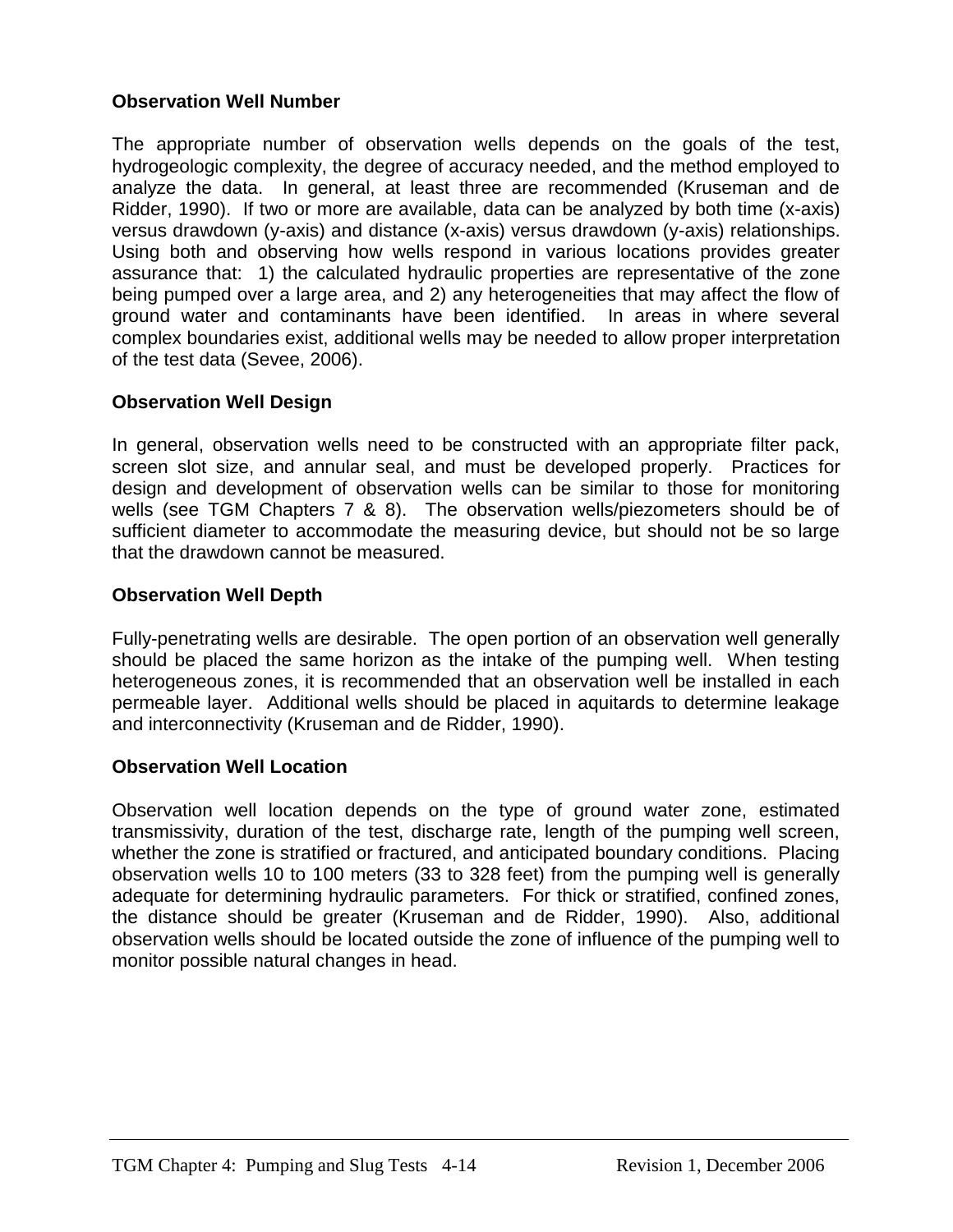In general, observation wells completed in a confined ground water zone can be spaced further from the pumping well than those completed in an unconfined zone. The decline in the piezometric surface of confined zones spreads rapidly because the release of water from storage is entirely due to compressibility of water and the ground water zone material. Water movement in unconfined zones is principally from draining of pores, which results in a slower expansion.

Under isotropic conditions, the distribution of the observation wells around the pumping well can be arbitrary. However, an even distribution is desirable so that drawdown measurements represent the largest volume as possible (Dawson and Istok, 1991). If feasible, at least three wells should be logarithmically spaced to provide at least one logarithmic cycle of distance-drawdown data (Walton, 1987). If anisotropic conditions exist or are suspected, then a single row of observation wells is not sufficient to estimate the directional dependence of transmissivity. A minimum of 3 observation wells, none of which are on the same radial arc, is required to separate the anisotropic behavior.

The length of the pumping well screen can have a strong influence on the distance of the observation wells from the pumping well. Partially-penetrating pumping wells will induce vertical flow, which is most noticeable near the well As a result, water level measurements taken from these wells need to be corrected; however, the effects of vertical flow become more negligible at increasing distances from the pumping well. For partially penetrating pumping wells, corrections to the drawdown data may not be necessary if the following relation holds true (Sevee, 2006; and Dawson and Istok, 1991):

$$
MD \geq 1.5D\sqrt{\frac{K_{_H}}{K_{_v}}}
$$

M.D. = minimum distance between pumping well and observation well.

 $D =$  saturated thickness.

 $K_H$  = horizontal K and  $K_V$  = vertical K.

Drawdown measured in observation wells located less than the minimum distance should be corrected. Typically, horizontal K is ten times greater than vertical K. If this ratio is used, then the minimum distance becomes 1.5D/10. Note that partially penetrating wells located at or greater than the minimum distance may be too far away to show drawdown.

Anticipated boundary conditions (e.g., an impervious zone or a recharging river) also can affect the placement of observation wells. Wells should be placed to either minimize the effect of the boundary or more precisely locate the discontinuity (Dawson and Istok, 1991). According to Walton (1987), to minimize the effect of the boundary on distance-drawdown data, wells should be placed along a line through the pumping well and parallel to the boundary. Observation wells also should be placed on a line perpendicular to the boundary. If more than one boundary is suspected or known, the wells should be located so that the effects on drawdown data encountered by the first boundary have stabilized prior to encountering the second boundary (Sevee, 2006).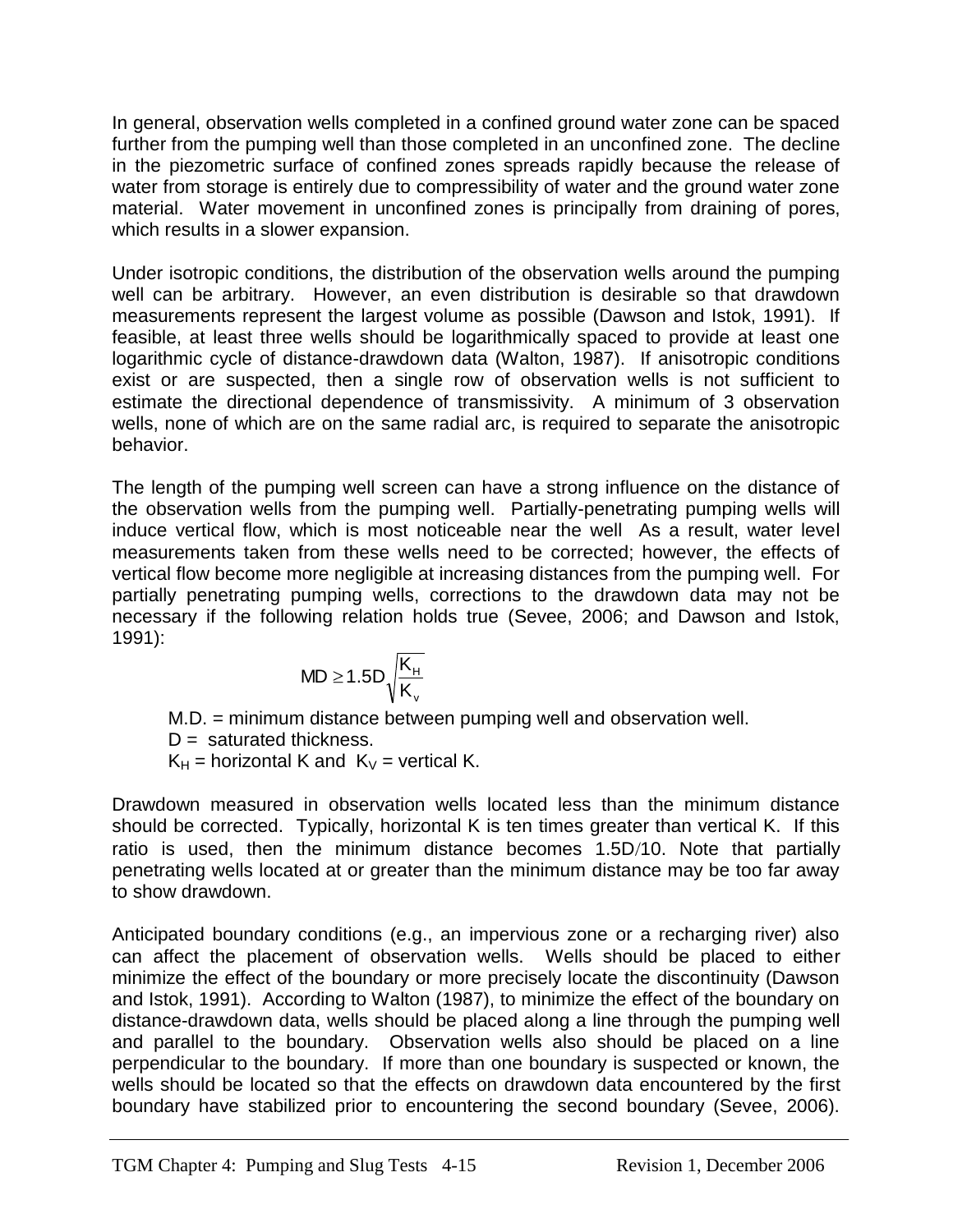Observation points in nearby surface water bodies can be monitored to help determine if interconnection exists between the ground water and surface water.

# **Duration of Pumping**

The appropriate duration of a pumping test depends on the hydrogeologic setting, boundary conditions, degree of accuracy desired, and objectives of the test. In general, longer tests are needed to address boundary conditions; while shorter tests may be acceptable to determine hydraulic parameters. Economic factors and time constraints also may be influential; however, economizing the period of pumping is not recommended. The cost of continuing a test is low compared to total costs, particularly when the wells have been specially constructed and positioned for test purposes (Kruseman and de Ridder, 1990).

Pumping tests commonly last from five hours to five days (Walton, 1962). In some cases, tests may need to be continued until the cone of depression has stabilized and does not expand as pumping continues (e.g., drawdown does not appreciably increase/decrease). Such a steady state or equilibrium can occur within a few hours to weeks or never. According to Kruseman and de Ridder (1990), the average time to reach steady state a leaking ground water zone is 15 to 20 hours. A test of a confined ground water zone should last a minimum of 24 hours. Three days or more should be allowed for tests conducted in unconfined zones because of the slow expansion of the cone of depression. The duration necessary to define the hydraulic parameters depends on the regional and local geologic/hydrogeologic setting. Plotting drawdown data during tests often reveals anomalies and the presence of suspected or unknown boundaries, and assists in determining test duration.

### **Discharge Rate Measurement**

Variation in discharge rates produces aberrations in drawdown that are difficult to treat in data analysis. Engines, even those equipped with automatic speed controls, can produce variations up to 20 to 25 percent over the course of a day. The rate should never vary by more than five percent (Osborne, 1993). To obtain reliable data, discharge should be monitored and adjustments made as needed.

The frequency of measurements depends on the pump, engine power characteristics, the well, and the zone tested. Discharge from electric pumps should be measured and adjusted (if necessary) at 5, 10, 20, 30, 60 minutes, and hourly thereafter. Other types of pumps may require more frequent attention; however, no "rule of thumb" can be set because of the wide variation in equipment response (Stallman, 1983).

### **Discharge Measuring Devices**

Some discharge measurement techniques are more accurate than others and some allow for a convenient means of adjusting rate. A *commercial water meter* of appropriate capacity can be utilized. It should be connected to the discharge pipe in a way that ensures accurate readings. A disadvantage is the unavoidable delay in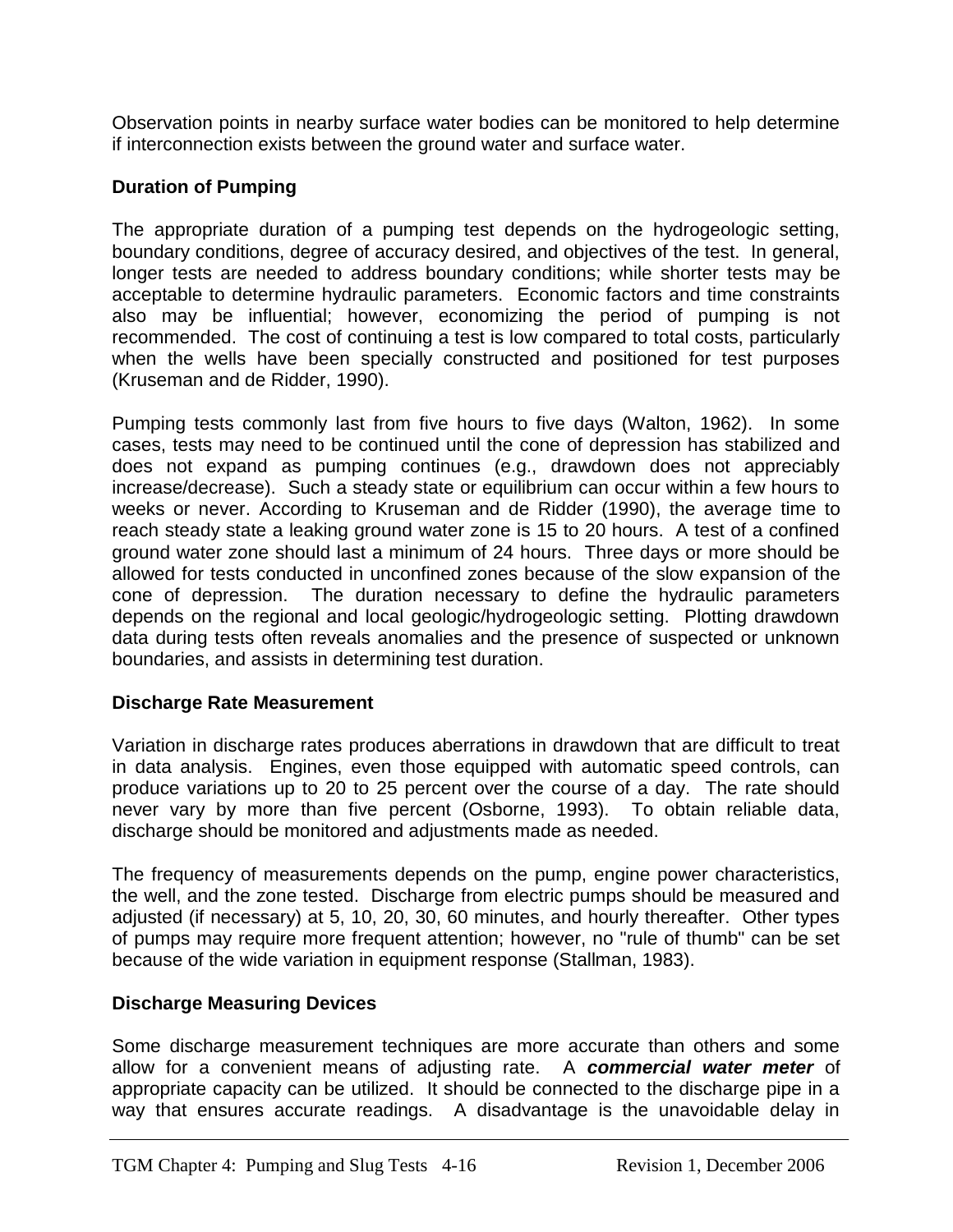obtaining values at the start of the test, when pumping rate is being adjusted to the desired level (Driscoll, 1986). When discharge is low, the rate can be measured as a function of time to fill a *container of known volume*. The *orifice weir* is commonly used to measure discharge from high capacity pumps. A manometer is fitted into the discharge pipe. The water level in the manometer represents the pressure in the pipe when the water flows through the orifice. Details on orifice design and interpretation of results can be found in Driscoll (1986). Finally, discharge rate can be obtained by water level measurements taken from *weirs and flumes*. The rate of flow is determined within known constriction dimensions placed in the discharge channel originating at the well head (Driscoll, 1986).

### **Interval of Water Level Measurements**

# *Pre-test Measurements*

Prior to the start of tests, water level data should be collected from the pumping and observation wells to determine existing trends for all zones to be monitored. The pumping phase should begin only if identified and recorded trends are expected to remain constant. As a general rule, the period of observation should be at least twice the length of the estimated time of pumping (Stallman, 1983). Water levels should be measured and recorded hourly for all zones. In addition, the barometric pressure should be monitored, at least hourly, to determine the barometric efficiency of ground water zone(s), which may be useful in correcting the drawdown data. Barometric efficiency is discussed later in this chapter.

# *Measurements During Pumping*

The appropriate time interval for water level measurements varies from frequent at the beginning of a test, when water-levels are changing rapidly, to long at the end of the test, when change is slow. Typical intervals for the pumping well and observation wells located close to the pumping well are given in Tables 4.4 and 4.5, respectively. Though specified intervals need not be followed rigidly, each logarithmic cycle should contain at least 10 data points spread through the cycle (Stallman, 1983). Frequent readings are essential during the first hour since drawdown occurs at a faster rate in the early time interval. For wells further away and those located in zones above or below the pumping zone, the frequent measurements recommended by Table 4.5 for the first few minutes of the pumping tests are less important (Kruseman and de Ridder, 1990).

#### **Table 4.4 Range of interval between water-level measurements in the pumping well (Kruseman and de Ridder, 1990)**.

| $\sim$ (IN USCHIGH AND UC NUUCH, 1990).                                               |            |  |  |  |
|---------------------------------------------------------------------------------------|------------|--|--|--|
| TIME SINCE START OF PUMPING TIME INTERVAL                                             |            |  |  |  |
| $\parallel$ 0 to 5 minutes<br>0.5 minutes<br>$\parallel$ 2 to 60 minutes<br>5 minutes |            |  |  |  |
| 60 to 120 minutes                                                                     | 20 minutes |  |  |  |
| 120 to shutdown of the pump                                                           | 60 minutes |  |  |  |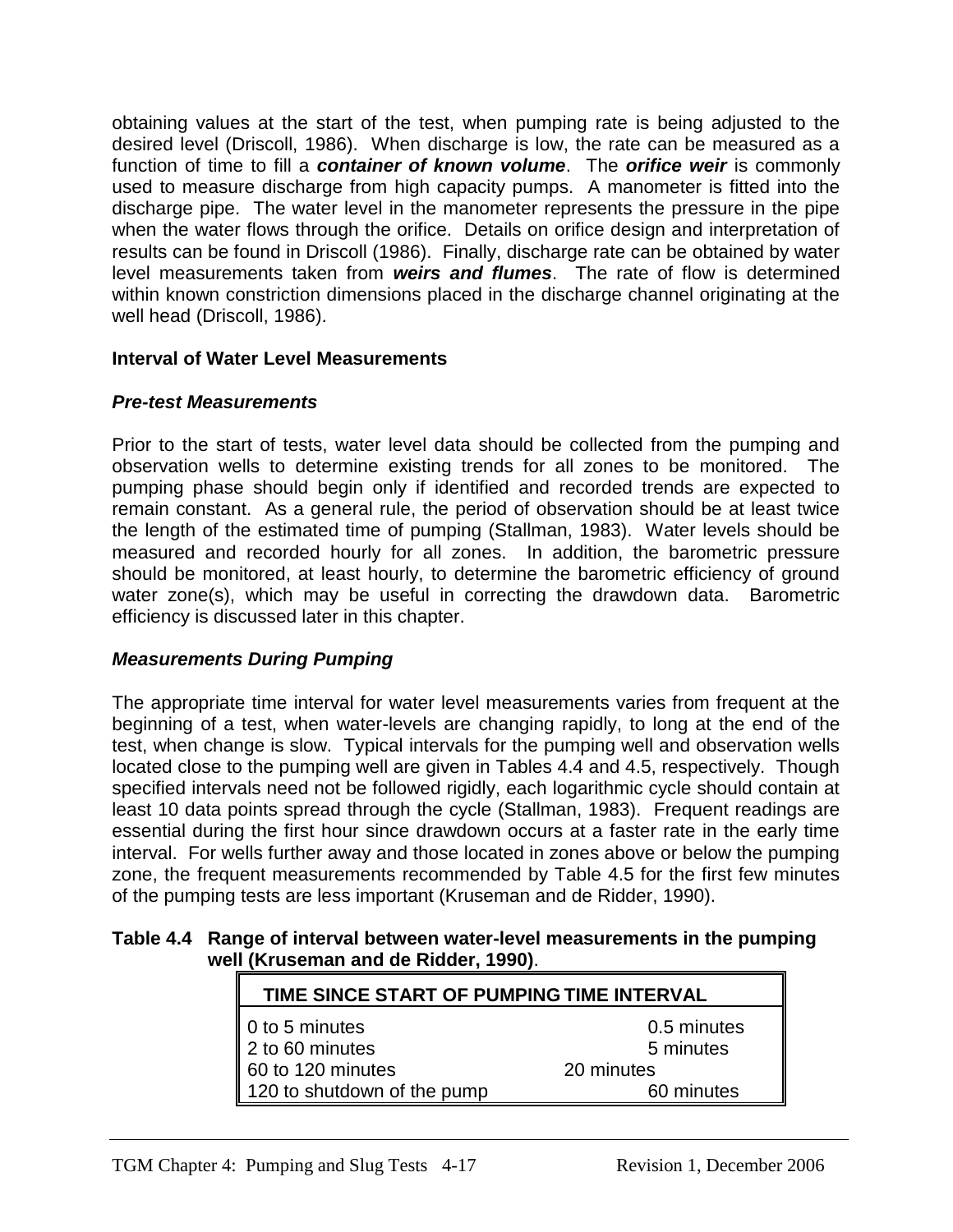#### **Table 4.5 Range of intervals between water-level measurements in observation wells (Kruseman and de Ridder, 1990).**

| TIME SINCE START OF PUMPING                                                                                                                                                                                     | <b>TIME INTERVAL</b> |
|-----------------------------------------------------------------------------------------------------------------------------------------------------------------------------------------------------------------|----------------------|
| 0 to 2 minutes                                                                                                                                                                                                  | approx. 10 seconds   |
| $\parallel$ 2 to 5 minutes                                                                                                                                                                                      | 30 seconds           |
|                                                                                                                                                                                                                 | 1 minute             |
|                                                                                                                                                                                                                 | 5 minutes            |
|                                                                                                                                                                                                                 | 30 minutes           |
|                                                                                                                                                                                                                 | 60 minutes           |
|                                                                                                                                                                                                                 | 3 times a day        |
| $\begin{array}{r} 2$ to 3 minutes<br>5 to 15 minutes<br>50 to 100 minutes<br>100 minutes to 5 hours<br>5 hours to 48 hours<br>48 hours to 6 days<br>6 days to shutdown of the<br>6 days to shutdown of the pump | 1 time a day         |

According to Stallman (1983), it is not necessary to measure water levels in all wells simultaneously, but it is highly desirable to achieve nearly uniform separation of plotted drawdowns on a logarithmic scale. All watches used should be synchronized before the test is started, and provisions made to notify all participants at the instant the test is initiated.

# *Measurements During Recovery*

After pumping is completed, water level recovery should be monitored with the same frequency used during pumping. Measurements should commence immediately upon pump shut down and continue for the same duration as the pumping phase, or until the water levels have reached 95 percent of the initial, pre-pumping static water level. A check valve should be used to prevent backflow of water in the riser pipe into the well, which could result in unreliable recovery data.

### **Water Level Measurement Devices**

The most accurate recording of water level changes is made with fully automatic microcomputer-controlled systems that use pressure or acoustic transducers for continuous measurements. Water levels can also be determined by hand, but the instant of each reading must be recorded with a chronometer. Measurements can be performed with floating steel tape equipped with a standard pointer, electronic sounder, or wet-tape method. For observation wells close to the pumped well, automatic recorders programmed for frequent measurements are most convenient because water level change is rapid during the first hour of the test. For detailed descriptions of automatic recorders, mechanical and electric sounders, and other tools, see Driscoll (1986), Dalton et al. (2006), and ASTM D4750-87(2001). Chapter 10 of this document contains a summary of manual devices.

The measurement procedure should be standardized and the instrument calibrated prior to the start of the test. Transducers should be calibrated by a direct method, and the calibration should be checked at the conclusion of the recovery test.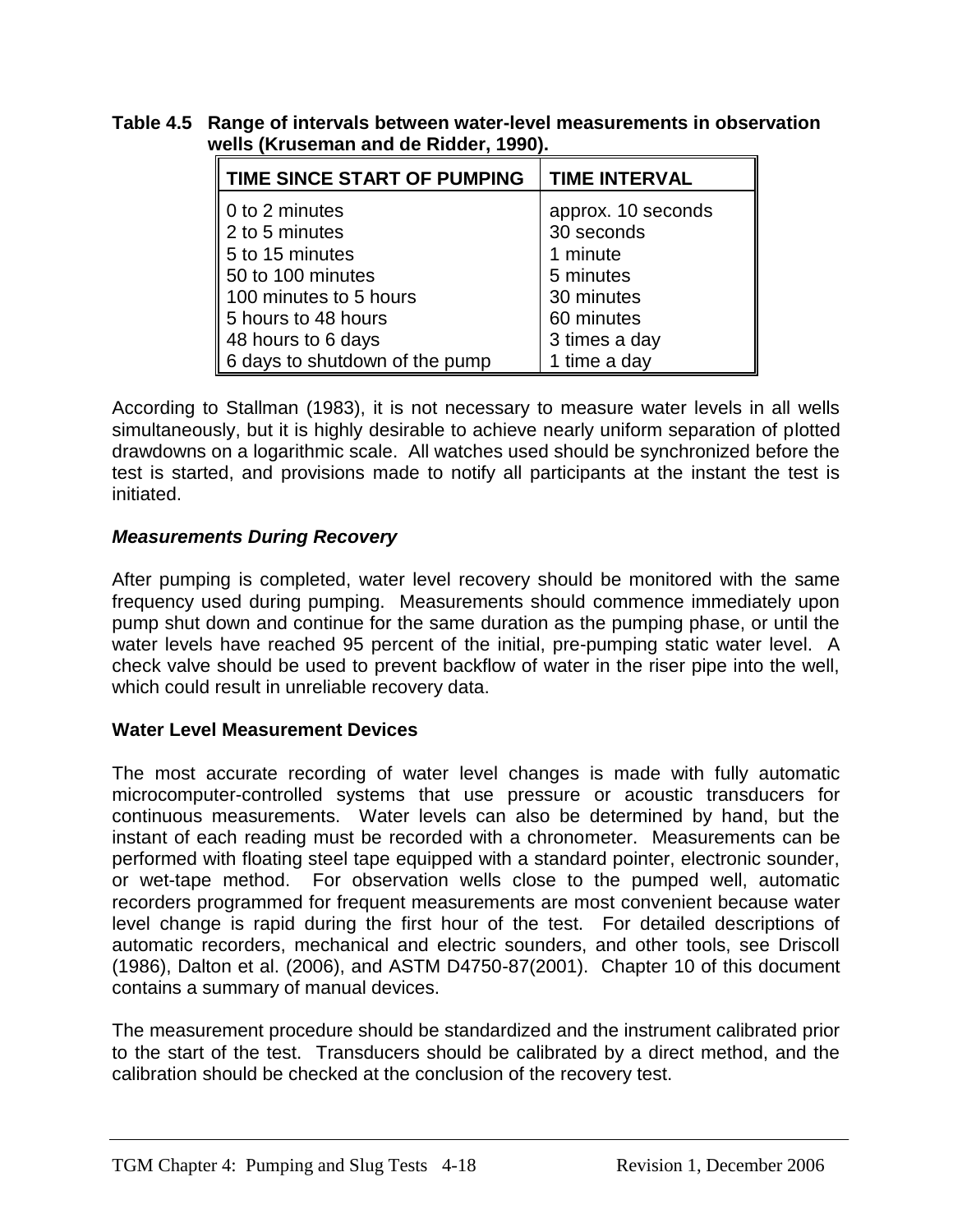#### **Discharge of Pumped Water**

Water extracted during a pumping test must be discharged properly and in accordance with any applicable laws and regulations. At sites with contaminated ground water, the discharge may need to be containerized and sampled to assess the presence of contaminants and, if necessary, treated and/or disposed at an appropriate permitted facility.

It is not the intent of this document to define Ohio EPA policy on disposal of pumped water. In general, the water should be evaluated to determine if it is characteristically a waste. If the ground water has been contaminated by a listed hazardous waste, the ground water is considered to "contain" that waste, and must therefore be managed as such. Disposal must be at a permitted hazardous waste facility. Treatment must be in a wastewater treatment system that is appropriate for the waste and meets the definitions contained in OAC rule 3745-50-10.

If containerization is not necessary, then pumped water must be discharged in a manner that prevents recharge into any zone being monitored during the test. At a minimum, the water should be discharged 100 to 200 meters from the pumped well. This is particularly important when testing unconfined zones. At no time should the discharge water be injected back into the subsurface. A permit for discharge via stream or storm sewer may be required (contact the Division of Surface Water, Ohio EPA).

#### **Decontamination of Equipment**

Decontamination of equipment is important throughout an in-situ test. Contact of contaminated equipment with ground water (or a well) may cause a measuring point to be unsuitable for water quality investigations. Details on appropriate methods can be found in Chapter 10.

### **CORRECTION TO DRAWDOWN DATA**

Prior to using the drawdown data collected from a pumping test, it may be necessary to correct for either external sources or effects induced by the test. Barometric pressure changes, tidal or river fluctuations, natural recharge and discharge, and unique situations (e.g., a heavy rainfall) may all exert an influence. In confined and leaky ground water zones, changes in hydraulic head may be due to influences of tidal or river-level fluctuations, surface loading, or changes in atmospheric pressure.

Diurnal fluctuations in water levels can occur in unconfined zones due to the differences between night and day evapotranspiration. Corrections to measurements may be needed for unconfined ground water zone data due to a decrease in saturated thickness caused by the pumping test. Also, corrections may be necessary if the pumping well partially penetrates the zone tested. By identifying pre-test water level trends in zone(s) of interest, long and short-term variations can be eliminated from the data if their impacts are significant during the pumping phase (Figure 4.3).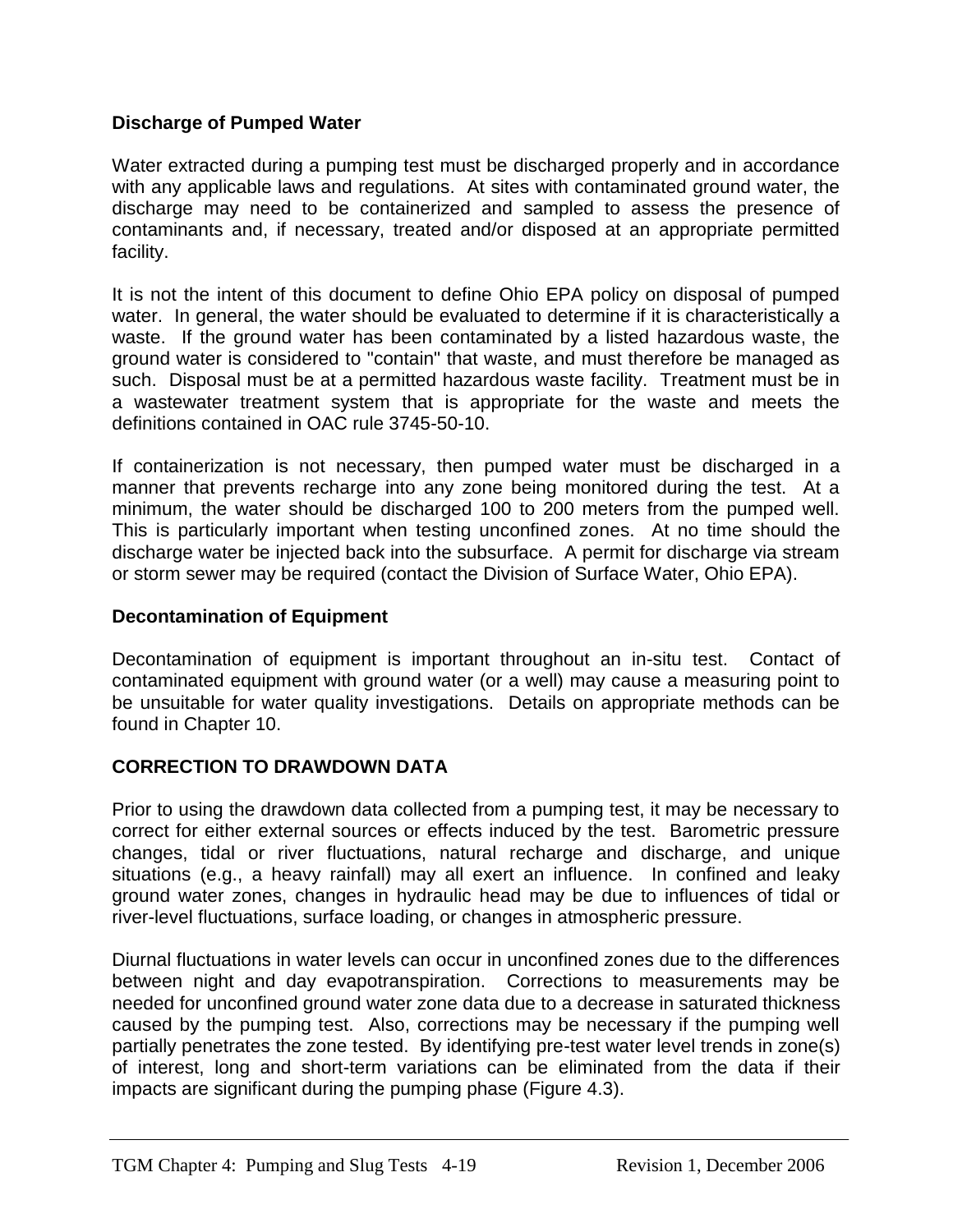

#### **Figure 4.3 Hydrograph for hypothetical observation well showing definition of drawdown (adapted from Stallman, 1983).**

To determine if corrections are necessary, measurements should be taken during the test in observation wells unaffected by the pumping. Hydrographs of the pumping and observation wells covering a sufficient period of pre-test and post-recovery periods can help determine if the data needs to be corrected and also to correct the drawdown data. If the same constant water level is observed during the pre-testing and post-recovery periods, it can safely be assumed that no external events exerted an influence (Kruseman and de Ridder, 1990).

### **Barometric Pressure**

Data for confined and leaky zones needs to be corrected for the amount of rise in water levels resulting from a decrease in atmospheric pressure and/or the amount of fall resulting from an increase. To make the correction, the barometric efficiency (BE) of the zone needs to be determined. The BE can be calculated by the following equation [Dawson and Istok (1991) and Kruseman and de Ridder (1990)]: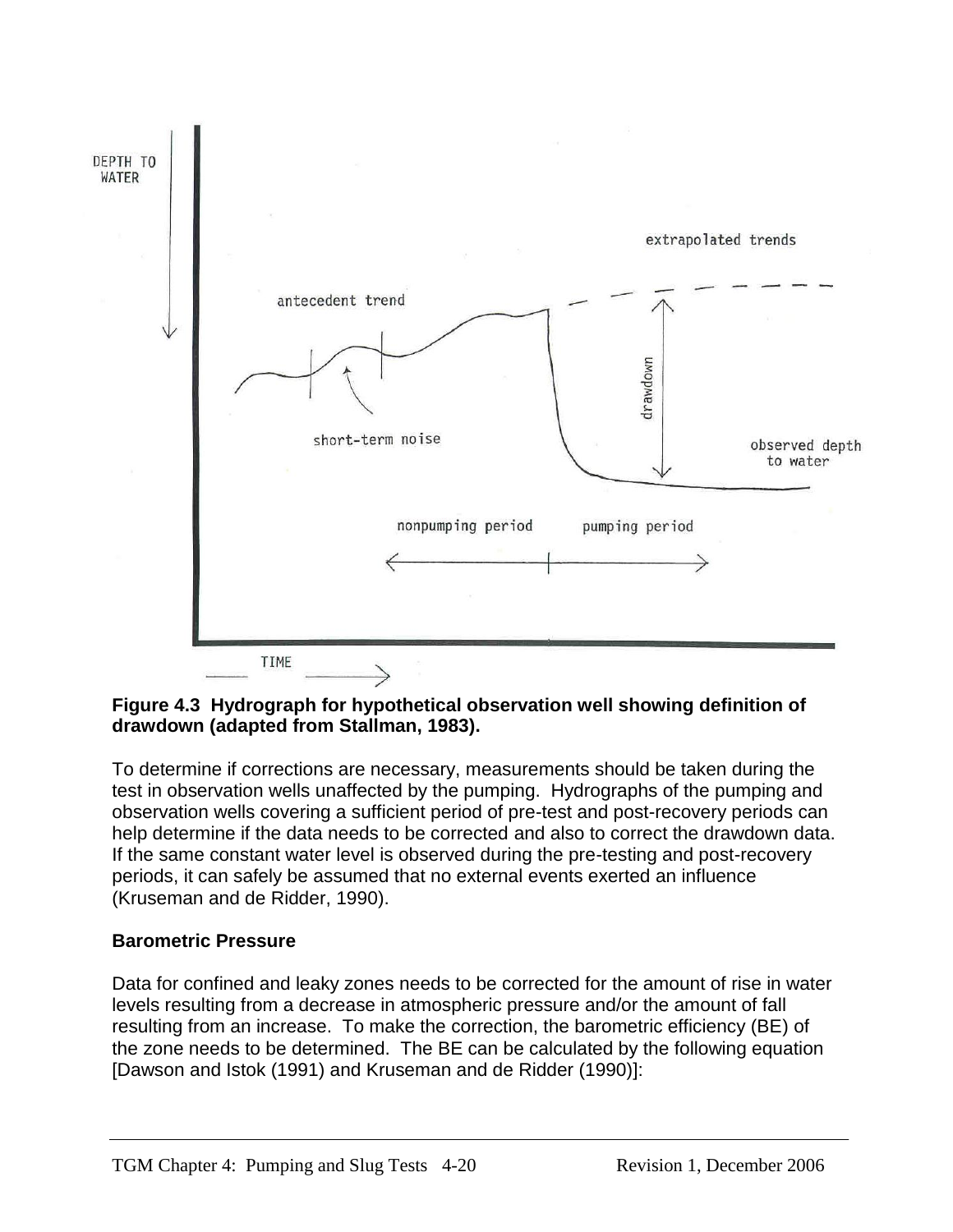$$
BE = \frac{\partial h}{\partial \rho / Y_w} \times 100\%
$$

| where: Mh             | $=$ change of head in the observation well.                                      |
|-----------------------|----------------------------------------------------------------------------------|
|                       | $(M\Delta K_w)$ = change in atmospheric pressure expressed as a height of water. |
| $\Delta_{\mathbf{a}}$ | $=$ change in atmospheric pressure.                                              |
| $Y_{w}$               | $=$ specific weight of water.                                                    |

BE  $= \frac{1}{2NV_a} \times 100\%$ <br>
Where: Mh = change of head in the observation well.<br>
(MAG<sub>a</sub>) = change in atmospheric pressure.<br>  $\frac{\Delta_k}{\Delta_k}$  = change in atmospheric pressure.<br>
The change in atmospheric pressure.<br>
The change in If the change in hydraulic head is plotted versus the change in pressure (measured column height) and a best-fit straight line is drawn, then the slope of the line is the BE. From changes in atmospheric pressure observed during the test and the BE, the change in water level due to changes in barometric pressure can be calculated and the drawdown data can be corrected. When artesian zones are tested, barometric pressure (to a sensitivity of +/- 0.01 inch of mercury) should be recorded continuously throughout the testing period. Barometric efficiency typically ranges between 0.20 and 0.75 (Kruseman and de Ridder, 1990).

#### **Saturated Thickness**

The saturated thickness of an unconfined zone decreases during pumping tests; however, most conceptual models are based on the assumption that it remains constant. This assumption can be accepted if the saturated thickness does not decrease more than 25 percent. If the decrease is greater then 25 percent, then the drawdown data should be corrected prior to analysis (Dawson and Istok, 1991).

According to Jacob (1944), data for unconfined zones can be corrected for saturated thickness change with the following equation:

$$
S_{\text{corrected}} = s - s^2 / 2m
$$

where:  $S_{\text{corrected}} = \text{corrected} \cdot \text{drawdown}$ 

 $m =$  initial saturated thickness.

However, this correction is based on the Dupuit-Forchheimer assumption (ground water flows horizontally and hydraulic gradient is equal to the slope of the water table). Neuman (1975) showed that this assumption is not valid for an unconfined until the later portion of the test when the drawdown matches the Theis type curve. Therefore, the correction is not recommended with early and intermediate data (Dawson and Istok, 1991).

#### **Unique Fluctuations**

Data cannot be corrected for unique events such as a heavy rain or sudden fall or rise of a nearby river that is hydraulically connected to the zone tested. However, in favorable circumstances, some allowances can be made for the resulting fluctuations by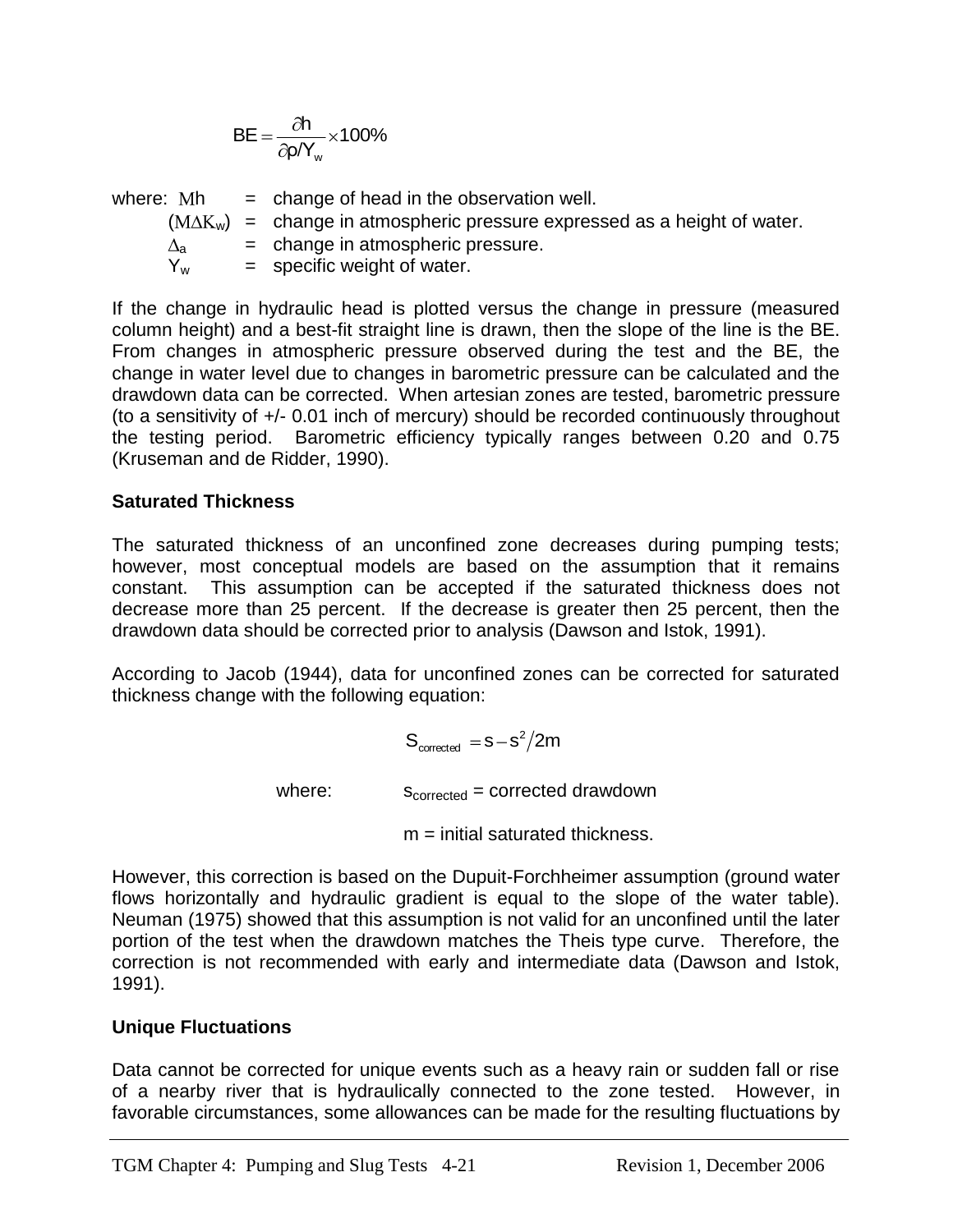extrapolating data from a controlled piezometer outside the zone of influence. In most cases, the data collected is rendered worthless and the test has to be repeated when the situation returns to normal (Kruseman and de Ridder, 1990). It is also important to understand the effects of nearby industrial or municipal pumping wells prior to conducting a pumping test. Also, it may be necessary to monitor/evaluate the effects of surficial loading (e.g., passing trains) on water level measurements.

# **Partially Penetrating Wells**

In some cases, a ground water zone is so thick that it is not justifiable to install a fullypenetrating well, and the zone must be pumped by a partially-penetrating well. Partialpenetration causes vertical flow in the vicinity of the well, which results in additional head loss. As indicated earlier, this effect decreases with increasing distance from the pumping well and no correction is necessary if the observation well is at a distance greater than 1.5 D/K $H/K_V$ . Various methods have been developed to correct data for the effects of partially penetrating wells. These were discussed in detail by Kruseman and de Ridder (1990). Table 4.6 lists the methods and their general applications.

#### **Noordbergum Effect**

The Noordbergum effect (also called the Mandel-Cryer effect) is observed in observation wells monitored in an upper or lower zones above the pumping zone. A rise in water levels may occur in these units due to compression of the aquitard and an increase in pore pressure or, equivalently, a hydraulic buildup (instead of the expected drawdown). The effects generally occur early and die with time. See Sara (2003) for additional explanation.

### **ANALYSIS OF MULTIPLE WELL PUMPING TEST DATA**

Many methods (e.g., Theis, Cooper-Jacob, etc.) and computer software programs exist for interpreting multiple well pumping test data. The hydraulic properties computed by a particular method can only be considered correct if the assumptions included in the conceptual model on which the method is based are valid for the particular system being tested. Because the computed values depend on the choice of conceptual model used to analyze the data, the selection of an appropriate model is the single most important step in analysis (Dawson and Istok, 1991).

It is beyond the scope of this document to detail or discuss the various models. Tables 4.7 through 4.11 can be used for a preliminary selection of a method. In addition, ASTM Method D4043-96(2004) provides a decision tree for the selection of a test method and ASTM Methods D4106-96(2004) and D4105-96(2002 offer information on determining hydraulic parameters. In addition to ASTM standards, information on aquifer analysis conceptual models and/or programs can be found in: Batu (1998) Dawson and Istok (1991), and Kruseman and de Ridder (2000).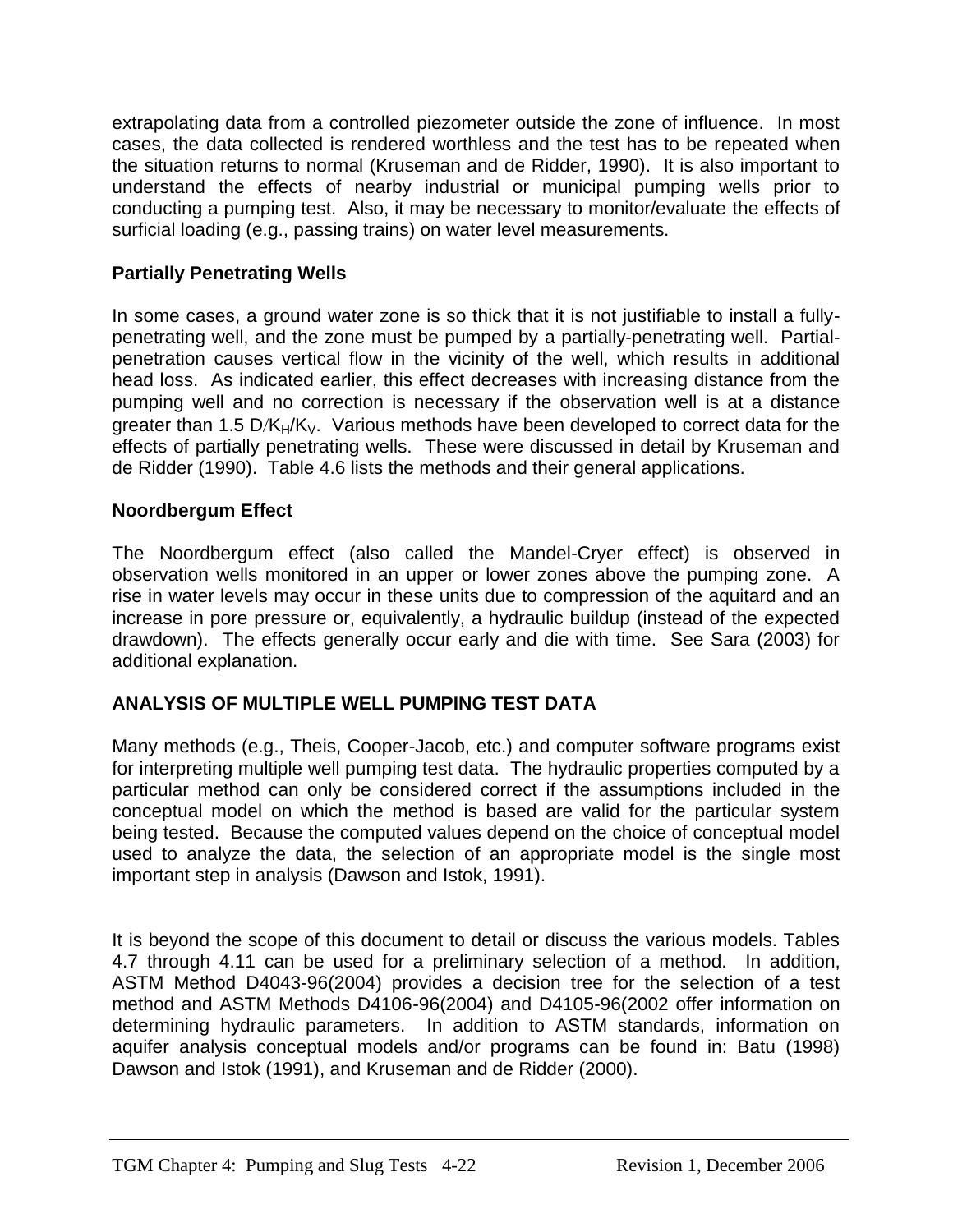Data collected during a pumping test are subject to a variety of circumstances that may be recognized in the field or may not be apparent until data analysis has begun. In either case, all information (including field observations) must be examined during data correlation and analysis.

| <b>METHOD</b>                                                                          | <b>APPLICATION</b>                                                      | <b>ORIGINAL SOURCE</b>       |
|----------------------------------------------------------------------------------------|-------------------------------------------------------------------------|------------------------------|
| Huisman Method I                                                                       | - confined<br>- steady state                                            | Anonymous, 1964              |
| Huisman Method II                                                                      | - confined<br>- unsteady state<br>- time of pumping relatively<br>short | Hantush (1961 a, 1961 b)     |
| <b>Hantush Modification</b><br>of Theis Method                                         | - confined<br>- unsteady state<br>- time of pumping relatively short    | Hantush (1961 a, 1961 b)     |
| Hantush, Modification<br>of Jacob Method                                               | - confined<br>- unsteady state<br>- time of pumping relatively long     | Hantush (1961 b)             |
| Weeks', "Modification<br>of Walton and the<br><b>Hantush Curve Fitting</b><br>Methods" | - leaky<br>- steady state flow                                          | Weeks (1969)                 |
| <b>Streltsova's Curve</b><br><b>Fitting Method</b>                                     | - unconfined<br>- anisotropic<br>- unsteady state                       | Streltsova (1974)            |
| Neuman's Curve-<br><b>Fitting Method</b>                                               | - unconfined<br>- anisotropic                                           | Neuman (1974, 1975,<br>1979) |

**Table 4.6 Corrections for partially penetrating effects (information derived from Kruseman & de Ridder, 1990.**)

# **PRESENTATION OF MULTIPLE WELL TESTS DATA**

The guidelines below recommend the minimum criteria for how multiple well test data should be compiled, presented, and summarized to document that the hydraulic properties of the zone(s) of interest have been adequately determined.

- Preliminary evaluation of hydrogeologic conditions, including all data used to plan and design the test.
- Summary of the design and implementation of the pumping tests including, but not limited to: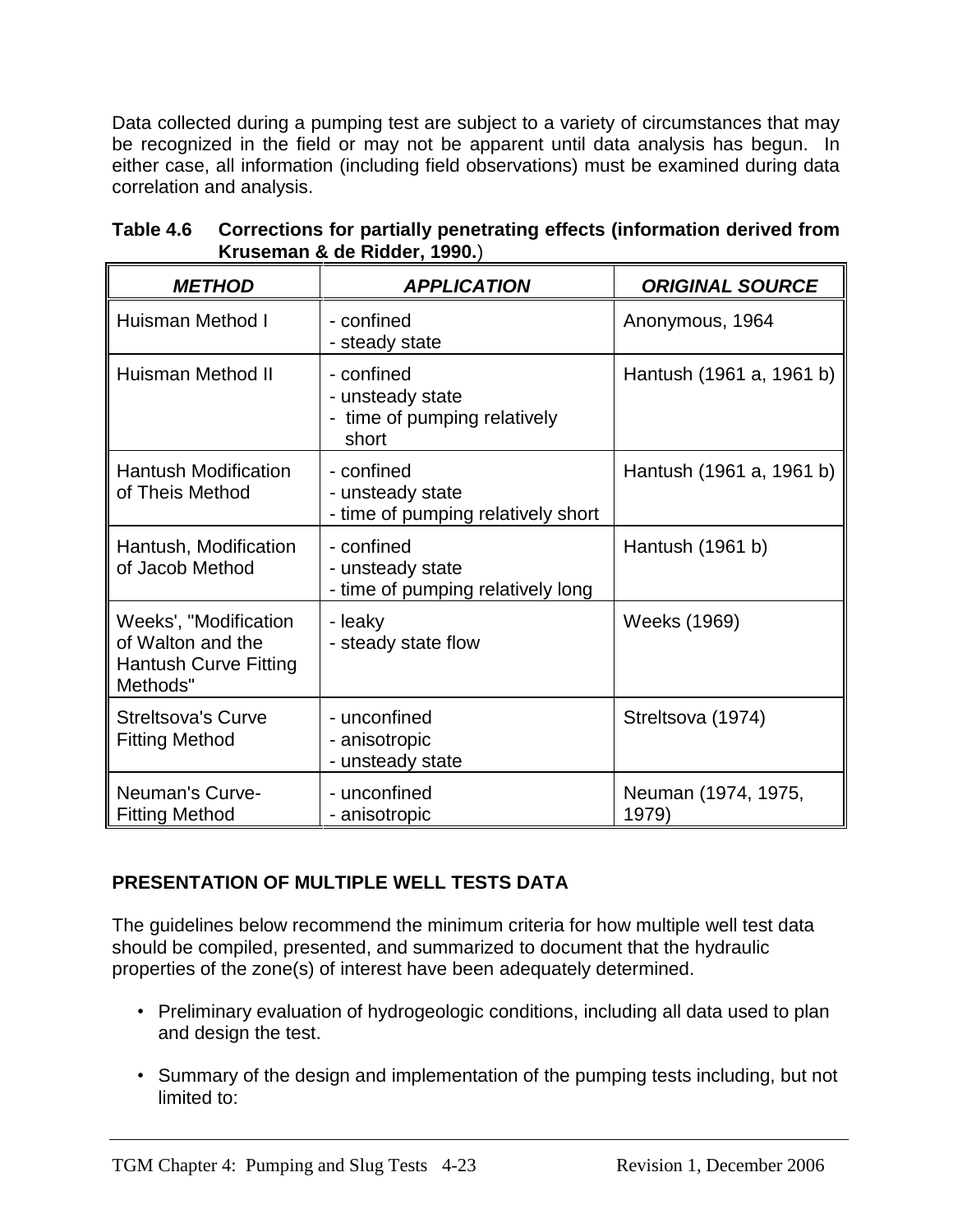Geologic zone into which the pumping well is completed (i.e. areal extent, thickness, lateral and vertical extent).

Pumping well construction (justification should be provided if the well screen is partially penetrating).

Duration of pumping.

Rate of pumping and method for determination.

Location of all observation wells. Geologic zone(s) to be monitored (including depths, thickness, spatial relationship to the pumped zone).

Observation and pumping well construction.

Method of water level measurements (for each well).

Methods for gathering data used to correct drawdown and establishment of existing trends in water levels.

Procedures for the discharge and disposal (if necessary) of pumped water.

Date and time pumping began and ended.

- \$ Raw data, including water level measurements, time of measurement in minutes after pumping started or ended, drawdown, pumping rates, etc. should be included in tabular form. All data should be expressed in consistent units. Water level in nearby surface water bodies should also be provided, if taken. If the data set is large, it may be provided on disk.
- Data plots and type curves. All graphs and data plots should be labeled clearly.

Data plots of (e.g., drawdown versus time) should be presented for the pumping well and each observation well on double-logarithmic and semilogarithmic paper. Time data (in minutes) should be depicted along the horizontal axis, and drawdown should be depicted along the vertical axis. For semi-logarithmic plots, drawdown should be presented along the vertical arithmetic axis.

The horizontal scale should be the same for all data plots.

All data points on the plots should be clearly labeled. In the event that data from multiple wells are presented on the same plot, the labeling should be distinct so as to enable differentiation between sets of data, and be identified in a legend.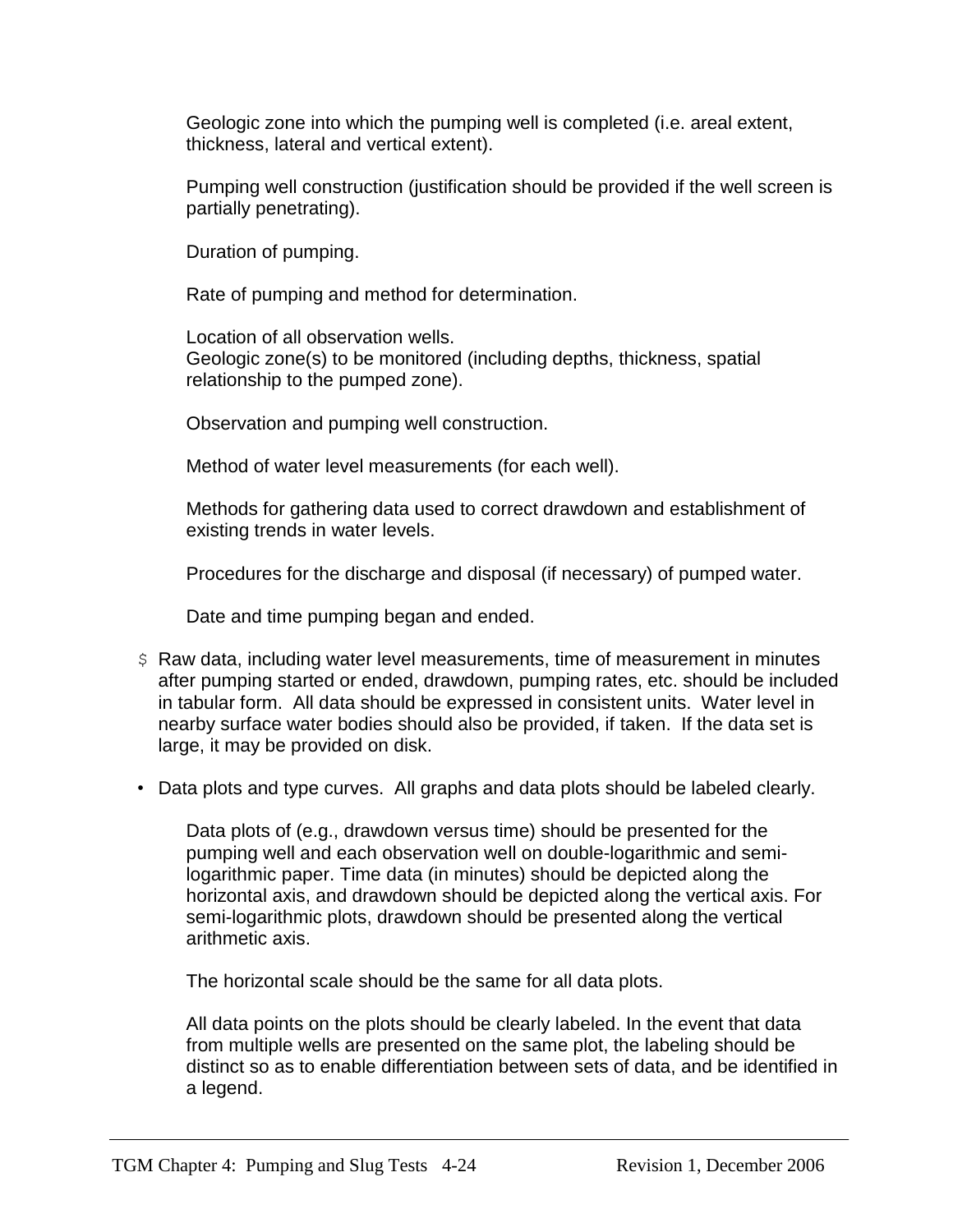Data plots of drawdown versus distance from the pumping well should be presented; calculations of hydraulic properties based on these plots should be used to corroborate calculations made from time drawdown data plots. Data plots of residual drawdown versus time since pumping stopped should be presented for recovery data.

Data plots of discharge rate versus time should be presented.

For data depicted on double-logarithmic plots, the following requirements should be met: If a single type curve has been used to analyze the data, the type curve should be presented directly on the data plot.

If an analysis method employing a family of type curves has been used, all curves selected to fit the data (including both early and late time responses to pumping, if applicable) should be depicted directly on the data plot, and a discussion addressing the applicability of using multiple type curves should be included in the site investigation report.

Match point values should be identified on data plots.

For data depicted on semi-logarithmic plots, the portion of the data to which a straight line is fit should be indicated on the plot.

- Calculations. Equations used for calculating hydraulic properties should also be included in the report.
- In the event that any boundaries are encountered by the cone of depression during the test, the report should contain (1) a reference to the data plot on which the boundary's impact can be observed, (2) identification of the type of boundary, and (3) a discussion addressing the boundary's effect on the hydraulics at the site. For pumping wells, an evaluation of casing storage effects should be included
- Comments noting any external events (e.g., change in weather patterns, passage of train or heavy machinery). In the event that drawdown data need adjustment due to external effects or reduction in saturated thickness, separate data plots depicting both adjusted and unadjusted drawdown versus time and versus distance should be presented for the appropriate wells. Any plots, graphs, or equations used to determine the magnitude of drawdown adjustment should also be presented.
- . Data analysis method and/or programs, including assumptions, limitations and their applicability to the site.
	- In the event that a computer program is used to perform the analysis, only those software programs that provide analysis of the data based on graphical curve matching, rather than least-squares analysis, and allow for the generation of data plots should be used.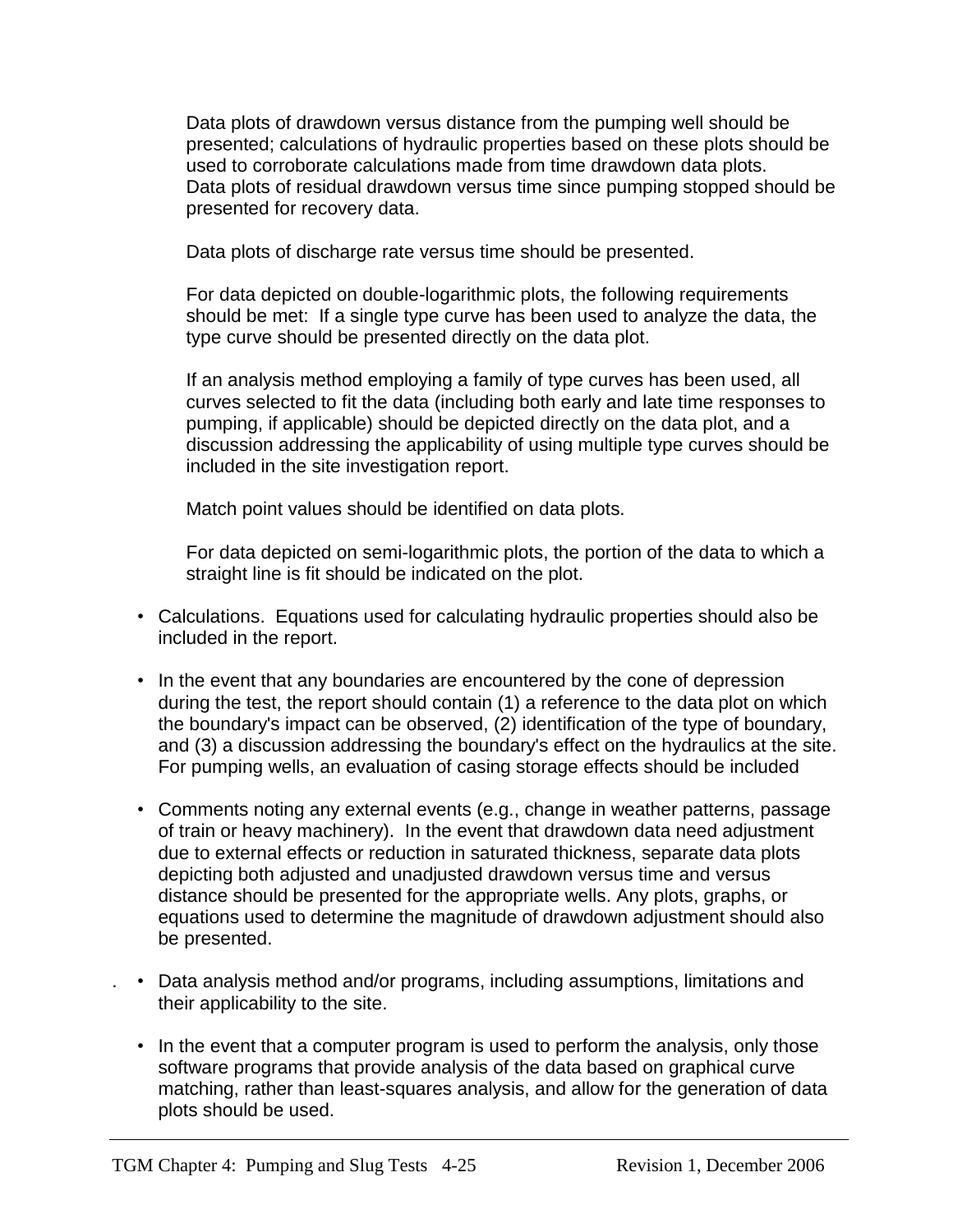• Interpretation of the data using both results of the test and other available hydrogeologic information.

# **RECOVERY TESTS**

Recovery tests (also called residual drawdown tests) involve measuring water level rise after the pump is shut down. These tests provide an independent check on the transmissivity and storativity determined from a pumping test. The results should be used in conjunction with calculations obtained from the pumping phase to estimate the true hydraulic properties of the zone(s) of interest. Results of a recovery test can be more reliable than pumping test results because recovery is not influenced by the erratic fluctuations that can be characteristic of pumping.

As with the early portions of the pumping phase in which water levels drop rapidly, water levels rise rapidly during early portions of the recovery phase and are followed by a decreasing rate of water level rise. It is therefore important to establish the same schedule for obtaining water level measurements during the initial portions of the recovery phase as that used during the pumping phase (Kruseman and de Ridder, 1990. Table 4.12 provides methods for analyzing recovery data.

At a minimum, the following information should be provided: date and time the pumping phase ended and the recovery phase began, initial and final water levels for the recovery phase, time since pumping stopped (in minutes), measured water level, residual drawdown, and records of any noteworthy occurrences.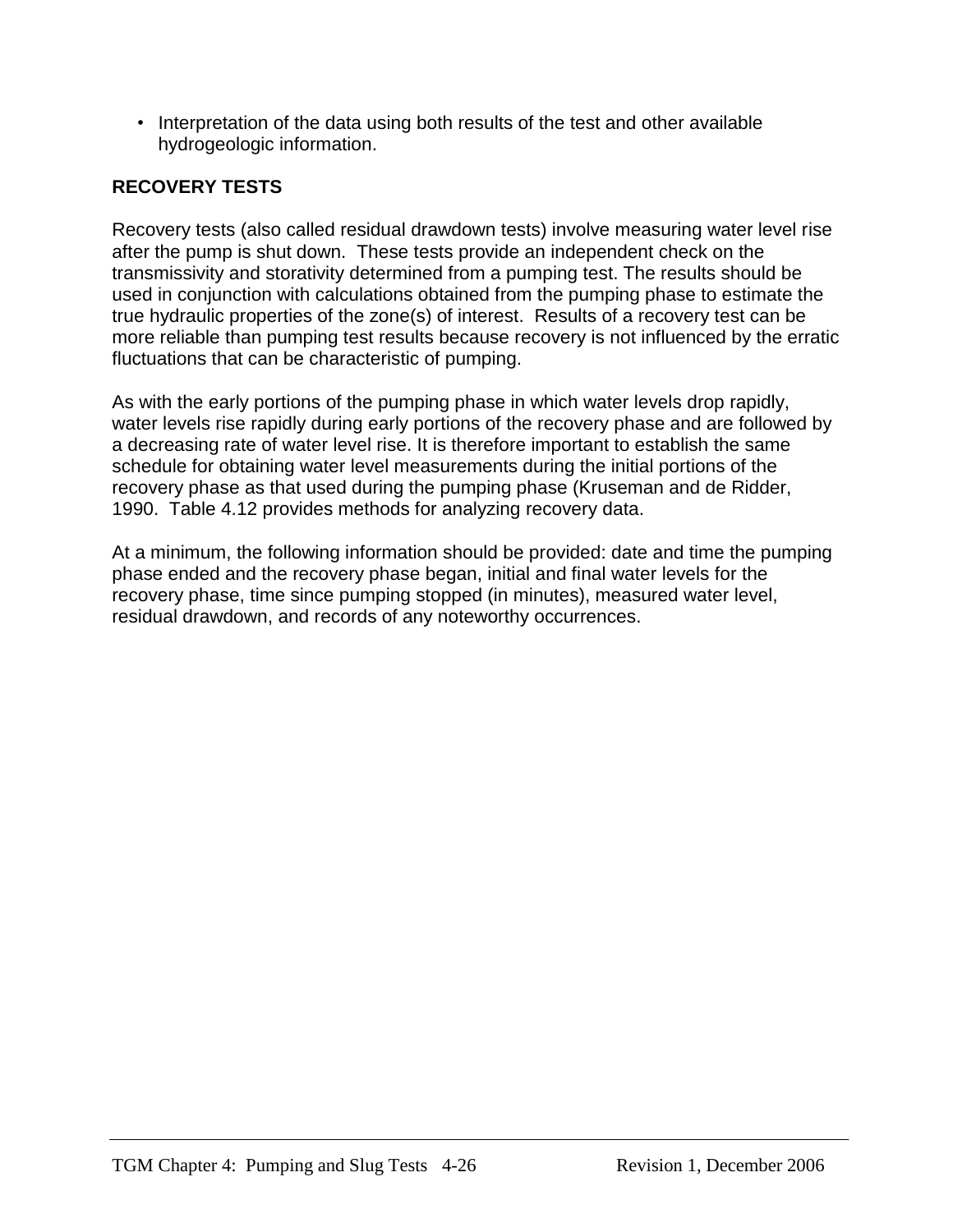#### **Table 4.7 Multiple-well, constant discharge pumping tests, unconfined aquifer ground water zone.**

#### **GENERAL ASSUMPTIONS**

- 1. The ground water zone is unconfined and bounded below by an aquiclude.
- 2. All layers are horizontal and extend infinitely in the radial extent.
- 3. The ground water zone is homogeneous, isotropic (unless noted) and of uniform thickness.
- 4. Prior to pumping, the water table is horizontal over the area that will be influenced by the test.
- 5. Ground water density and viscosity are constant.
- 6. Ground water flow can be described by Darcy's Law.
- 7. Head losses through well screen and pump intake are negligible.
- 8. The ground water zone is compressible and completely elastic.
- 9. The zone has been pumped long enough that equilibrium has been reached.
- 10. Drawdown is small compared to the saturated thickness (i.e., no more than 25 percent).
- 11. Pumping and observation wells are screened over the entire saturated thickness (unless noted).
- 12. Ground water flow above the water table is negligible.

|                                                                    | <b>CAN ACCOUNT FOR</b>           |                                      |                                      |                                                                                                                                                                                                                                                                  |
|--------------------------------------------------------------------|----------------------------------|--------------------------------------|--------------------------------------|------------------------------------------------------------------------------------------------------------------------------------------------------------------------------------------------------------------------------------------------------------------|
| <b>METHOD</b>                                                      | <b>Flow</b><br><b>Conditions</b> | <b>Partial</b><br><b>Penetration</b> | Other                                | <b>REMARKS</b>                                                                                                                                                                                                                                                   |
| Neuman's Curve<br><b>Fitting Method</b><br>(Neuman, 1972)<br>(a,b) | Transient                        | N <sub>0</sub>                       | anisotropic<br>conditions            | Theory should be valid for piezometers<br>with short screens provided that the<br>drawdowns are averaged over the<br>saturated thickness (Van der Kamp,<br>1985)                                                                                                 |
| Thiem-Dupuit's<br>Method, (Thiem,<br>1906) (b)                     | Steady<br>state                  | <b>No</b>                            |                                      | Steady state will only be achieved<br>after long pumping time<br>Does not give accurate description of<br>drawdown near the well<br>Assumptions ignore the existence of a<br>seepage face at the well and the<br>influence of the vertical velocity<br>component |
| Boulton and<br>Streltsova (1976)<br>a                              | Transient                        | Yes                                  | storage in the<br>well<br>anisotropy |                                                                                                                                                                                                                                                                  |
| Neuman (1974) a                                                    | Transient                        | Yes                                  | anisotropy                           |                                                                                                                                                                                                                                                                  |

a Described in Dawson and Istok, 1991

b Described in Kruseman and de Ridder, 1990

 $t =$  time, I = transmissivity,  $r =$  radial distance from the pumping well,  $r_w =$  effective radius of the pumping well,  $r_c$ = inside radius of the pumping well within the range of water fluctuations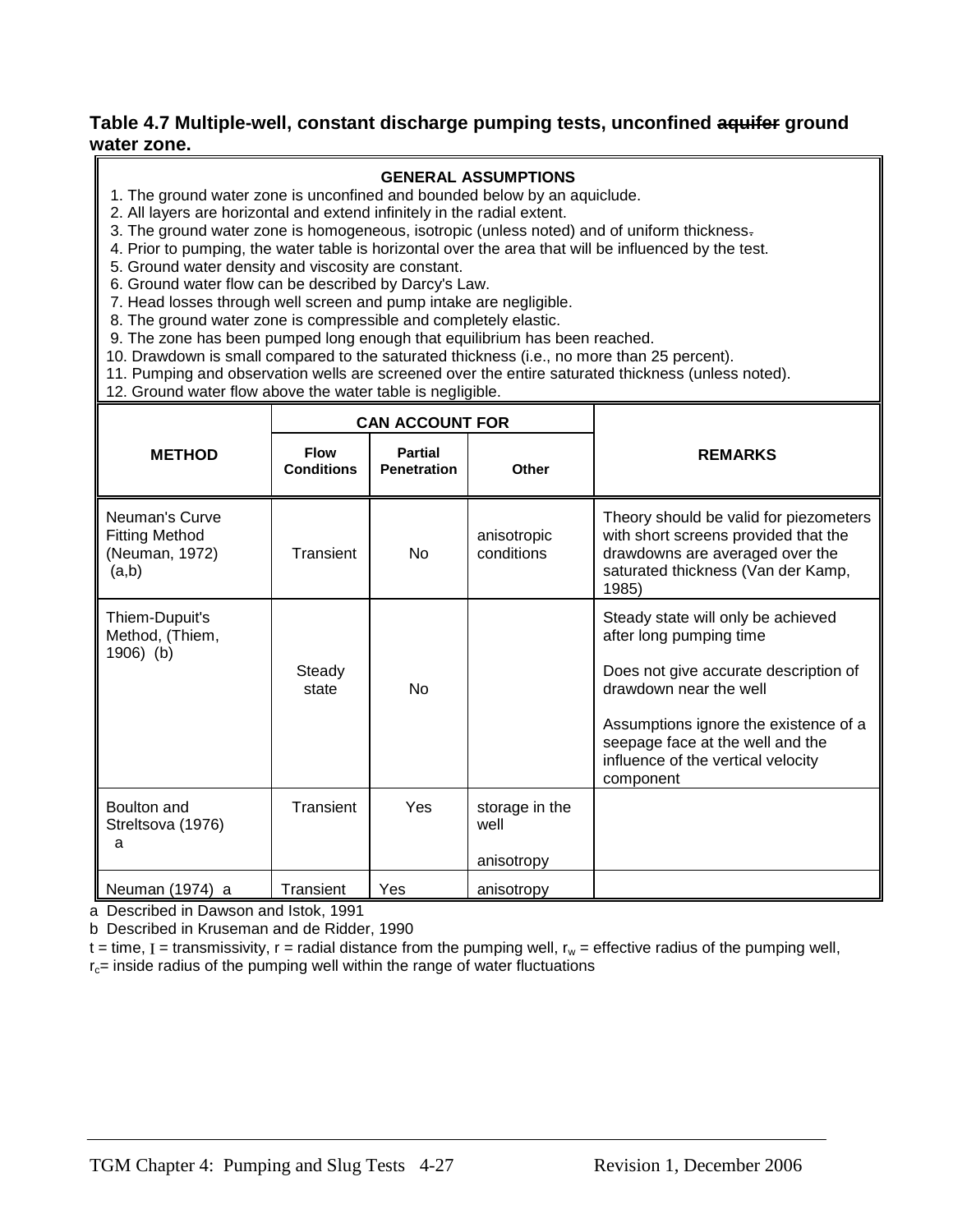#### **Table 4.8 Multiple-well, constant-discharge pumping tests, confined ground water zones**.

#### **GENERAL ASSUMPTIONS**

- 1. The ground water zone is confined and bounded above and below by aquicludes.
- 2. The ground water zone is homogeneous, isotropic (unless noted in special conditions) and of uniform thickness over the area influenced by the test.
- 3. All layers are horizontal and extend infinitely in the radial extent.
- 4. Prior to pumping, the piezometric surface is horizontal and extends infinitely in the radial direction.
- 5. Ground water density and viscosity are constant.
- 6. Ground water can be described by Darcy's Law.
- 7. Head losses through well screen and pump intake are negligible.
- 8. Ground water flow is horizontal and is directed radially to the well.
- 9. Pumping well and observation wells are screened over the entire thickness of the ground water zone.

#### **Additional assumptions for unsteady state flow.**

10. The water removed from storage is discharged instantaneously with decline of head.

11. The diameter of the well is small, i.e., the storage in the well can be neglected.

|                                                         | <b>APPLICATION</b>               |                                      |                                          |                                                                                                                                                                                                                                                                                                                                                         |
|---------------------------------------------------------|----------------------------------|--------------------------------------|------------------------------------------|---------------------------------------------------------------------------------------------------------------------------------------------------------------------------------------------------------------------------------------------------------------------------------------------------------------------------------------------------------|
| <b>METHOD</b>                                           | <b>CAN ACCOUNT FOR</b>           |                                      |                                          | <b>REMARKS</b>                                                                                                                                                                                                                                                                                                                                          |
|                                                         | <b>Flow</b><br><b>Conditions</b> | <b>Partial</b><br><b>Penetration</b> | <b>Other</b>                             |                                                                                                                                                                                                                                                                                                                                                         |
| Thiem (1906)<br>(a,b)                                   | Steady<br>state                  | <b>No</b>                            |                                          | Equation should be used with caution and<br>only when other methods cannot be<br>applied                                                                                                                                                                                                                                                                |
|                                                         |                                  |                                      |                                          | Drawdown is influenced by well losses,<br>screen and pump intake                                                                                                                                                                                                                                                                                        |
| Theis (1935)<br>(a,b)                                   | <b>Transient</b>                 | No                                   |                                          | Because there may be a time lag<br>between pressure decline and release of<br>stored water, early drawdown data may<br>not closely represent theoretical<br>drawdown data                                                                                                                                                                               |
| Hantush<br>(1964)<br>(b)                                | <b>Transient</b>                 | Yes                                  | Anisotropy in<br>the horizontal<br>plane | Inflection point method can be used when<br>the horizontal and vertical hydraulic<br>conductivities can be reasonably<br>estimated.                                                                                                                                                                                                                     |
| Jacob's<br>Method<br>(Cooper and<br>Jacob, 1946)<br>(b) | Transient                        | <b>No</b>                            |                                          | Can also be applied to single well pump<br>tests<br>Condition that u values are small usually<br>is satisfied at moderate distances from<br>the well within a hour or so.<br>at $u < 0.05$ or 0.10, error introduced is 2<br>and 5% respectively<br>Based on Theis Equation, straight line<br>method based on drawdown versus time<br>on semi-log paper |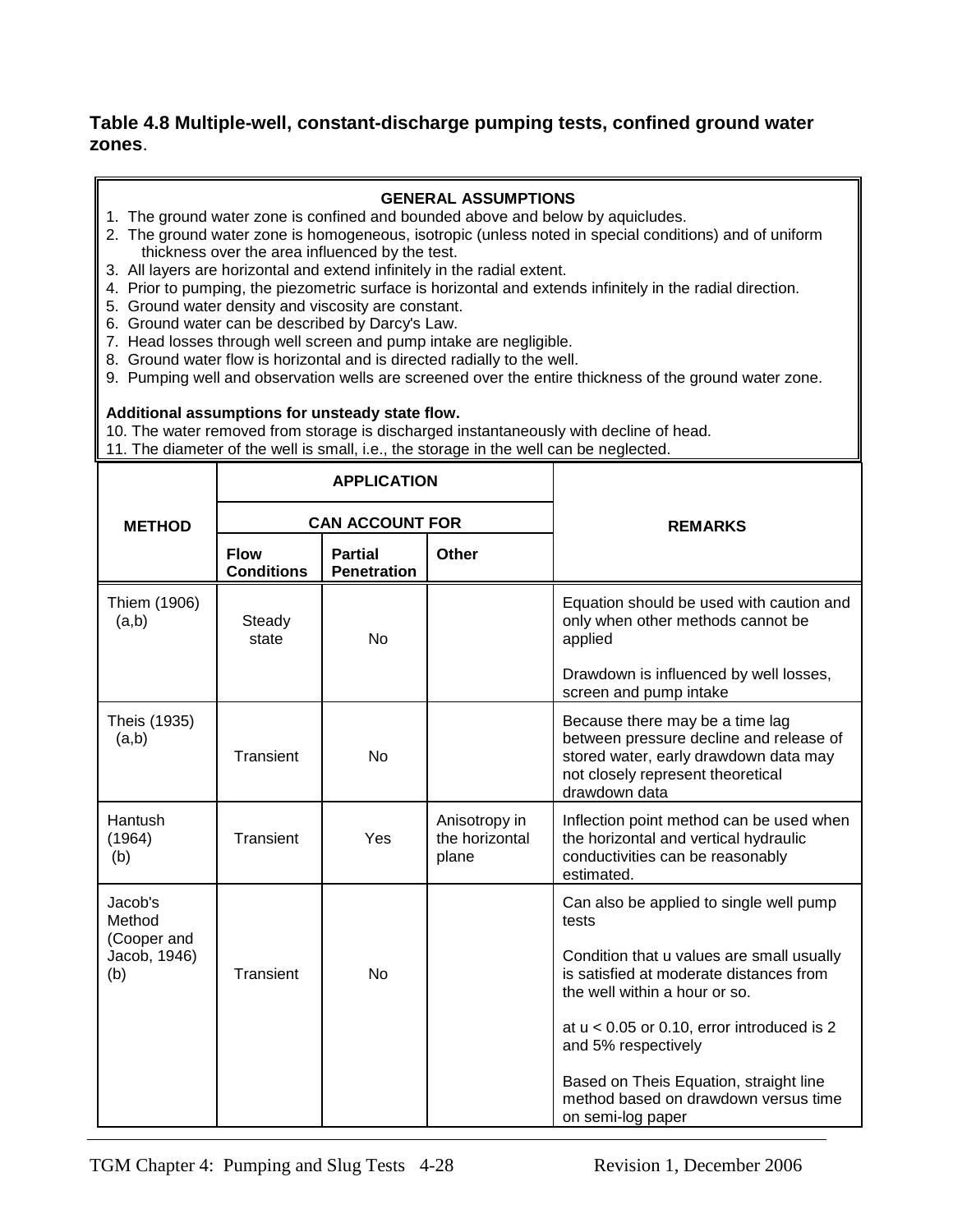|                                                                            |                                  | <b>APPLICATION</b>                   |                                          |                                                                                                                                                                                                                                           |
|----------------------------------------------------------------------------|----------------------------------|--------------------------------------|------------------------------------------|-------------------------------------------------------------------------------------------------------------------------------------------------------------------------------------------------------------------------------------------|
| <b>METHOD</b>                                                              | <b>CAN ACCOUNT FOR</b>           |                                      |                                          | <b>REMARKS</b>                                                                                                                                                                                                                            |
|                                                                            | <b>Flow</b><br><b>Conditions</b> | <b>Partial</b><br><b>Penetration</b> | <b>Other</b>                             |                                                                                                                                                                                                                                           |
| Weeks (1969)<br>(b)                                                        | Transient                        | Yes                                  | Anisotropy in<br>the vertical<br>plane   | Similar procedure can be applied to leaky<br>ground water zones                                                                                                                                                                           |
| Papadopulos<br>(1965)<br>(a)                                               | Transient                        | <b>No</b>                            | Anisotropy in<br>horizontal<br>plane     | Minimum of three observation wells                                                                                                                                                                                                        |
| Papadopulos<br>and Cooper<br>(1967)<br>(a)                                 | Transient                        | No                                   | <b>Well Storage</b>                      | Pumping rate is the sum of the ground<br>water entering in the pumping well from<br>the zone and the rate of decrease of<br>water stored in well casing.                                                                                  |
| Neuman's<br>Extension of<br>Papadopulos<br>(Neuman et<br>al., 1984)<br>(b) | Transient                        | <b>No</b>                            | Anisotropy in<br>the horizontal<br>plane | More reliable results can be obtained by<br>conducting 3 pumping tests.<br>The zone is penetrated by at least three<br>wells, which are not on the same ray.                                                                              |
| Hantush<br>(1966)<br>(b)                                                   | Transient                        | <b>No</b>                            | Anisotropy in<br>the horizontal<br>plane | If the principal direction of anisotropy is<br>known, drawdown data from two<br>piezometers on different rays is sufficient.<br>If not, 3 wells on different rays will be<br>needed.<br>Use of Theis (1906) or Cooper and Jacob<br>(1946) |
| Hantush and<br>Thomas<br>(1966)<br>(b)                                     | Transient                        | <b>No</b>                            | Anisotropy in<br>the horizontal<br>plane | Apply methods for confined isotropic<br>ground water zones to the data for each<br>ray of piezometers                                                                                                                                     |

# **Table 4.8 (continued): Multiple-well, constant discharge pumping tests, confined.**

a Described in Dawson and Istok (1991)

b Described in Kruseman and de Ridder (1990)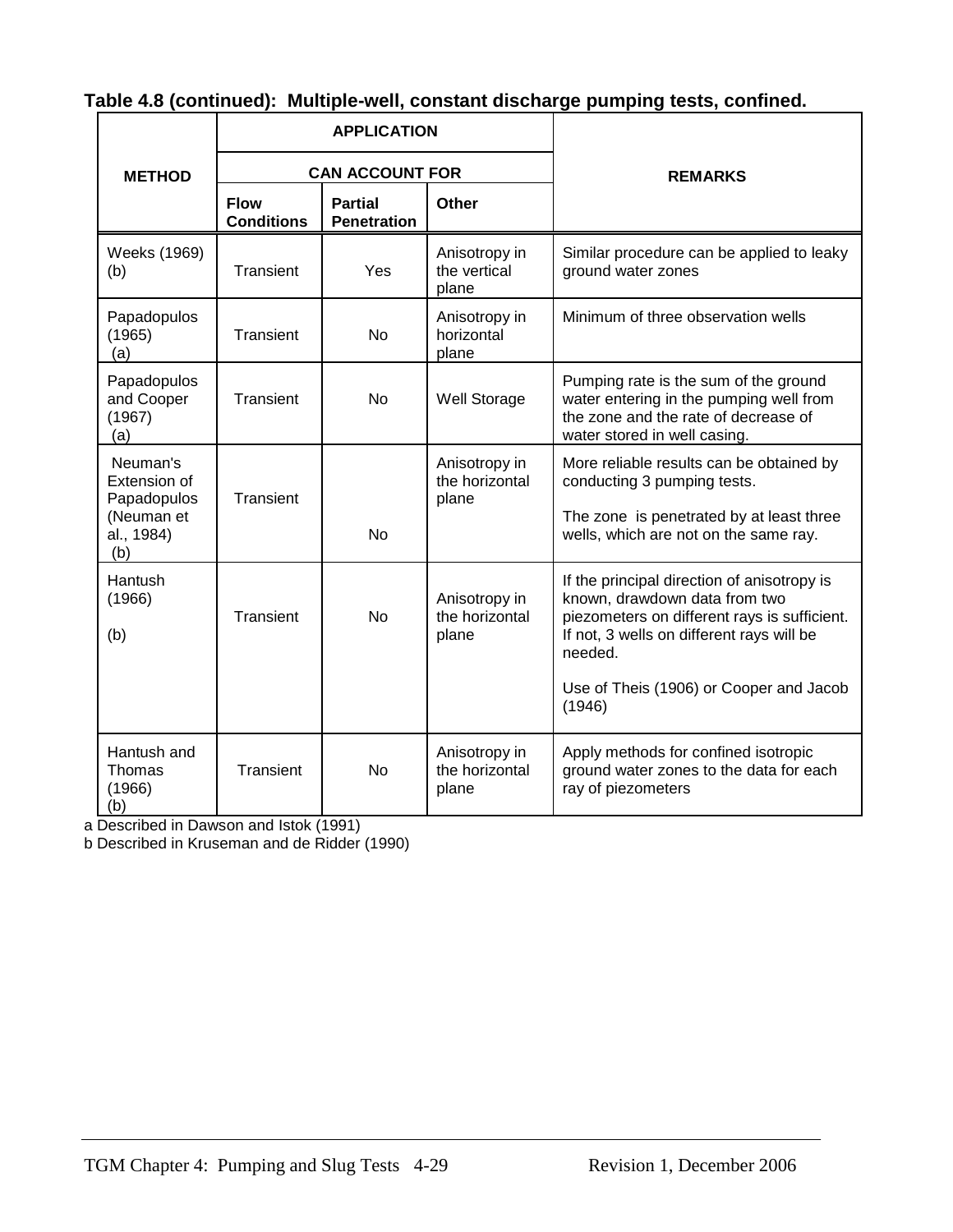#### **Table 4.9 Multiple-well, Constant discharge pumping tests, leaky ground water zones.**

#### **GENERAL ASSUMPTIONS**

- 1. The ground water zone is leaky.
- 2. The ground water zone and aquitard have seemingly infinite and areal extent.
- 3. The ground water zone and aquitard are homogeneous, isotropic (unless noted), and of uniform thickness over the area influenced by the test.
- 4. Prior to pumping, the piezometric surface and the water table are horizontal over the area that will be influenced by the test.
- 5. The well penetrates the entire thickness of the zone and thus receives water by horizontal flow (unless noted).
- 6. The flow in the aquitard is vertical.
- 7. The drawdown in the unpumped ground water zone (or aquitard) is negligible.
- 8. Ground water flow can be described by Darcy's Law.

#### **Additional assumptions for transient conditions:**

- 9. Water removed from storage and the water supplied by leakage from the aquitard is discharged instantaneously with decline of head.
- 10. The diameter of the well is very small, i.e., the storage in the well can be neglected.

|                                                         | <b>CAN ACCOUNT FOR</b>    |                                      |                                                             |                                                                                                                                                                                           |
|---------------------------------------------------------|---------------------------|--------------------------------------|-------------------------------------------------------------|-------------------------------------------------------------------------------------------------------------------------------------------------------------------------------------------|
| <b>METHOD</b>                                           | <b>Flow</b><br>conditions | <b>Partial</b><br><b>Penetration</b> | Other                                                       | <b>REMARKS</b>                                                                                                                                                                            |
| De Glee (1930<br>& 1951) (b)                            | steady state              | No                                   |                                                             |                                                                                                                                                                                           |
| Hantush (1960)<br>(b)                                   | Transient                 | No                                   | Takes into<br>account storage<br>changes in the<br>aquitard | Only the early-time drawdown<br>should be used to satisfy the<br>assumption that the drawdown in<br>the aquitard is negligible<br>Generally is Theis equation plus<br>an error function   |
| Hantush-<br><b>Inflection Point</b><br>$(1956)$ $(a,b)$ | Transient                 | <b>No</b>                            |                                                             | Accuracy depends on accuracy of<br>extrapolating the maximum<br>drawdown<br>Two different methods, one<br>requires one piezometer, and the<br>other requires data from two<br>piezometers |
| Hantush-Jacob<br>$(1955)$ (b)                           | Steady<br>state           | No                                   |                                                             |                                                                                                                                                                                           |
| Lai and Su<br>$(1974)$ $(a,b)$                          | Transient                 | <b>No</b>                            |                                                             |                                                                                                                                                                                           |
| Neuman-<br>Witherspoon<br>$(1972)$ (b)                  | Transient                 | <b>No</b>                            |                                                             | Need to calculate transmissivity<br>using one of the other methods                                                                                                                        |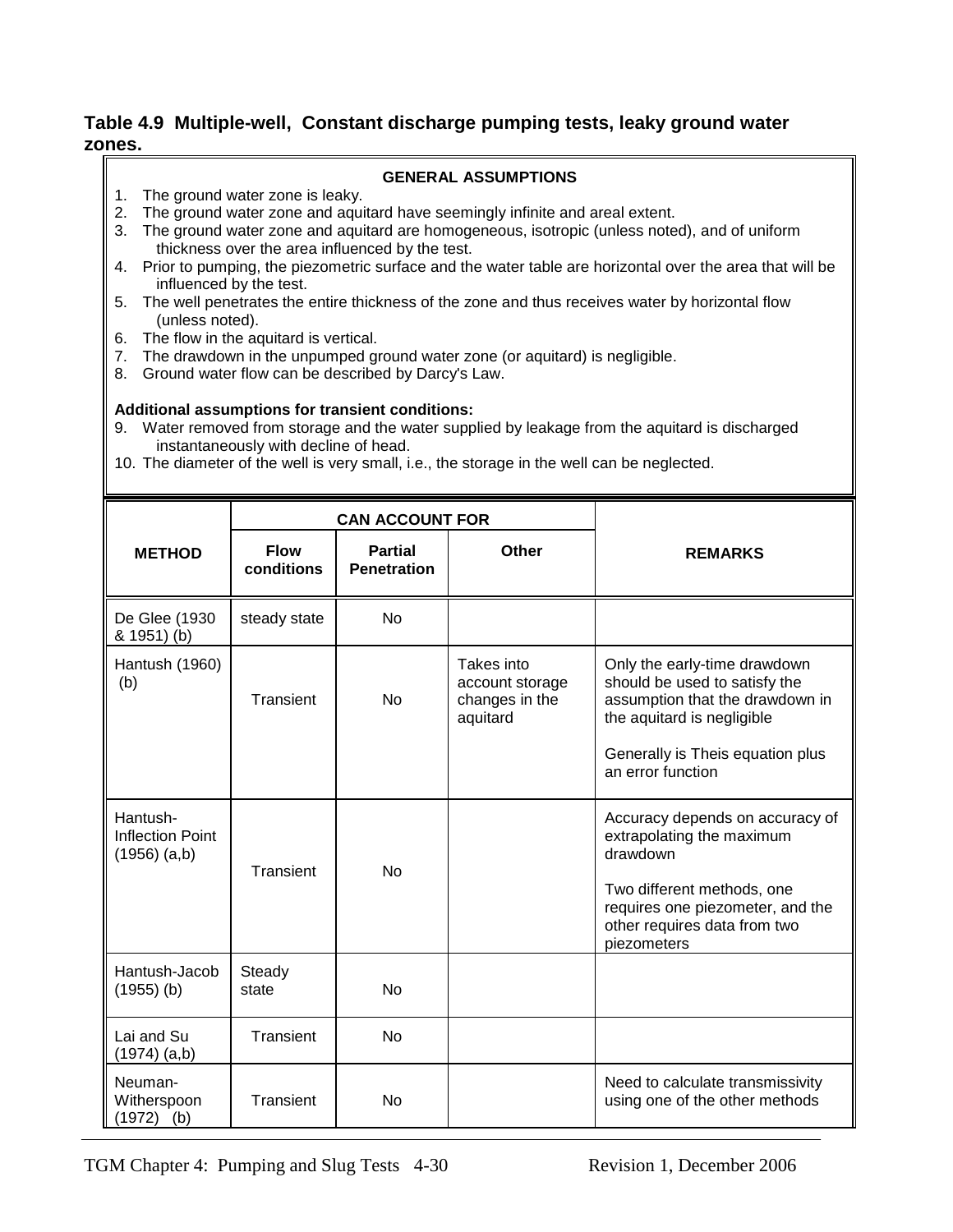|                                | <b>CAN ACCOUNT FOR</b>    |                                      |                                      |                                                                                                                                                                                                     |
|--------------------------------|---------------------------|--------------------------------------|--------------------------------------|-----------------------------------------------------------------------------------------------------------------------------------------------------------------------------------------------------|
| <b>METHOD</b>                  | <b>Flow</b><br>conditions | <b>Partial</b><br><b>Penetration</b> | <b>Other</b>                         | <b>REMARKS</b>                                                                                                                                                                                      |
| Hantush-Jacob<br>(1955)<br>(a) |                           |                                      |                                      | Drawdown in the source bed can<br>be neglected when KD of source<br>bed is >100 KD of ground water<br>zone                                                                                          |
|                                | Transient                 | <b>No</b>                            |                                      | Ground water zone is bounded<br>above by aquitard and an<br>unconfined ground water zone and<br>bounded below by an aquiclude                                                                       |
|                                |                           |                                      |                                      | Ground water flow in the aquitard<br>is vertical                                                                                                                                                    |
| <b>Walton (1962)</b><br>(b)    | Transient                 | No                                   |                                      | To obtain the unique fitting<br>position of the data plot with one<br>of the type curves, enough of the<br>observation data should fall within<br>the period when leakage effects<br>are negligible |
| Hantush (1966)<br>(b)          | Transient                 | No                                   | Anisotropic in<br>horizontal plane   | Similar to Hantush's methods for<br>confined zone except initial step<br>uses methods to calculate the<br>hydraulic parameters                                                                      |
| Weeks (1969)<br>(b)            | Transient                 | Yes                                  | Anisotropic in the<br>vertical plane | Similar process can be conducted<br>for confined zone                                                                                                                                               |

#### **Table 4.9 (continued). Multiple-well, constant discharge, pumping tests, leaky.**

a Described in Dawson and Istok, 1991

b Described in Kruseman and de Ridder, 1990

 $t =$  time since start of pumping,  $S' =$  aquitard storativity,  $D' =$  saturated thickness of aquitard,  $D =$  saturated thickness of the ground water zone, K'= hydraulic conductivity of aquitard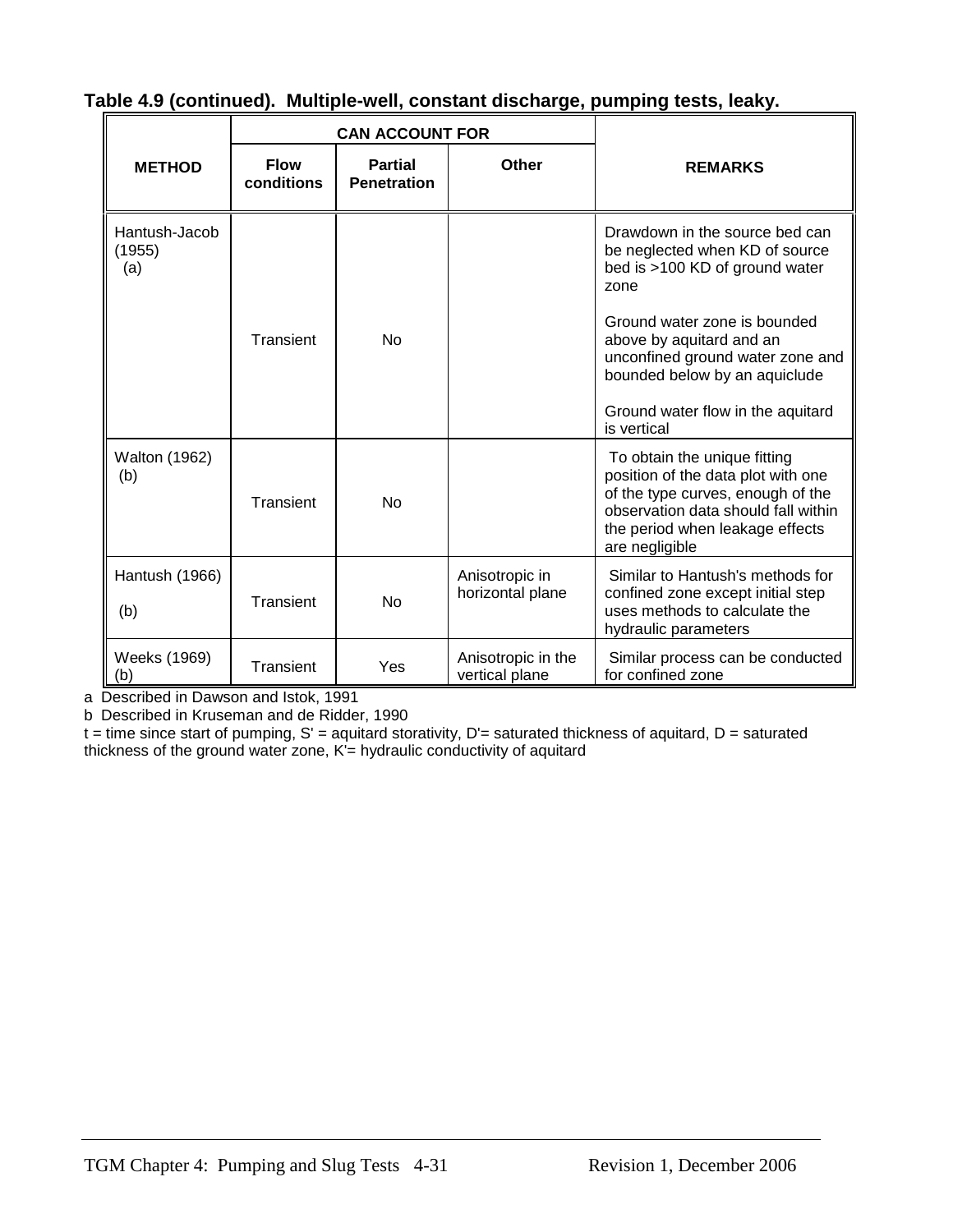| Table 4.10 Pumping tests, variable discharge. |  |
|-----------------------------------------------|--|
|-----------------------------------------------|--|

| <b>METHOD*</b>                                                                                   | <b>APPLICATION</b>                                                                     | <b>ASSUMPTIONS</b>                                                                                                                                                                                                                                               | <b>REMARKS</b>                   |
|--------------------------------------------------------------------------------------------------|----------------------------------------------------------------------------------------|------------------------------------------------------------------------------------------------------------------------------------------------------------------------------------------------------------------------------------------------------------------|----------------------------------|
| Birsoy and<br><b>Summers (1980)</b>                                                              | -Confined<br>-Transient<br>-Pumped step-wise or<br>intermittently at variable<br>rates | -General assumptions for<br>confined ground water<br>zones                                                                                                                                                                                                       | Tedious process                  |
| Aron and Scott<br>(1965)                                                                         | -Confined<br>-Transient<br>Discharge rate decreases                                    | -General assumptions for<br>confined ground water<br>zones<br>-Discharge rate deceases<br>with time sharpest<br>decrease occurring soon<br>after the start of pumping                                                                                            | Analogous to the<br>Jacob Method |
| Hantush (1964)                                                                                   | -Confined<br>-Transient                                                                | -Standard assumptions for<br>confined ground water<br>zones<br>-At the start of the tests,<br>the water level in the free<br>flowing well drops<br>instantaneously. At t> 0<br>drawdown is constant and<br>its discharge rate is<br>variable                     |                                  |
| Hantush-De Glee<br>-Leaky<br>Method (Hantush,<br>-Transient<br>1959b)<br>-Fully penetrating well |                                                                                        | -Standard assumptions for<br>leaky ground water zones<br>(see leaky section)<br>-At the start of the tests,<br>the water level in the free<br>flowing well drops<br>instantaneously. At $t > 0$<br>drawdown is constant and<br>its discharge rate is<br>variable |                                  |

\* Methods described in Kruseman and de Ridder (1990).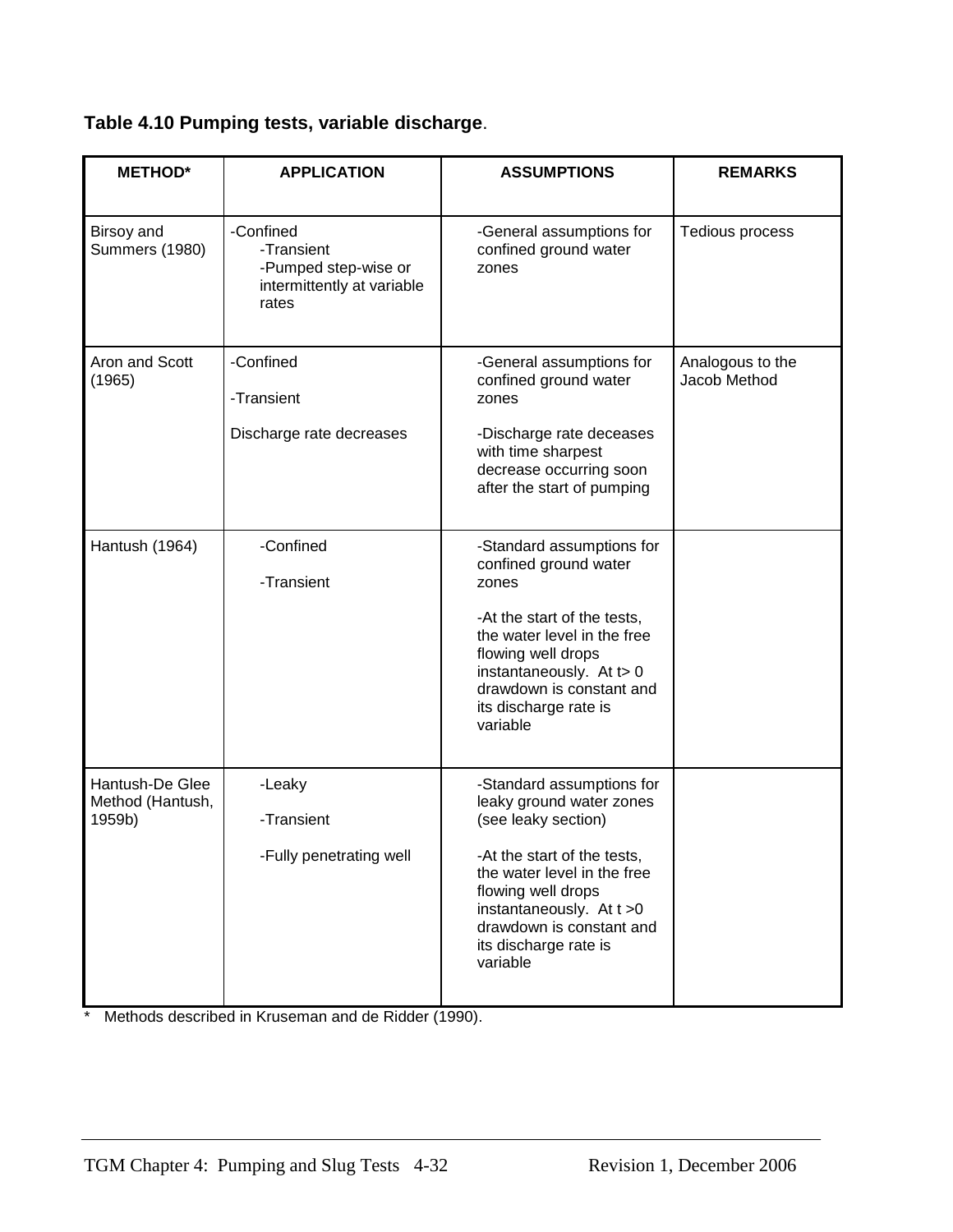**Table 4.11 Methods of analysis for pumping tests with special conditions.**

| <b>GROUND WATER ZONE</b><br><b>CONDITION</b>                                                                     | <b>FLOW</b>           | <b>TYPE</b>               | <b>MODELS &amp;</b><br>SOURCES <sup>2</sup>             |
|------------------------------------------------------------------------------------------------------------------|-----------------------|---------------------------|---------------------------------------------------------|
| One or more recharge<br>boundaries                                                                               | <b>Steady State</b>   | Confined or<br>Unconfined | Dietz (1943)                                            |
| One or more straight recharge<br>boundaries                                                                      | <b>Unsteady State</b> | Confined or<br>Unconfined | Stallman (in Ferris et<br>al., 1962)                    |
| One recharge boundary                                                                                            | <b>Unsteady State</b> | Confined or<br>Unconfined | Hantush (1959a)                                         |
| Bounded by two fully<br>penetrating boundaries                                                                   | <b>Unsteady State</b> | Leaky or<br>Confined      | Vandenberg (1976 and<br>1977)                           |
| Wedge shaped ground water<br>zones                                                                               | <b>Unsteady State</b> | Confined                  | Hantush (1962)                                          |
| Water table slopes                                                                                               | <b>Steady State</b>   | Unconfined                | <b>Culmination Point</b><br>Method (Huisman,<br>1972)   |
|                                                                                                                  | <b>Unsteady State</b> | Unconfined                | Hantush (1964)                                          |
| Two layered ground water zone,<br>unrestricted cross flow<br>Pumping well does not<br>penetrate entire thickness | <b>Unsteady State</b> | Confined                  | Javandel-Witherspoon<br>(1983)                          |
| Leaky two-layered ground water<br>zone, separated by aquitard<br>with cross-flow across aquitard                 | <b>Steady State</b>   | Leaky                     | Bruggeman (1966)                                        |
| Large diameter well                                                                                              | <b>Unsteady State</b> | Confined                  | Papadopulos (1967),<br>Papadopulos and<br>Cooper (1967) |
| Large diameter well                                                                                              | <b>Unsteady State</b> | Unconfined                | Boulton and Streltsova,<br>(1976)                       |

 $\overline{a}$ 

<sup>2</sup> Methods are described in Kruseman and de Ridder, 1990.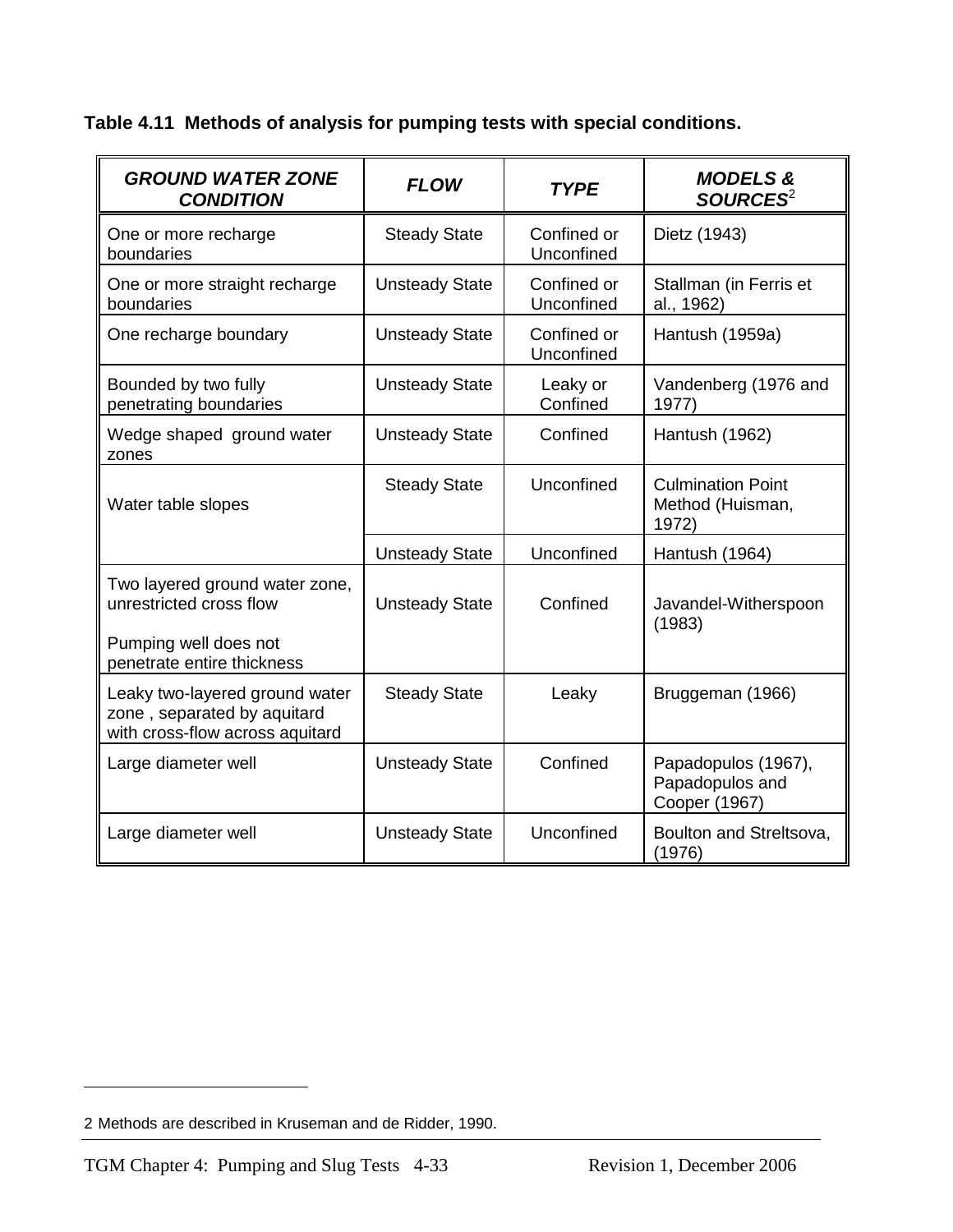**Table 4.12 Recovery test methods (discussed in Kruseman and de Ridder, 1990).**

| <b>METHOD</b>                           | <b>APPLICATION</b>                                                                                     | <b>SOURCE</b>                                            |
|-----------------------------------------|--------------------------------------------------------------------------------------------------------|----------------------------------------------------------|
| <b>Theis Recovery</b><br><b>Methods</b> | Confined<br>$X_{\mathcal{C}}$<br>Unsteady state<br>$\rm X^-$<br>Recovery after constant discharge<br>Х | Theis (1935)<br>X.                                       |
|                                         | Leaky<br>X<br>Unsteady state<br>X.<br>Recovery after constant discharge<br>X                           | Vandenberg (1975)<br>X.<br>Hantush (1964)<br>$X_{\cdot}$ |
|                                         | Unconfined<br>$\mathbf x$<br>Recovery after constant discharge<br>X.<br>Late recovery data             | Neuman (1975)<br>$X_{-}$                                 |
|                                         | Unconfined<br>X<br>Recovery after constant drawdown<br>Х                                               | <b>Rushton and Rathod</b><br>$\mathbf{X}$                |
| Birsoy and<br><b>Summers</b>            | Unconfined<br>X<br>Recovery after variable discharge<br>Х                                              | <b>Birsoy and Summers</b><br>X<br>(1980)                 |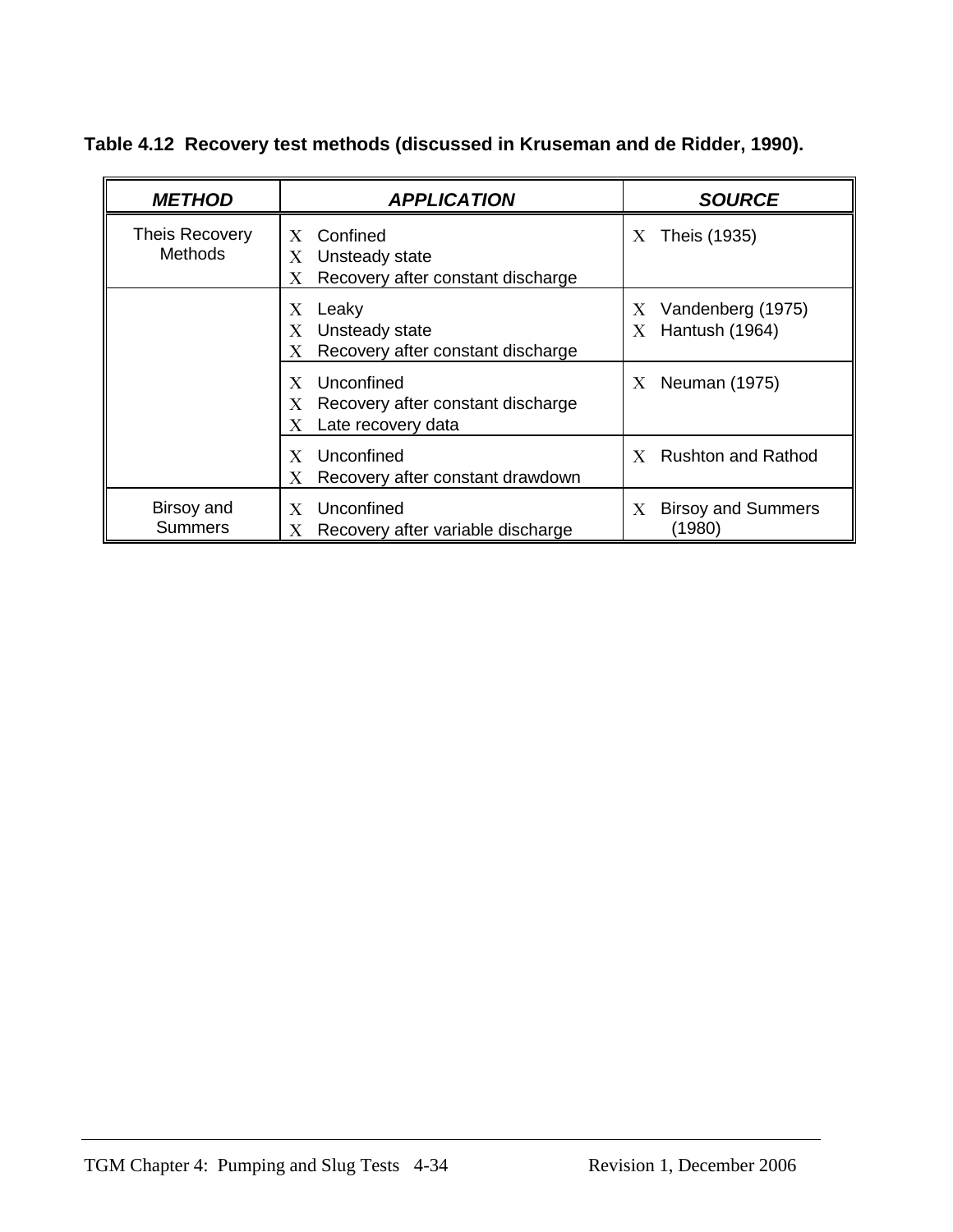#### **REFERENCES**

- Anonymous, 1964. Steady Flow of Groundwater Towards Wells. Proc. Comm. Hydrology. Research TNO No.10. Cited in Kruseman and de Ridder, 1990.
- Aron, G. and V. H. Scott. 1965. Simplified Solution For Decreasing Flow Into Wells. American Society of Civil Engineers Proceedings. Vol. 91, No. HY5, pp. 1-12.
- American Society for Testing and Materials (ASTM), Method D4043-96 (2004). Standard Guide for the Selection of Aquifer-Test Methods in Determining the Hydraulic Properties by Well Techniques. Conshohocken, Pennsylvania.
- ASTM, Method D4044-96(2002). Standard Test Method (Field Procedure) for Instantaneous Change in Head (Slug Tests) for Determining Hydraulic Properties of Aquifers. Conshohocken, Pennsylvania.
- ASTM, Method D4104-96 (2004). Standard Test Method (Analytical Procedure) for Determining Transmissivity of Nonleaky Confined Aquifers by Overdamped Well Response to Instantaneous Change in Head (Slug Test). Conshohocken, Pennsylvania.
- ASTM, Method D4105-96(2002). Standard Test Method (Analytical Procedure) for Determining Transmissivity and Storage Coefficient of Nonleaky Confined Aquifers by the Modified Theis Nonequilibrium Method. Conshohocken, Pennsylvania.
- ASTM, Method D4106-96 (2004). Standard Test Method (Analytical Procedure) for Determining Transmissivity and Storage Coefficient of Nonleaky Confined Aquifers by the Modified Theis Nonequilibrium Method. Conshohocken, Pennsylvania.
- ASTM, Method D4361-95 (2000). Standard Test Method for Determining Transmissivity and Storativity of Low Permeability Rocks by In Situ Measurements Using Pressure Pulse Technique Conshohocken, Pennsylvania.
- ASTM, Method D4750-87(2001). Standard Test Method for Determining Subsurface Liquid Levels in a Borehole or Monitoring Well (Observation Well). Conshohocken, Pennsylvania.
- Batu, Vedat. 1998. Aquifer Hydraulics: A Comprehensive Guide to Hydrogeologic Data Analysis. John Wiley & Sons, Inc. 727pp.
- Birsoy, Y. K. and W. K. Summers. 1980. Determination of Aquifer Parameters From Step Tests and Intermittent Pumping Data. Ground Water. Vol. 18, No. 2, pp. 137- 146.
- Black, J. H. 1978. The Use of Slug Tests in Ground Water Investigations. Water Services. pp. 174-178.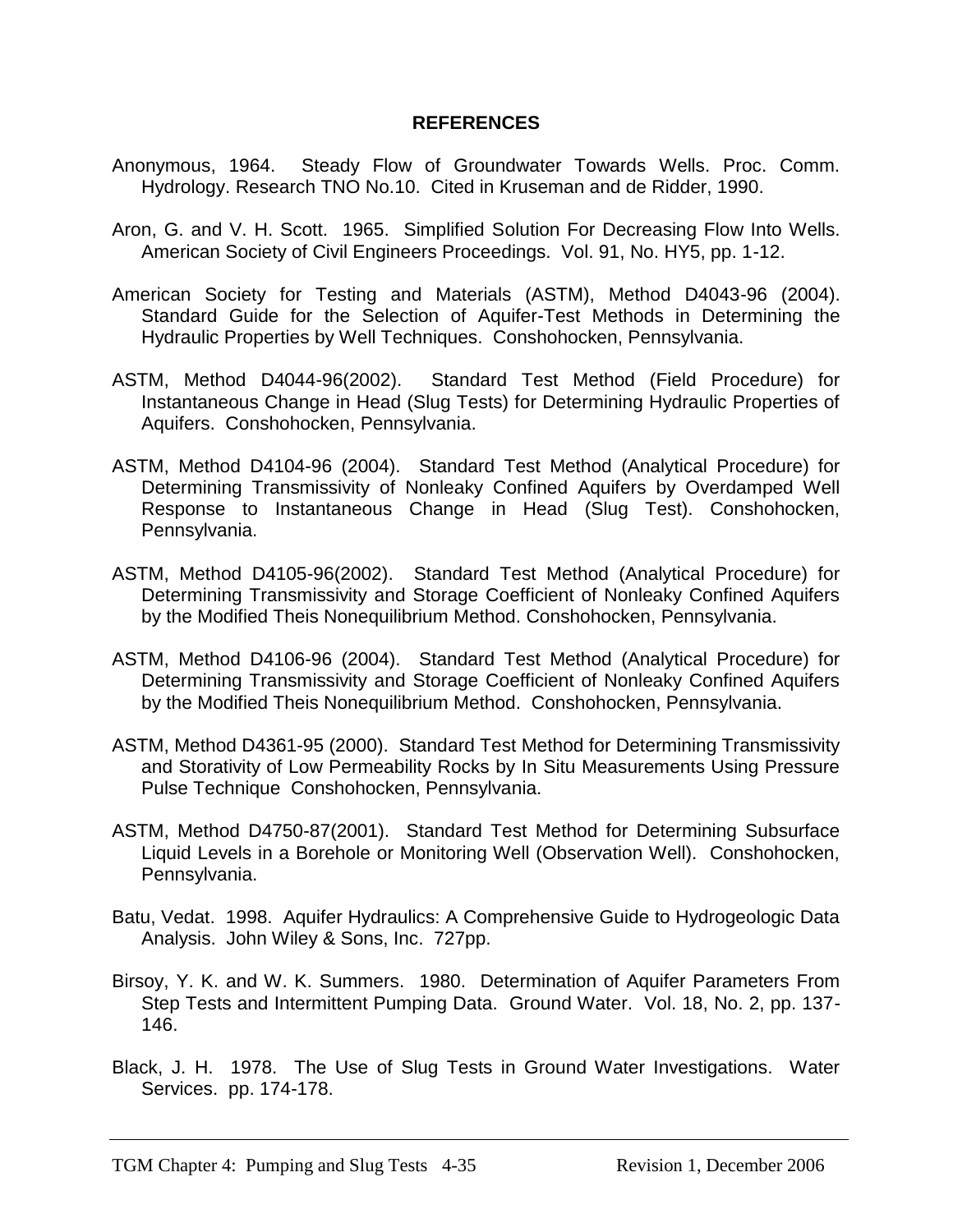- Boulton, N. S. and T. D. Streltsova. 1976. The Drawdown Near an Abstraction of Large Diameter Under Non-Steady State Conditions in Unconfined Aquifers. Journal of Hydrology. Vol. 30, pp. 29-46.
- Bouwer, H. and R. C. Rice. 1976. A Slug Test For Determining Hydraulic Conductivity of Unconfined Aquifers with Complete or Partially Penetrating Wells. Water Resources Research. Vol. 12, No. 3, pp. 423-428.
- Bouwer, H. 1989. The Bouwer and Rice Slug Test--An Update. Ground Water. Vol. 27, No. 3, pp. 304-309.
- Bredehoeft, J. D. and S. S. Papadopulos. 1980. A Method for Determining Hydraulic Properties of Tight Formations. Water Resources Research. Vol. 16, No. 1, pp. 233-238.
- Bruggeman, G. A. 1966. Analyse van de Bodemconstanten in een Grondpakket, Bestaande Uit Twee of Meer Watervoerende Lagen Gescheiden door Semi-Permeabele Lagen. Unpublished Research Paper. Cited in Kruseman and de Ridder, 1990.
- Butler, J.J. 1998. The Design and Performance, and Analysis of Slug Tests. Lewis Publishers (imprint of CRC Press LLC.) Boca Raton, Florida. 252 pp.
- Chirlin, G.R. 1990. The Slug Test: The First Four Decades. Ground Water Management. Proceedings of the 1990 Cluster Conference. National Water Well Association. Columbus, Ohio. pp. 365-381.
- Cooper, H. H., J. D. Bredehoeft, and I. S Papadopulos. 1967. Response of a Finite-Diameter Well to an Instantaneous Charge of Water. Water Resources Research. Vol. 3, No. 1, pp. 263-269.
- Cooper, H. H. and C. E. Jacob. 1946. A Generalized Graphical Method for Evaluating Formation Constants and Summarizing Well Field History. Transactions of the American Geophysical Union. Vol. 24, No. 4, pp. 526-534.
- Dalton, M. G., B. E. Huntsman, and K. Bradbury. 2006. Acquisition and Interpretation of Water-Level Data. In: D. M. Nielsen (editor), Practical Handbook of Ground-Water Monitoring. Lewis Publishers, Inc. Chelsea, Michigan. pp.883-911.
- Dawson, K. and J. D. Istok. 1991. Aquifer Testing, Design and Analysis of Pumping and Slug Tests. Lewis Publishers, Inc. Chelsea, Michigan.
- De Glee, G. J. 1930. Over Grondwaterstromingen bij Wateronttrekking Door Middel Van Putten. Thesis. J. Waltman, Delft (The Netherlands). Cited in Kruseman and de Ridder (1990).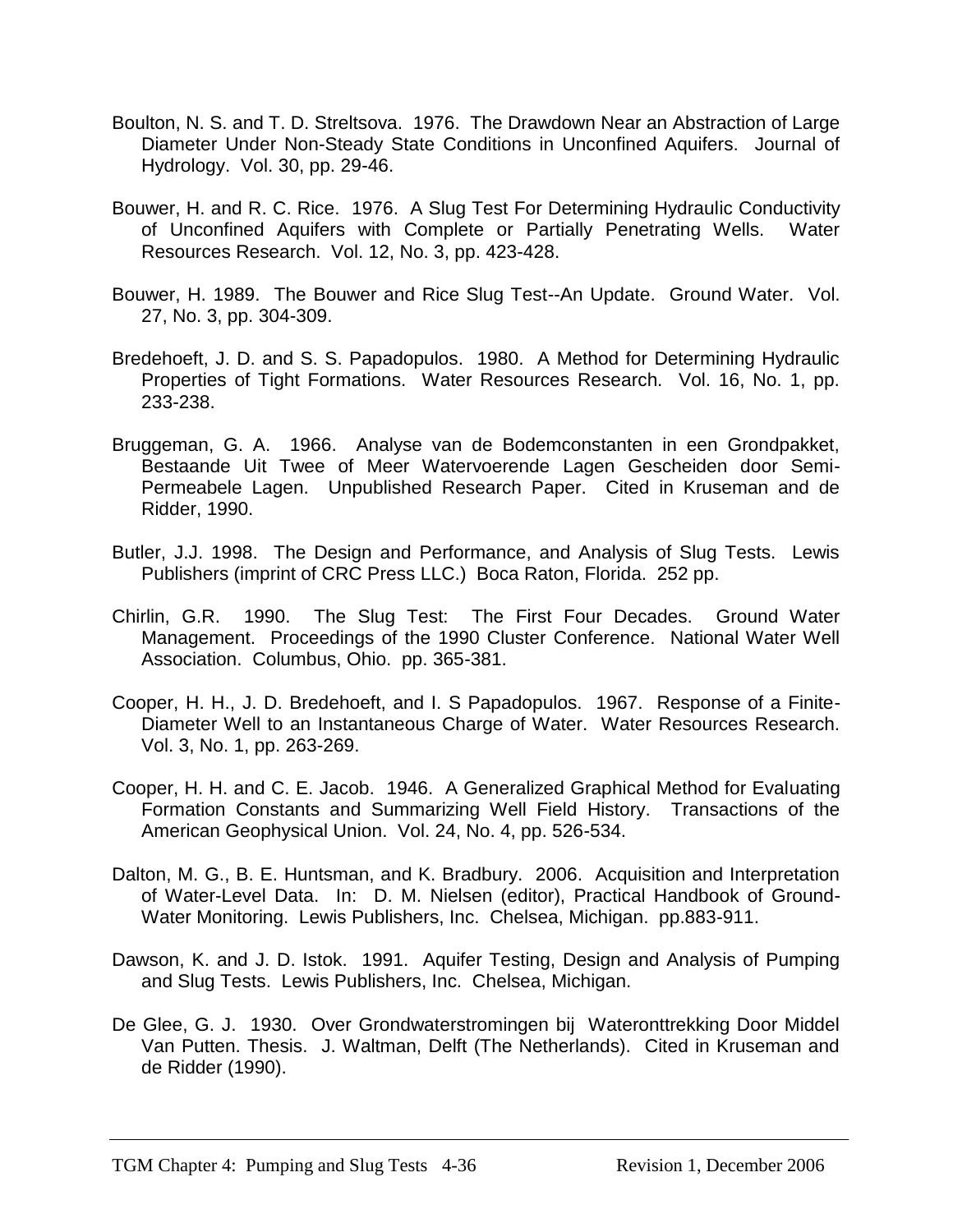- De Glee, G. J. 1951. Berekeningsmethoden voor de Winning van Grondwater. In: Drinkwatervoorziening, 3e Vacantiecursus: 38-80 Moorman's Periodieke pers. The Hague. Cited in Kruseman and de Ridder, 1990.
- Dietz, D. N. 1943. De Toepassing van Invloedsfuncties bij het Berekenen van de Verlaging van het Grondwater ten Gevolge van Wateronttrekking. Water. Vol. 27(6), pp. 51-54. Cited in Kruseman and de Ridder, 1990.
- Domenico, P.A. and F.W. Schwartz. 1998. Second Edition. Physical and Chemical Hydrogeology. John Wiley and Son, Inc. New York.
- Driscoll, F. G. (editor). 1986. Groundwater and Wells. Second Edition. Wheelabrator Engineered Systems-Johnson screens. St. Paul, Minnesota.
- Fetter, C. W. 2001. Applied Hydrogeology. Fourth Edition. Prentice Hall. Uper Saddle River, New Jersey.
- Ferris, J. G., D. B. Knowles, R. H. Brown, and R. W. Stallman. 1962. Theory of Aquifer Tests. U.S. Geological Survey, Water-Supply Paper 1536E.
- Hantush, M. S. 1956. Analysis of Data From Pumping Tests in Leaky Aquifers. Transactions of the American Geophysical Union. Vol. 37, No. 6, pp. 702-714.
- Hantush, M. S. 1959a. Analysis of Data From Pumping Well Near a River. Journal of Geophysical Research. Vol. 94, pp. 1921-1923.
- Hantush, M. S. 1959b. Non-Steady Flow to Flowing Wells in Leaky Aquifers. Journal of Geophysical Research. Vol. 64, No. 8, pp. 1043-1052.
- Hantush, M. S. 1960. Modification of the Theory of Leaky Aquifers. Journal of Geophysical Research. Vol.65, No. 11, pp. 3713-3725.
- Hantush, M. S. 1961a. Drawdown Around a Partially Penetrating Well. Journal of the Hydraulics Division. Proceedings of the American Society of Civil Engineers. Vol. 87 (HY4), pp. 83-98.
- Hantush, M. S. 1961b. Aquifer Tests on Partially Penetrating Wells. Journal of the Hydraulics Division. Proceedings of the American Society of Civil Engineers. Vol. 87(HY5), pp. 172-195.
- Hantush, M. S. 1962. Flow of Ground Water in Sands of Nonuniform Thickness-- Part 3, Flow to Wells. Journal of Geophysical Research. Vol. 67, No. 4, pp. 1527-1534.
- Hantush, M. S. 1964. Hydraulics of Wells. In: V. T. Chow (editor), Advances in Hydrosciences. Vol. 1. Academic Press. London and New York. pp. 281-442.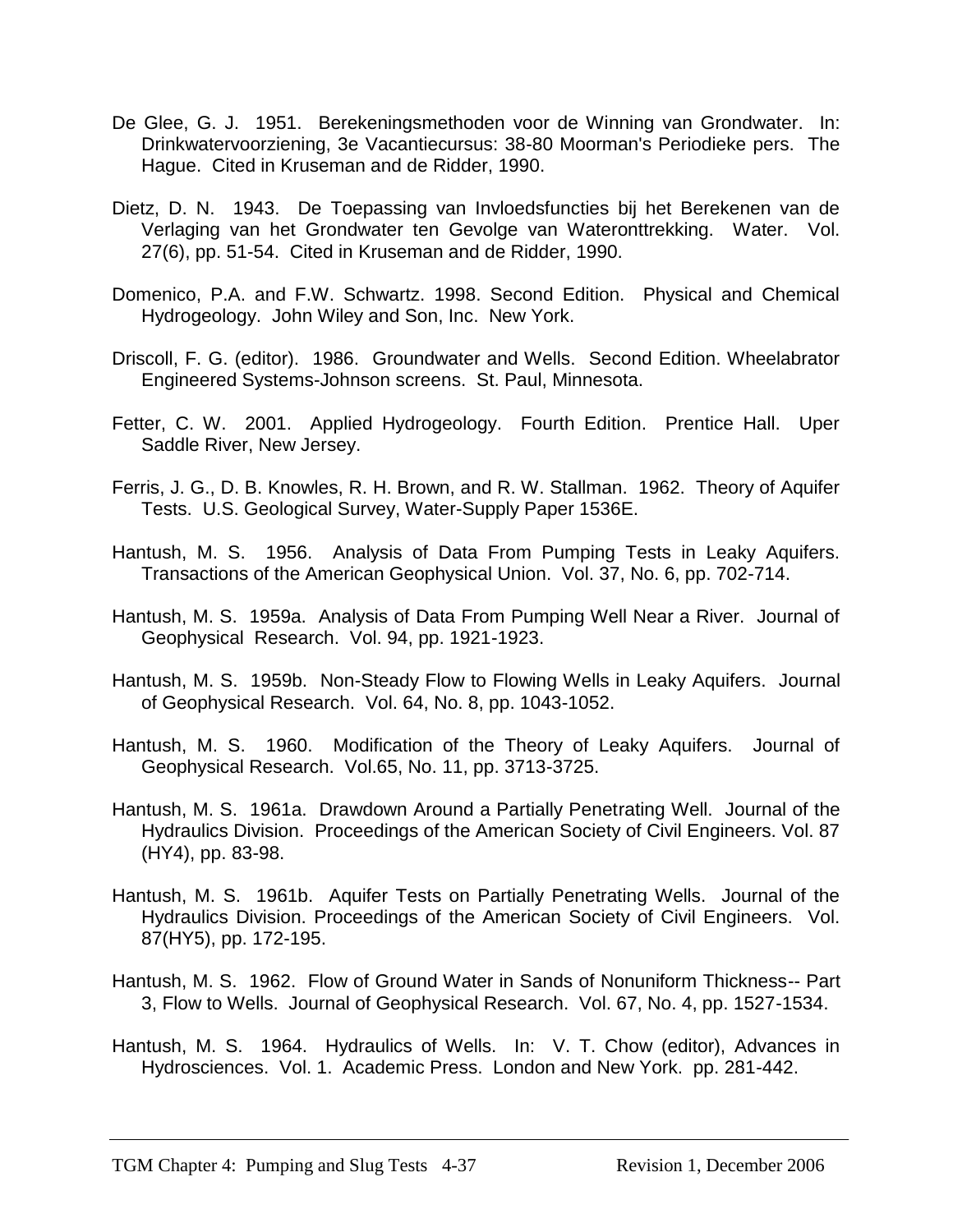- Hantush, M. S. 1966. Analysis of Data From Pumping Tests In Anisotropic Aquifers. Journal of Geophysical Research. Vol. 71, No. 2, pp. 421-426.
- Hantush, M. S. and C. E. Jacob. 1955. Non-Steady State Radial Flow in an Infinite Leaky Aquifer. Transactions of the American Geophysical Union. Vol. 36, No. 1, pp. 95-100.
- Hantush, M. S. and R. G. Thomas. 1966. A Method for Analyzing a Drawdown Test in Anisotropic Aquifers. Water Resources Research. Vol. 2, No. 2, pp. 281-285.

Huisman, L. 1972. Groundwater Recovery. MacMillan.

- Hvorslev, M. J. 1951. Time Lag and Soil Permeability in Groundwater Observation. U.S. Army Corps of Engineers, Waterways Experiment Station. Bulletin No. 36. Vicksburg, Mississippi.
- Jacob, C. E. 1944. Notes on Determining Permeability by Pumping Tests Under Water Table Conditions. U.S. Geological Survey. Open file report.
- Jacob, C. E. and S. W. Lohman. 1952. Non-Steady Flow to a Well of Constant Drawdown in an Extensive Aquifer. Transactions of the American Geophysical Union. Vol. 33, pp. 559-569.
- Javandel, I. and R. A. Witherspoon. 1983. Analytical Solution of a Partially Penetrating Well in a Two-Layer Aquifer. Water Resources Research. Vol 19., pp. 567-578.
- Kruseman, G. P. and de Ridder, N. A. 1990. Analysis and Evaluation of Pumping Test Data. Second Edition. International Institute for Land Reclamation and Improvement (ILRI) Publication 47. Wageningen, The Netherlands.
- Lai, R. Y. S. and C. W. Su. 1974. Nonsteady Flow to a Large Diameter Well in a Leaky Aquifer. Journal of Hydrology. Vol. 22. pp. 333-345.
- Lohman, S. W. 1972. Groundwater Hydraulics. U.S. Geological Survey Professional Paper 708. United States Government Printing Office. Washington, D.C.
- Neuman, S. P. 1972. Theory of Flow in Unconfined Aquifers Considering Delayed Response of the Water Table. Water Resources Research. Vol. 8, No 4, pp. 1031- 1045.

Neuman, S. P. 1974. Effects of Partial Penetration on Flow in Unconfined Aquifers Considering Delayed Gravity Response. Water Resources Research. Vol. 10, No 2, pp. 303-312.

Neuman, S. P. 1975. Analysis of Pumping Test Data From Anisotropic Unconfined Aquifers Considering Delayed Gravity Response. Water Resources Research. Vol. 11, No, 2, pp. 329-342.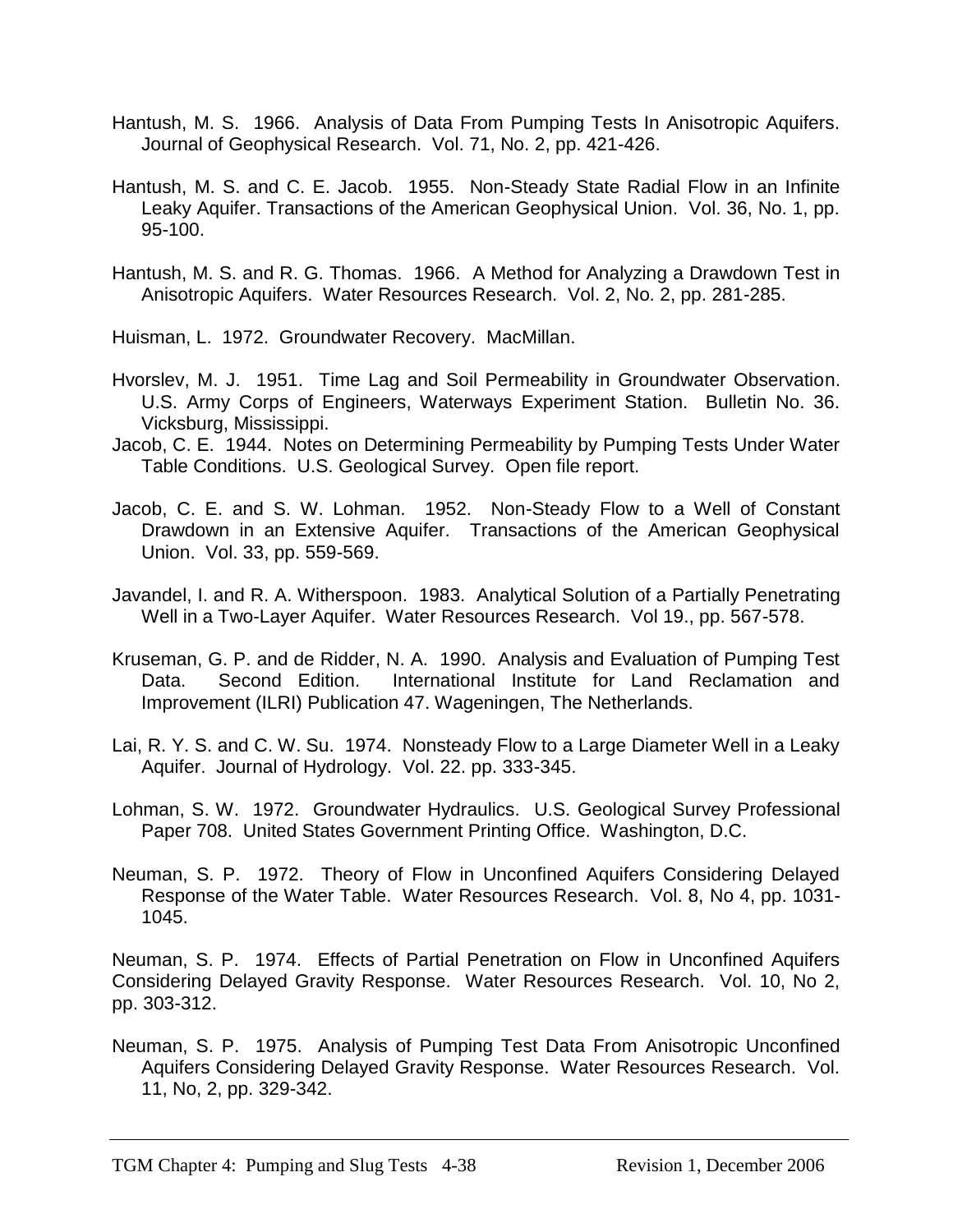- Neuman, S. P. 1979. Perspective on 'Delayed Yield'. Water Resources Research. Vol. 15, No. 4, pp. 899-908.
- Neuman, S. P. and P. A. Witherspoon. 1972. Field Determination of the Hydraulic Properties of Leaky Multiple Aquifer Systems. Water Resources Research. Vol. 8, No. 5, pp. 1284-1298.
- Neuman, S. P., G. R. Walter, H. W. Bentley, J. J. Ward and D. D. Gonzalez. 1984. Determination of Horizontal Anisotropy With Three Wells. Ground Water. Vol. 22, No. 1, pp. 66-72.
- Orient, J. P., A. Nazar and R.C. Rice. 1987. Vacuum and Pressure Test Methods for Estimating Hydraulic Conductivity. Ground Water Monitoring Review. Vol. 7, No. 1, pp. 49-50.
- Osborne, P. S. 1993. Suggested Operating Procedures for Aquifer Pumping Tests. U.S.EPA. Office of Research and Development, Office of Solid Waste. EPA/540/S-93/503.

Papadopulos, I. S. 1965. Nonsteady flow to a well in a finite anisotropic aquifer. International Association of Scientific Hydroglogy Symposium. American Water Resources Assoc. Proc. No. 4, pp. 157-168.

- Papadopulos, I. S. 1967. Drawdown Distribution Around a Large Diameter Well. Symposium on Groundwater Hydrology. Proceedings of American Water Resources. No. 4, pp. 157-168.
- Papadopulos, I. S. and H. H. Cooper. 1967. Drawdown in Large Diameter Wells. Water Resources Research. Vol. 3, No. 1, pp. 241-244.
- Rushton, K. R. and K. S. Rathod. 1980. Overflow Tests Analyzed by Theoretical and Numerical Methods. Ground Water. Vol. 18, No. 1, pp. 61-69.
- Rushton, K. R. and V. S. Singh. 1983. Drawdowns in Large-diameter Wells Due To Decreasing Abstraction Rates. Ground Water. Vol. 21, No. 6, pp. 671-677.
- Sara, M.C. 2003. Site Assessment and Remediation Handbook. Second Edition. CRC Press, Lewis Publications.
- Sevee, J. 2006. Methods and Procedures for Defining Aquifer Parameters. In: D. M. Nielsen (editor), Practical Handbook of Ground-Water Monitoring. Taylor & Francis Group, CRC Press, Boca Raton, Fl. pp. 913-958.
- Stallman, R. W. 1983. Aquifer-Test Design, Observation and Data Analysis: U.S. Geological Survey Techniques of Water-Resource Investigations, Book 3, Chapter B1. United States Government Printing Office. Washington, D. C.